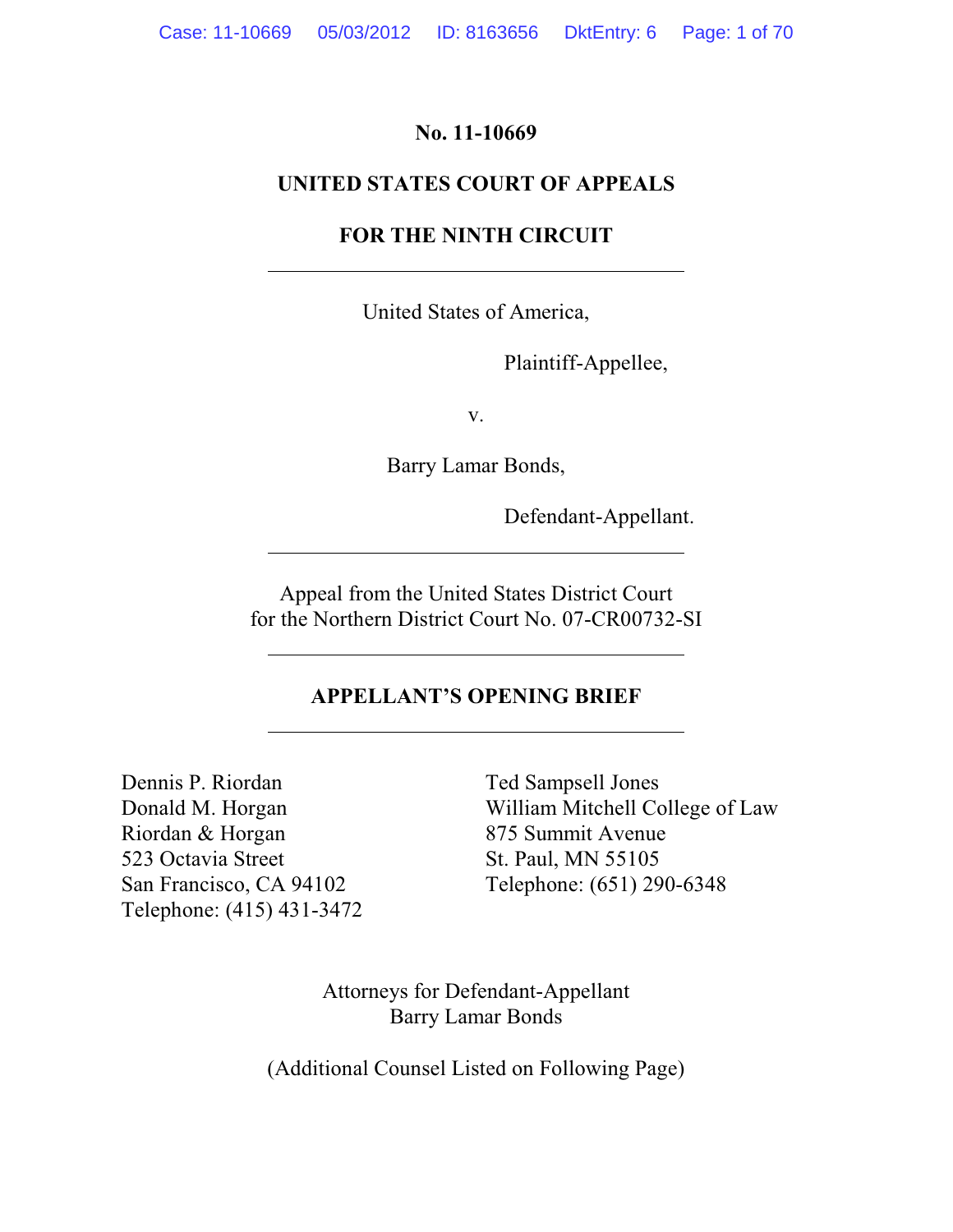Allen Ruby Skadden, Arps, Slate, Meagher & Flom, LLP 525 University Avenue, Suite 1100 Palo Alto, CA 94301 Telephone: (650) 470-4500

Cristina C. Arguedas Ted W. Cassman Arguedas, Cassman & Headley, LLP 803 Hearst Avenue Berkeley, CA 94710 Telephone: (510) 845-3000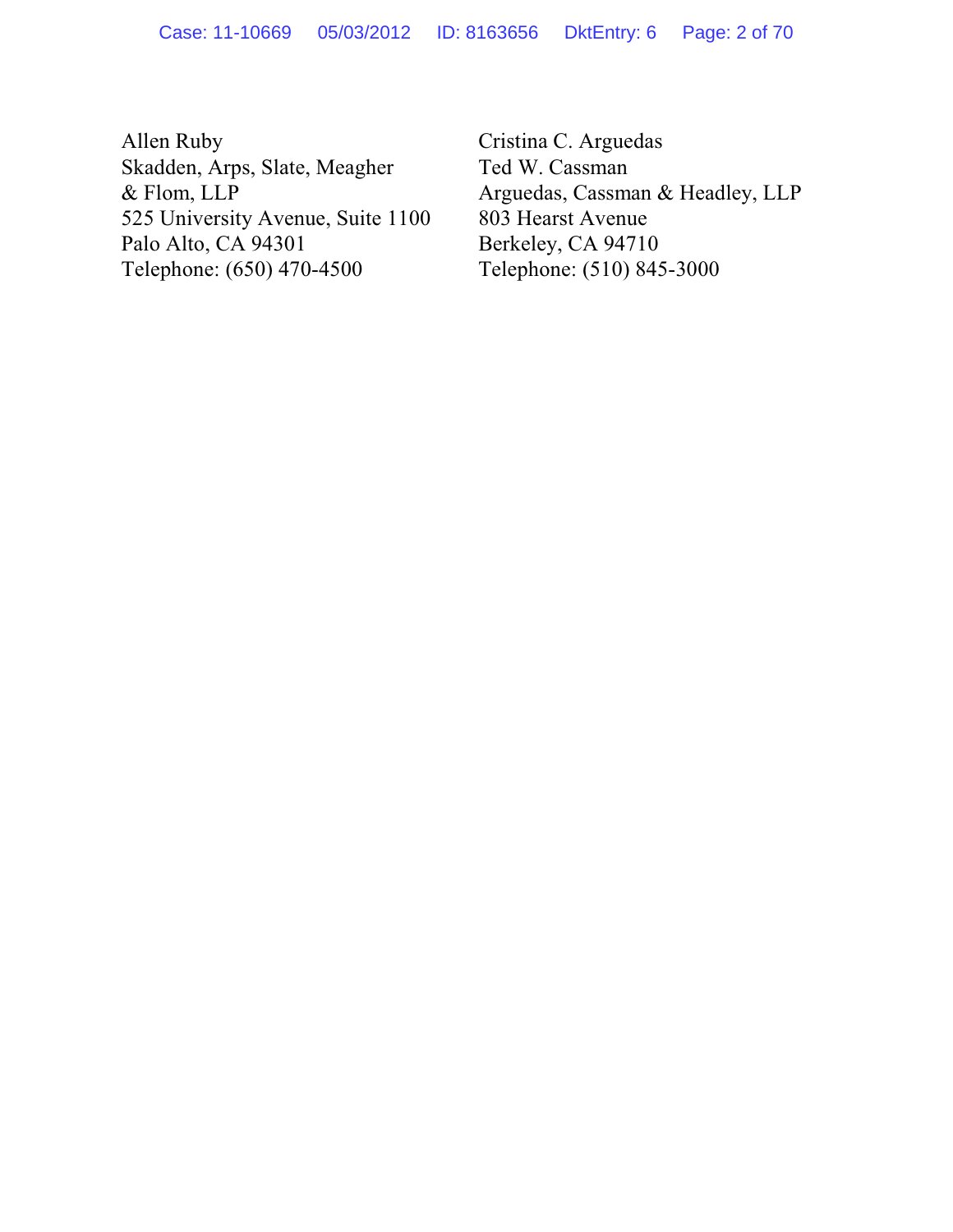# **TABLE OF CONTENTS**

|    | A.        |                                               |                                                                                                                                       |  |
|----|-----------|-----------------------------------------------|---------------------------------------------------------------------------------------------------------------------------------------|--|
|    | <b>B.</b> | Counts One Through Four-False Declarations. 5 |                                                                                                                                       |  |
|    | $C$ .     |                                               |                                                                                                                                       |  |
|    |           | 1.                                            |                                                                                                                                       |  |
|    |           | 2.                                            |                                                                                                                                       |  |
|    |           | 3.                                            |                                                                                                                                       |  |
|    |           | 4.                                            |                                                                                                                                       |  |
|    |           |                                               |                                                                                                                                       |  |
|    |           |                                               |                                                                                                                                       |  |
| I. |           |                                               | THE CONVICTION MUST BE REVERSED BECAUSE<br>TRUTHFUL STATEMENTS DO NOT CONSTITUTE<br>OBSTRUCTION OF JUSTICE UNDER 18 U.S.C. § 1503. 15 |  |
|    | А.        |                                               | Section 1503 Was Not Intended to Cover a Witness's                                                                                    |  |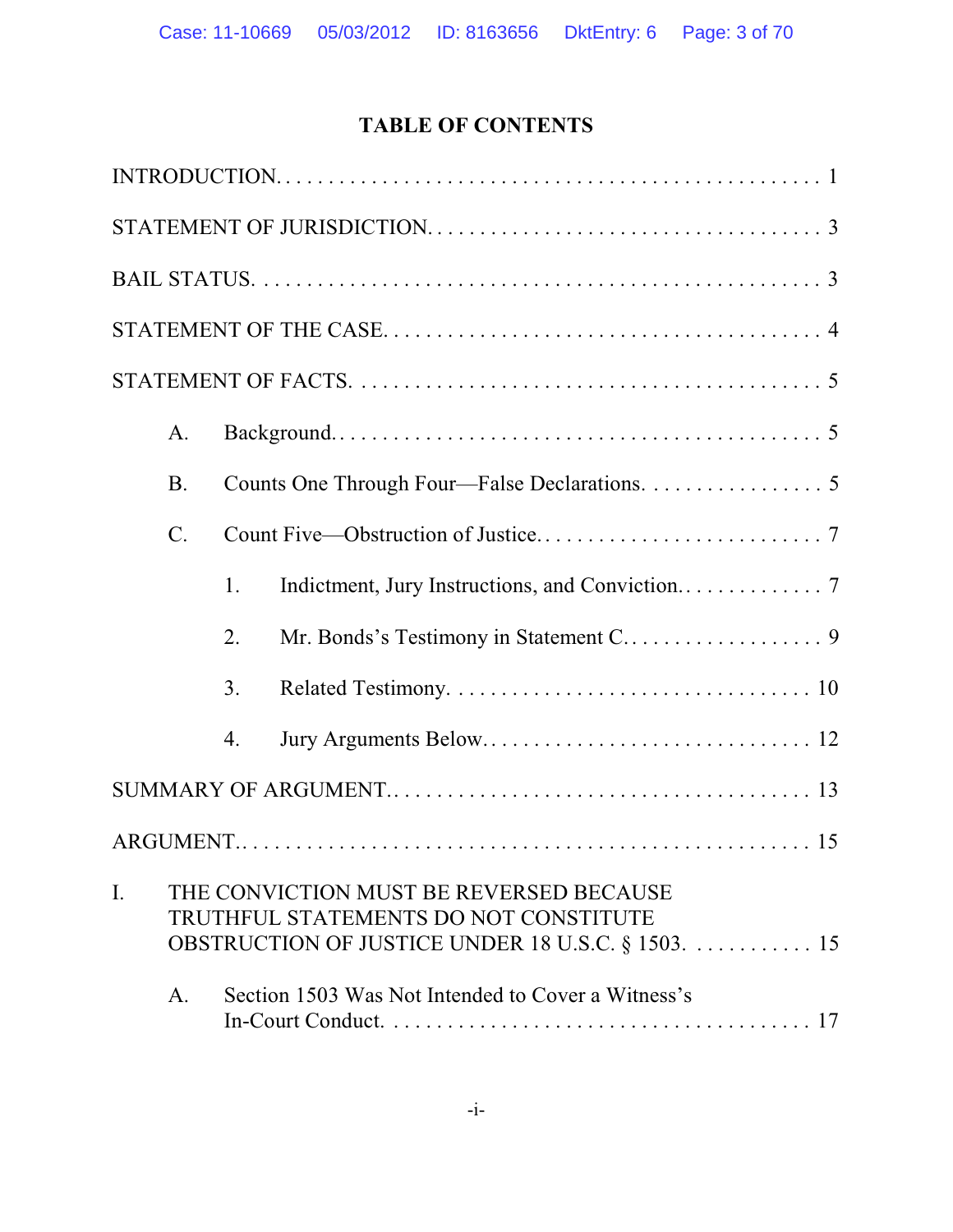# **Table of Contents continued**

|     |                                                                                                                                           | 1. |               |                                                                                                                                                             |
|-----|-------------------------------------------------------------------------------------------------------------------------------------------|----|---------------|-------------------------------------------------------------------------------------------------------------------------------------------------------------|
|     |                                                                                                                                           |    | a.            |                                                                                                                                                             |
|     |                                                                                                                                           |    | $\mathbf b$ . |                                                                                                                                                             |
|     |                                                                                                                                           |    | c.            |                                                                                                                                                             |
|     |                                                                                                                                           | 2. |               |                                                                                                                                                             |
|     |                                                                                                                                           |    | a.            |                                                                                                                                                             |
|     |                                                                                                                                           |    | $\mathbf b$ . |                                                                                                                                                             |
|     | <b>B.</b>                                                                                                                                 |    |               | Section 1503 Cannot Be Further Expanded to Cover                                                                                                            |
|     |                                                                                                                                           | 1. |               |                                                                                                                                                             |
|     |                                                                                                                                           | 2. |               |                                                                                                                                                             |
|     |                                                                                                                                           | 3. |               |                                                                                                                                                             |
|     | $C$ .                                                                                                                                     |    |               |                                                                                                                                                             |
| II. | THE CONVICTION MUST BE REVERSED BECAUSE THE<br>EVIDENCE WAS INSUFFICIENT TO ESTABLISH THAT<br>STATEMENT C WAS UNRESPONSIVE, INTENTIONALLY |    |               |                                                                                                                                                             |
|     | A.                                                                                                                                        |    |               | Statement C Cannot Be Characterized as a Refusal<br>to Answer a Question. $\ldots \ldots \ldots \ldots \ldots \ldots \ldots \ldots \ldots \ldots \ldots$ 34 |
|     |                                                                                                                                           | 1. |               | Statement C Testimony and Other Answers. 34                                                                                                                 |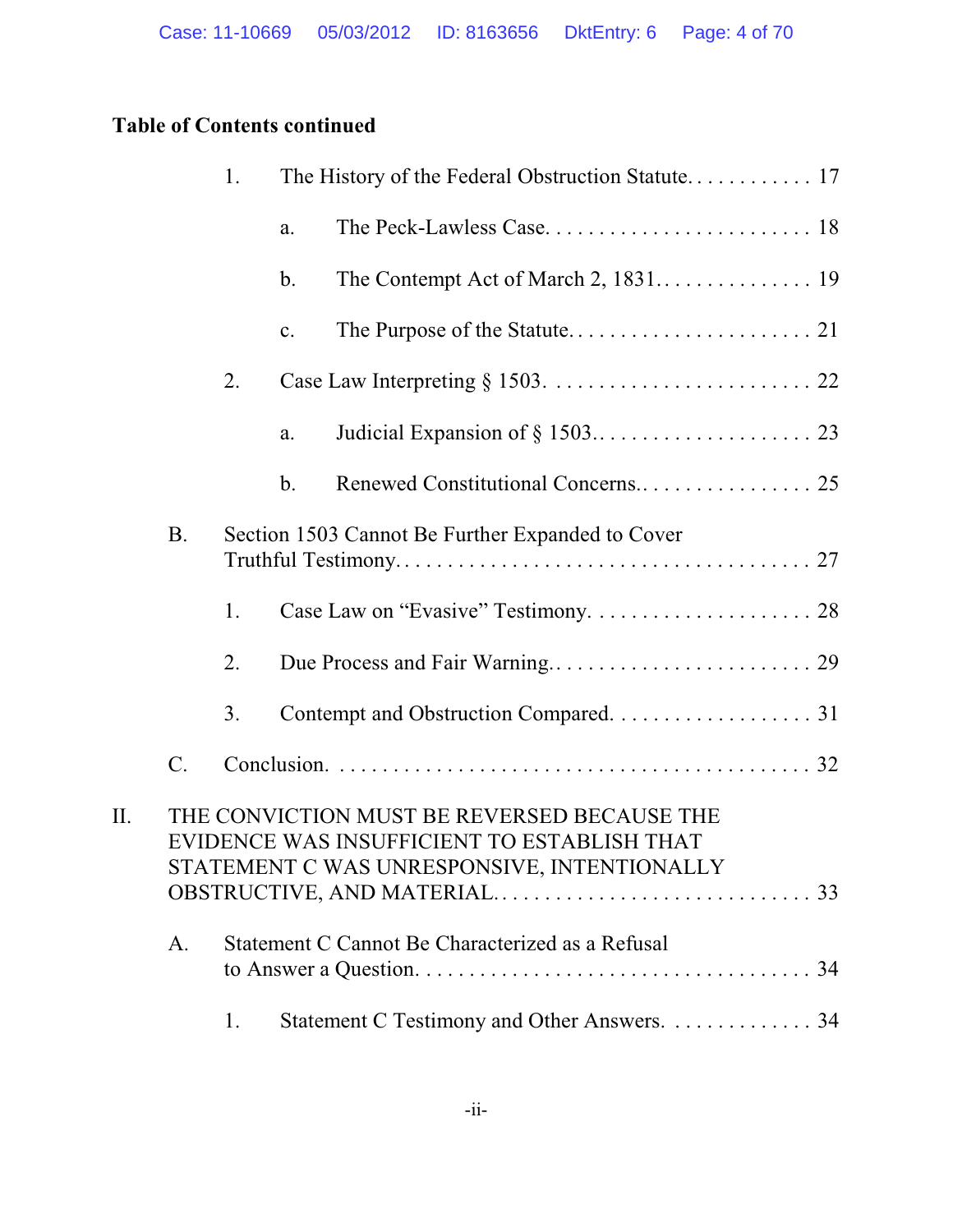# **Table of Contents continued**

|      |                 | 2. |                                                                                                                                                                                       |  |
|------|-----------------|----|---------------------------------------------------------------------------------------------------------------------------------------------------------------------------------------|--|
|      | <b>B.</b>       |    |                                                                                                                                                                                       |  |
| III. |                 |    | THE INDICTMENT ON COUNT FIVE WAS DEFICIENT<br>BECAUSE IT FAILED TO PROVIDE NOTICE OF THE<br>ALLEGED OFFENSE, AND THE DISTRICT COURT'S<br>INSTRUCTIONS TO THE PETIT JURY CONSTITUTED A |  |
|      | A.              |    |                                                                                                                                                                                       |  |
|      |                 | 1. | Count Five As Alleged in the Indictment. 44                                                                                                                                           |  |
|      |                 | 2. |                                                                                                                                                                                       |  |
|      | <b>B.</b>       |    |                                                                                                                                                                                       |  |
|      | $\mathcal{C}$ . |    |                                                                                                                                                                                       |  |
|      | D.              |    |                                                                                                                                                                                       |  |
| IV.  |                 |    | THE CONVICTION MUST BE REVERSED DUE TO                                                                                                                                                |  |
|      |                 |    |                                                                                                                                                                                       |  |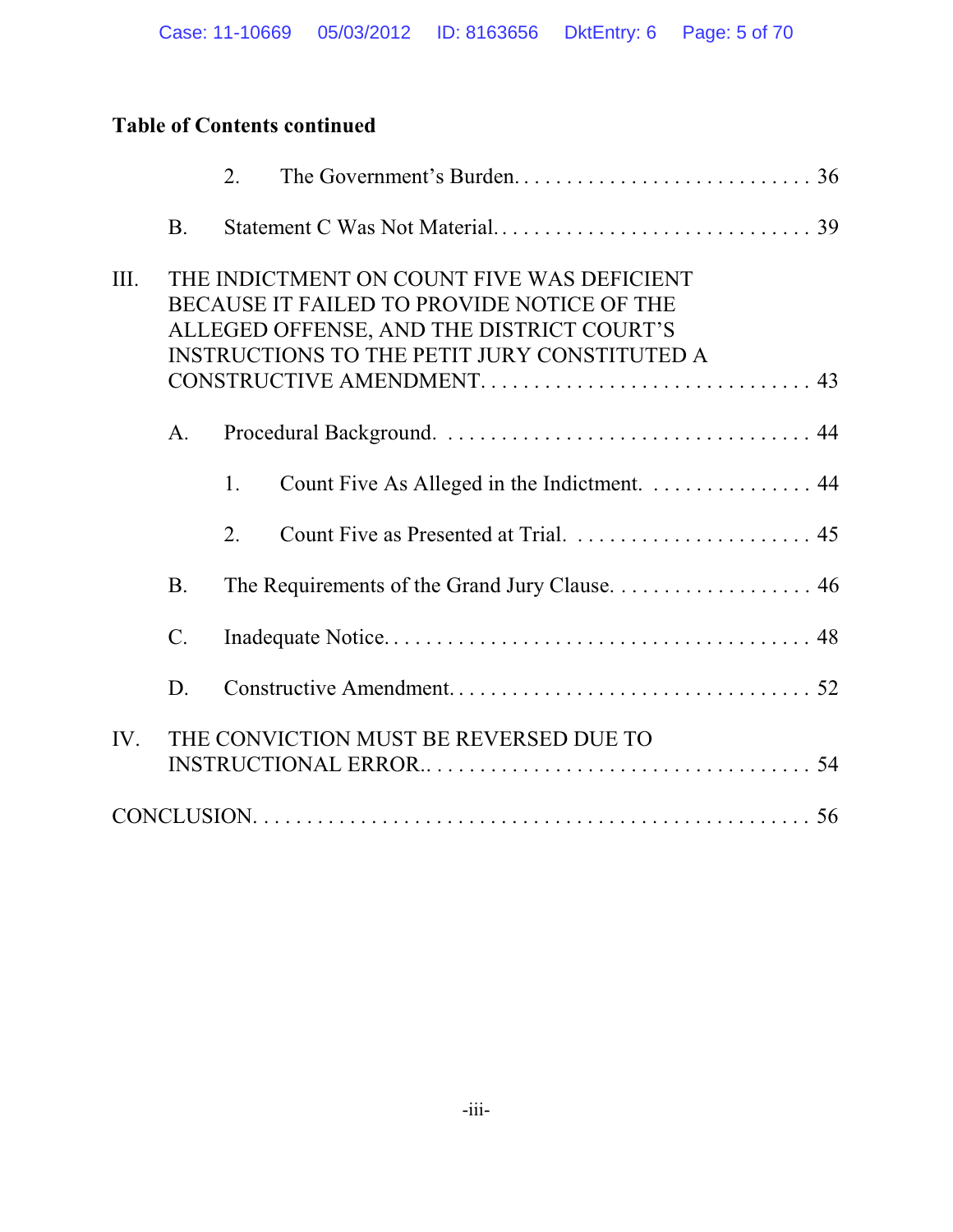# **TABLE OF AUTHORITIES**

## **CASES**

| English v. United States,<br>42 F.3d 473 (9th Cir. 1994)      | 23         |
|---------------------------------------------------------------|------------|
| Ex parte Bain,<br>121 U.S. 1 (1887)                           | 46         |
| Haili v. United States.<br>260 F.2d 744 (9th Cir. 1958)       | 23         |
| Hamling v. United States,<br>418 U.S. 87 (1974)               | 47, 48     |
| Nye v. United States,<br>313 U.S. 33 (1941)                   | 21, 22     |
| Poland v. Stewart,<br>117 F.3d 1094 (9th Cir. 1997)           | 30         |
| Rogers v. Tennessee,<br>532 U.S. 451 (2001)                   | 19, 30, 49 |
| Russell v. United States,<br>369 U.S. 749 (1962)              | 50, 51     |
| Skilling v. United States,<br>130 S. Ct. 2896 (2010)          | 24         |
| Stirone v. United States,<br>361 U.S. 212 (1960)              | 47, 51, 53 |
| Toledo Newspaper Co. v. United States,<br>247 U.S. 402 (1918) | 22         |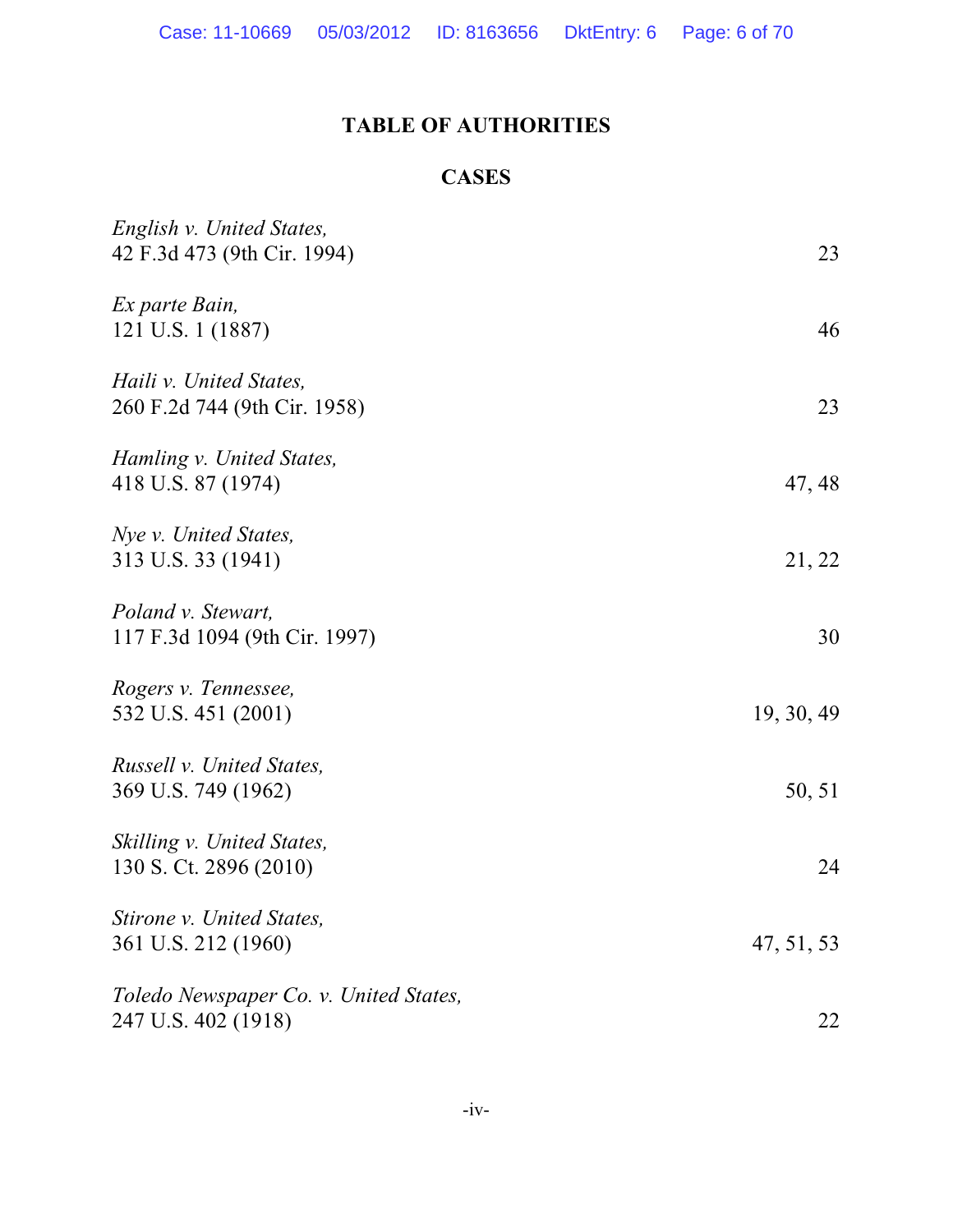| United States v. Aguilar,<br>21 F.3d 1475 (9th Cir. 1994)         | passim         |
|-------------------------------------------------------------------|----------------|
| United States v. Bobo,<br>344 F.3d 1076 (11th Cir. 2003)          | 48             |
| United States v. Bonds,<br>608 F.3d 495 (9th Cir. 2010)           | $\overline{4}$ |
| United States v. Brown,<br>688 F.2d 596 (9th Cir. 1982)           | 23             |
| United States v. Carranza,<br>289 F.3d 634 (9th Cir. 2002)        | 34             |
| United States v. Cassel,<br>408 F.3d 622 (9th Cir. 2005)          | 23             |
| United States v. Cecil,<br>608 F.2d 1294 (9th Cir. 1979)          | 47             |
| United States v. Cohn,<br>452 F.2d 881 (2d Cir. 1971)             | 28, 29         |
| United States v. Du Bo,<br>186 F.3d 1177 (9th Cir. 1999)          | 53             |
| United States v. Essex,<br>407 F.2d 214 (6th Cir. 1969)           | 21, 24, 31     |
| United States v. Fleming,<br>215 F.3d 930 (9th Cir. 2000)         | 49             |
| United States v. Gonzalez-Mares,<br>752 F.2d 1485 (9th Cir. 1984) | passim         |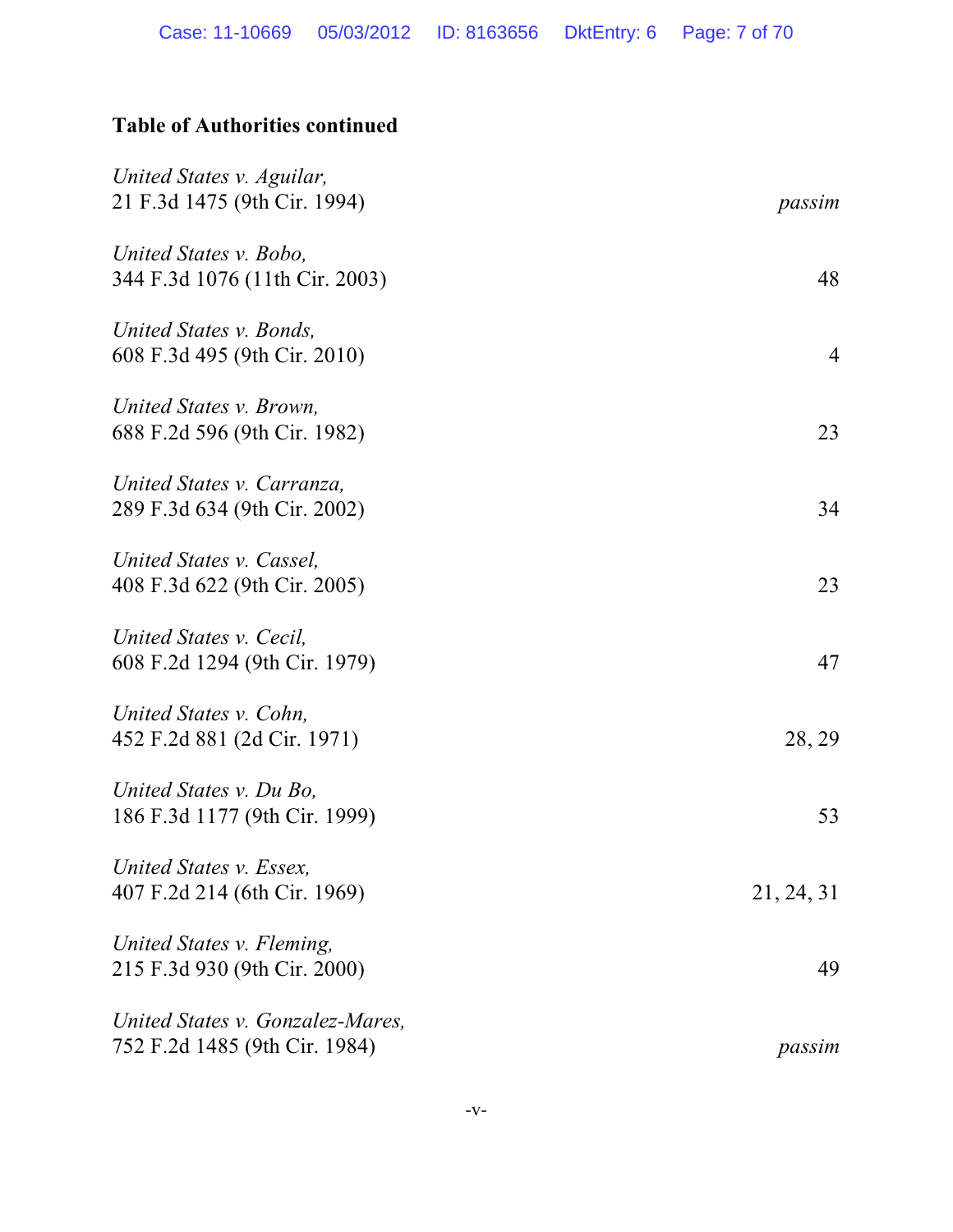| United States v. Griffin,     |        |
|-------------------------------|--------|
| 589 F.2d 200 (5th Cir. 1979)  | 28, 29 |
| United States v. Hartz,       |        |
| 458 F.3d 1011 (9th Cir. 2006) | 47     |
| United States v. Havelock,    |        |
| 664 F.3d 1284 (9th Cir. 2012) | 16     |
| United States v. Hess,        |        |
| 124 U.S. 483 (1888)           | 48     |
| United States v. Johnson,     |        |
| 256 F.3d 895 (9th Cir. 2001)  | 23     |
| United States v. Keith,       |        |
| 605 F.2d 462 (9th Cir. 1979)  | 48     |
| United States v. King,        |        |
| 660 F.3d 1071 (9th Cir. 2011) | 43     |
| United States v. Kozminski,   |        |
| 487 U.S. 931 (1988)           | 56     |
| United States v. Lanier,      |        |
| 520 U.S. 259 (1997)           | 30     |
| United States v. Lester,      |        |
| 749 F.2d 1288 (9th Cir. 1984) | 23     |
| United States v. Mason.       |        |
| 902 F.2d 1434 (9th Cir. 1990) | 55     |
| United States v. Metcalf,     |        |
| 435 F.2d 754 (9th Cir. 1970)  | 23     |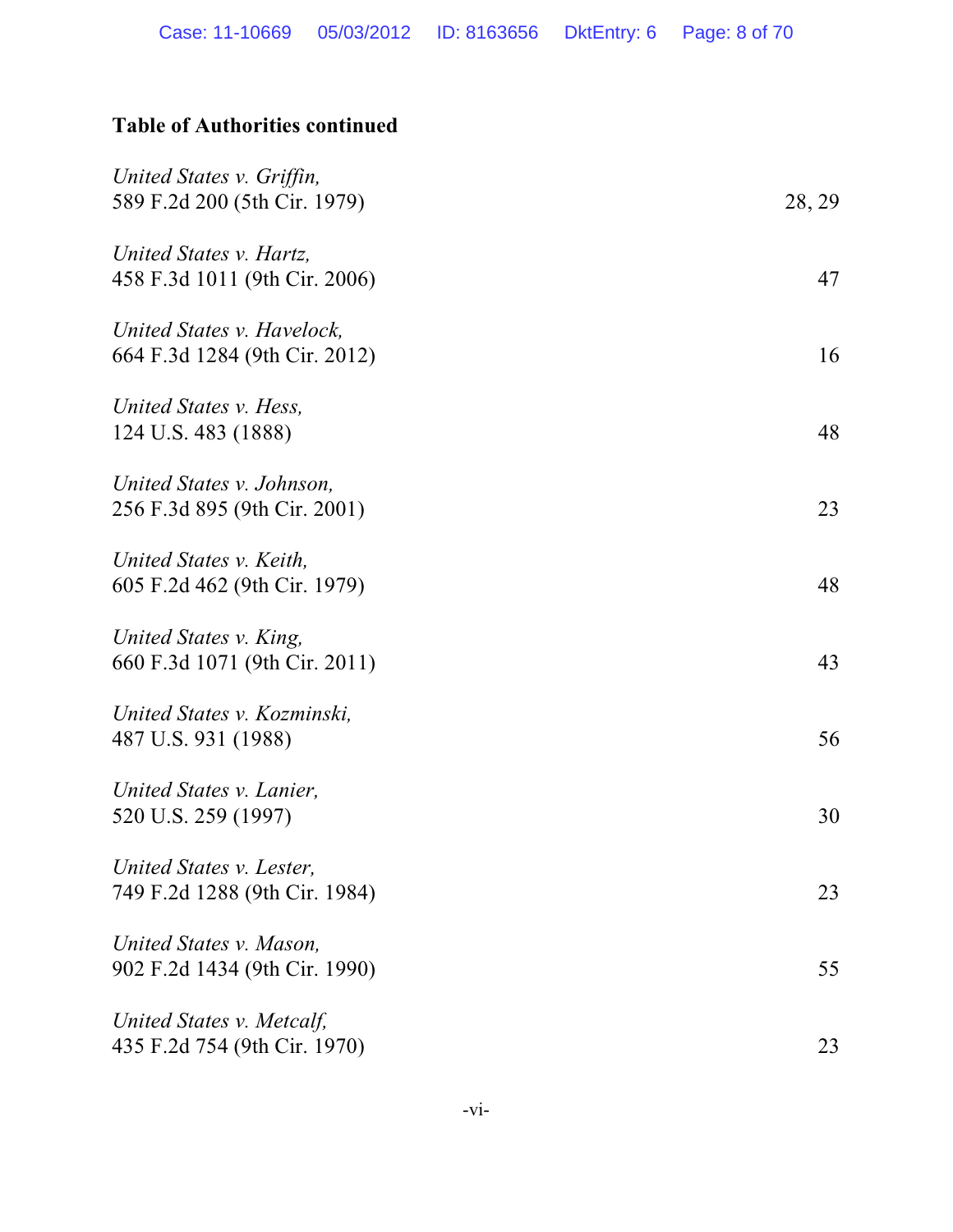| United States v. Navarro-Vargas,<br>408 F.3d 1184 (9th Cir. 2005) | 46             |
|-------------------------------------------------------------------|----------------|
| United States v. ORS, Inc.,<br>997 F.2d 628 (9th Cir. 1993)       | 49             |
| United States v. Poindexter,<br>951 F.2d 369 (D.C. Cir. 1991)     | 25, 26, 27, 29 |
| United States v. Potts,<br>528 F.2d 883 (9th Cir. 1975)           | 30             |
| United States v. Rasheed,<br>663 F.2d 843 (9th Cir. 1984)         | 22, 23         |
| United States v. Sainz,<br>772 F.2d 559 (9th Cir. 1985)           | 37             |
| United States v. Santos,<br>553 U.S. 507 (2008)                   | 24             |
| United States v. Serafini,<br>167 F.3d 812 (3d Cir. 1999)         | 36, 55         |
| United States v. Shipsey,<br>190 F.3d 1081 (9th Cir. 1999)        | 47, 53         |
| United States v. Thomas,<br>612 F.3d 1107 (9th Cir. 2010)         | 26, 39, 41, 44 |
| United States v. Tsinhnahijinnie,<br>112 F.3d 988 (9th Cir. 1997) | 51             |
| United States v. Tucker,<br>641 F.3d 1110 (9th Cir. 2011)         | 54             |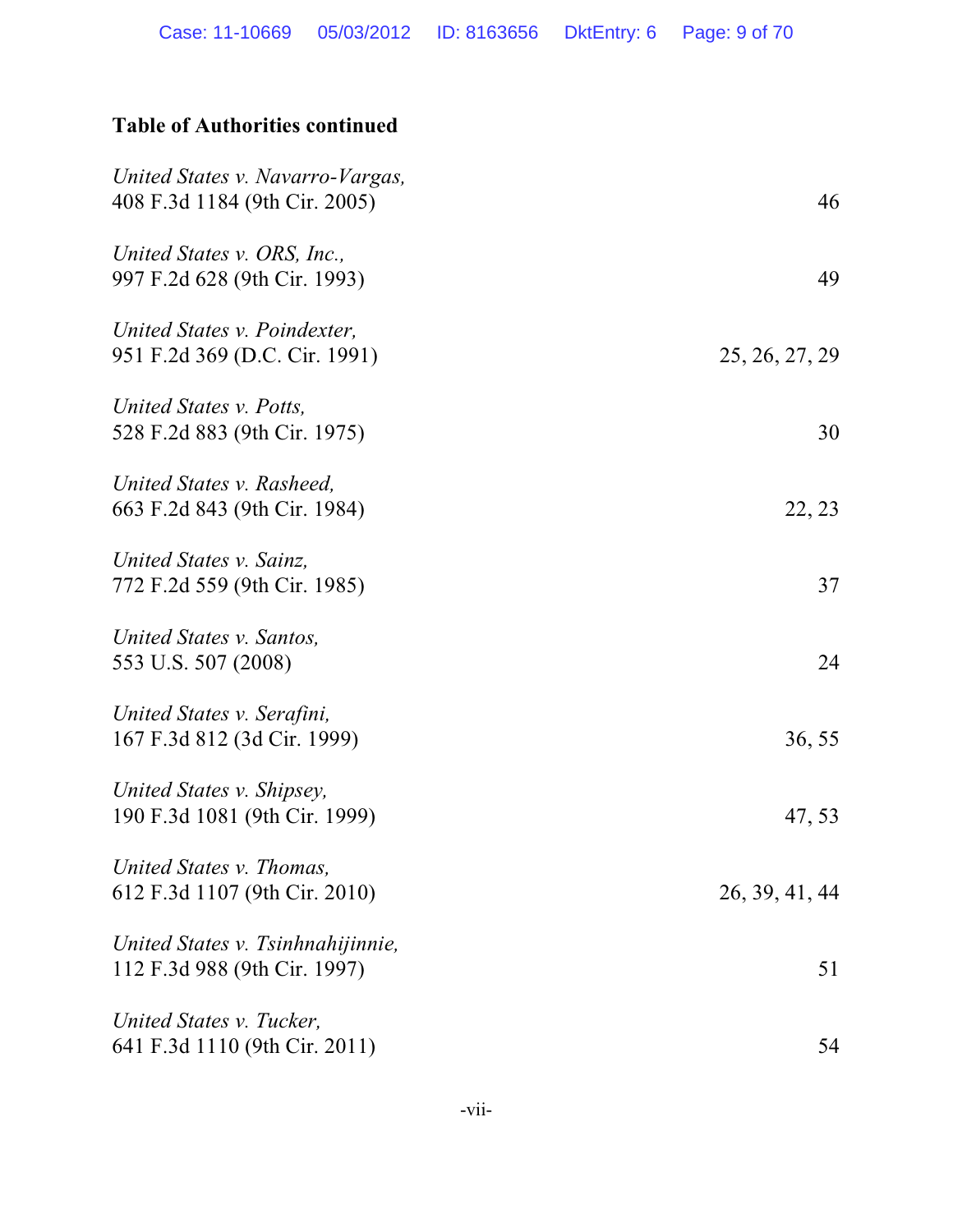| Van Liew v. United States,<br>321 F.2d 674 (5th Cir. 1963) | 36             |
|------------------------------------------------------------|----------------|
| Wood v. Georgia,<br>370 U.S. 375 (1962)                    | 46             |
| <b>STATUTES</b><br>18 U.S.C. § 401                         | 20, 31         |
| 18 U.S.C. § 1503                                           | passim         |
| 18 U.S.C. § 1505                                           | 25             |
| 18 U.S.C. § 1515(b)                                        | 24, 25         |
| 18 U.S.C. § 1623                                           | passim         |
| 18 U.S.C. § 1623(a)                                        | $\overline{4}$ |
| 18 U.S.C. § 3231                                           | 3              |
| 28 U.S.C. § 1291                                           | $\overline{3}$ |
| Fed. R. Crim. P. 7(c)                                      | 48             |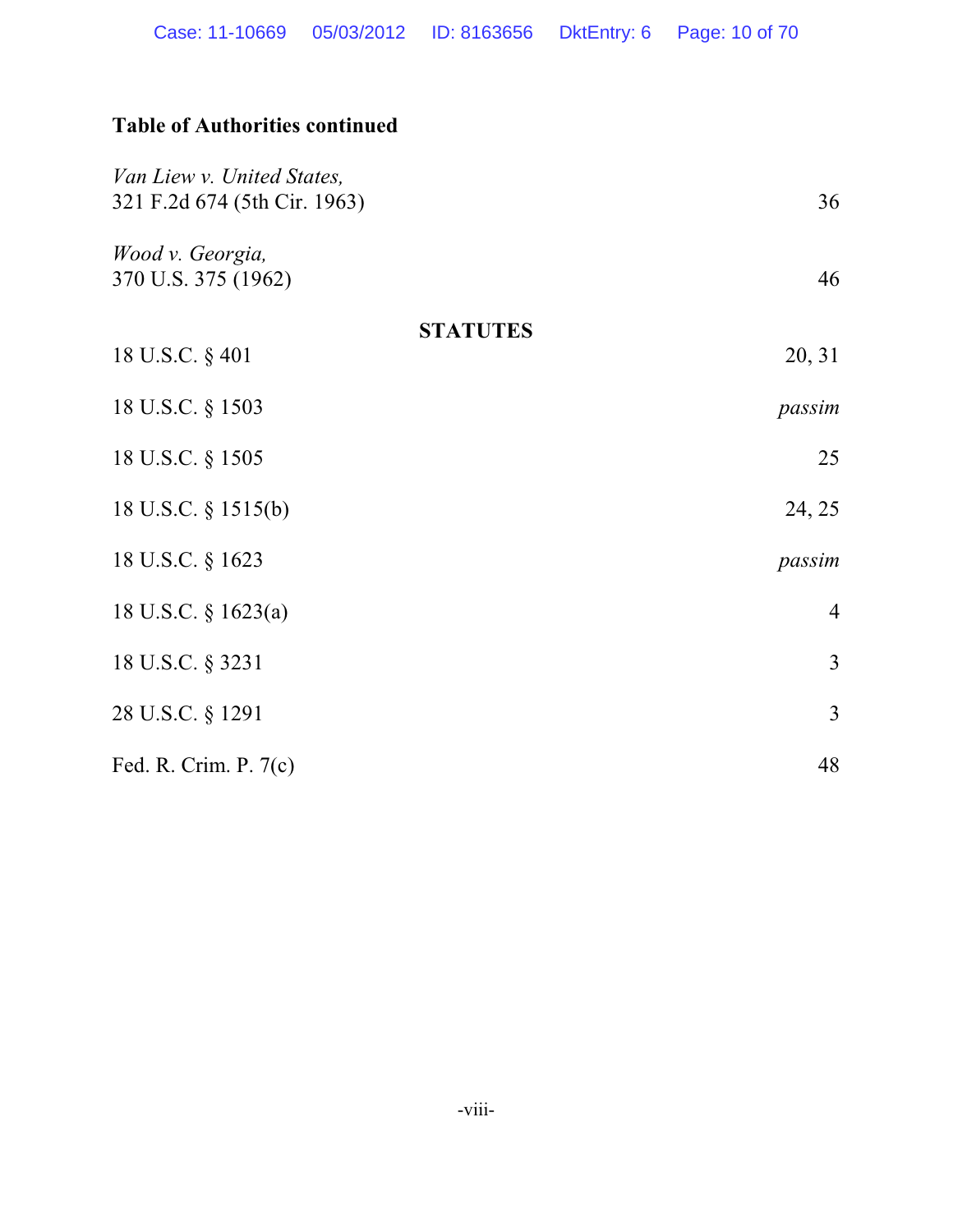#### **INTRODUCTION**

 This criminal appeal is of extraordinary importance for reasons having nothing to do with the celebrity of the defendant. Barry Bonds was convicted of a felony based on conduct with which he was not charged by indictment, as the Grand Jury Clause requires. Even more remarkably, that conduct—making a truthful albeit rambling and irrelevant statement under oath—occurs daily in courtrooms around the country. No judicial decision of this or any other federal court has ever found a truthful statement to constitute an obstruction of justice. Mr. Bonds's uncharged statement was not a crime, and his conviction offends fundamental principles of statutory interpretation and constitutional standards of due process.

 This case arose out of the federal government's efforts to combat steroid use in sports. That crusade, while admirable in its underlying purpose, has been pursued with an intensity at times bordering on zealotry. Mr. Bonds, then one of the world's most famous athletes, became a prized target of the federal government's war on steroids after his 2003 grand jury testimony. The government believed that Mr. Bonds lied under oath about his steroid use. It thus instigated this lengthy and expensive criminal prosecution. But for a variety of reasons, the government's essential case against Mr. Bonds—a case about lying under oath—crumbled. Although the federal government succeeded in tarring Mr.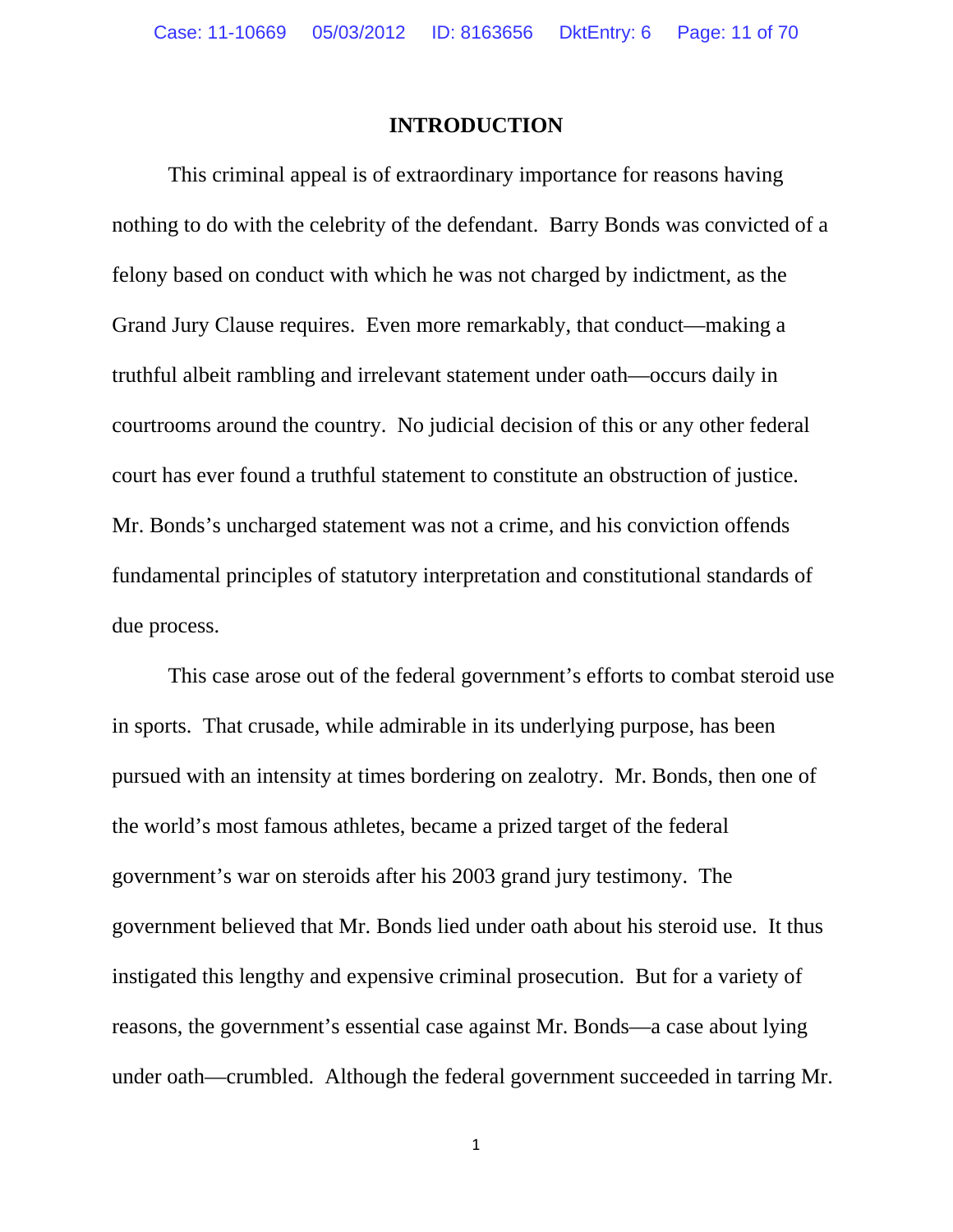Bonds's reputation, it ultimately failed to prove beyond a reasonable doubt that he made a single false statement before the grand jury.

 The government did, however, obtain a single count of conviction for obstruction of justice under 18 U.S.C. § 1503. That count was based not on any false testimony, but rather on Mr. Bonds's ruminations about the difficulties of being a "celebrity child." Admittedly, that discursion was entirely irrelevant to the grand jury proceedings. But at the time he digressed, there was no question pending, and in any event, the very irrelevance of the remark proves its immateriality. Moreover, as to the question that had most recently been asked by prosecutors, Mr. Bonds almost immediately gave direct and truthful answers to that same question on the several occasions when it was repeated. The government nonetheless contended below that Mr. Bonds's "celebrity child" digression was equivalent to a refusal to answer a question, and was therefore a crime.

 But at the time of the grand jury testimony, the government never initiated contempt proceedings and never once suggested that Mr. Bonds had refused to answer any questions. It was not until late in these proceedings, and years after the testimony, that the government decided the "celebrity child" statement was obstructive. The government's belatedly invented legal theory has no support in the obstruction statute or the case law interpreting that statute. Other statutes specifically criminalize false statements under oath and a refusal to testify when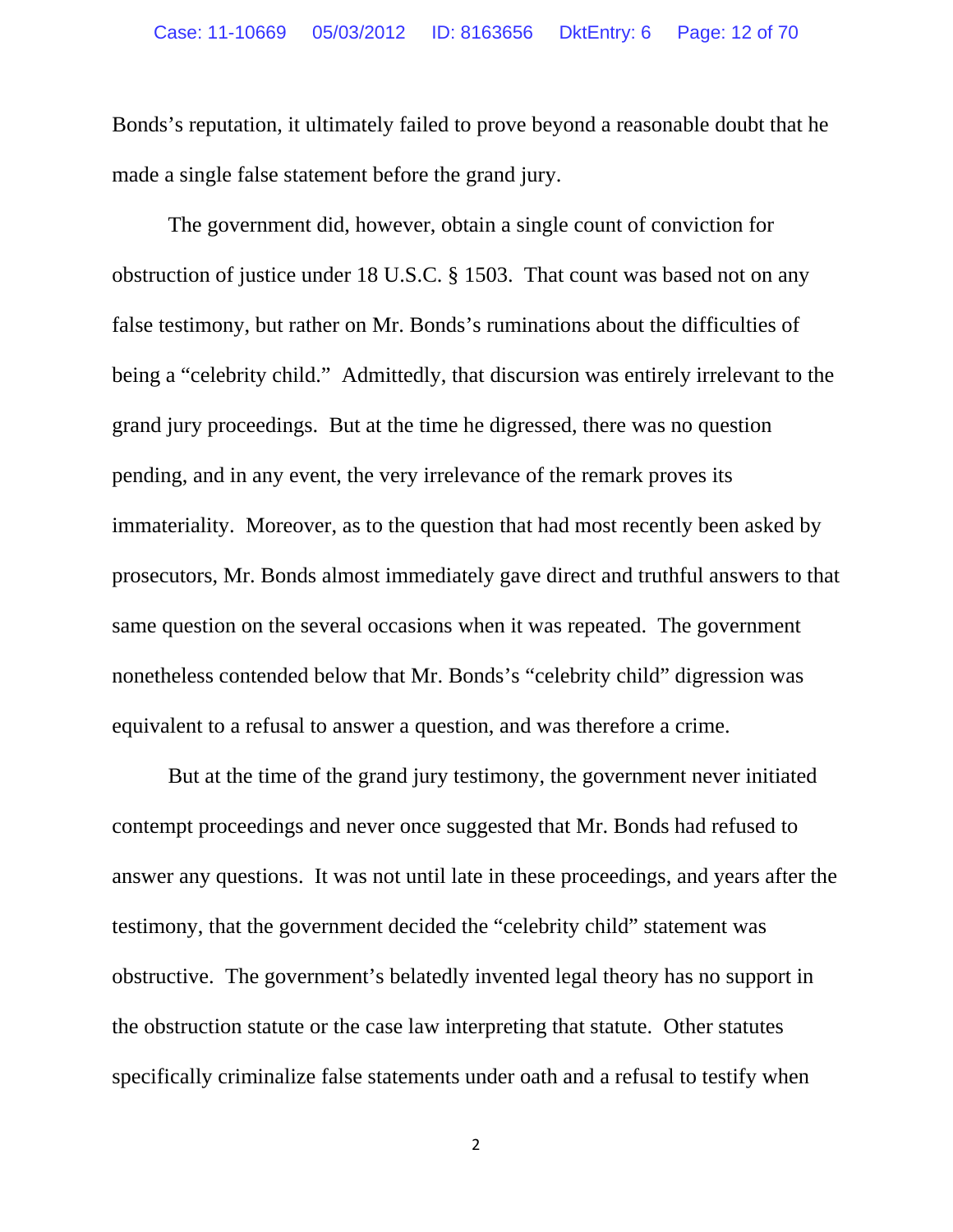the law requires a witness to do so. *See* 18 U.S.C. §§ 1623, 401. Rambling under oath, however, is not a federal crime.

Furthermore, it is impossible to conclude that Mr. Bonds was convicted on facts as to which the grand jury found probable cause. Although his indictment listed specific statements by which Mr. Bonds allegedly obstructed the grand jury, the testimony upon which his conviction is based was not among them. The government should not be allowed to salvage this misguided prosecution by minting a new theory of obstruction and creating a new criminal offense. Mr. Bonds's conviction cannot stand.

#### **STATEMENT OF JURISDICTION**

 The district court had jurisdiction under 18 U.S.C. § 3231. This Court has jurisdiction under 28 U.S.C. § 1291. This appeal is from a final judgment of conviction, entered by the district court on December 16, 2011. (ER 33-38.) The notice of appeal was filed on December 21, 2011. (ER 30-32.)

#### **BAIL STATUS**

 Mr. Bonds is not in custody. He was sentenced to a term of probation including home confinement, but pursuant to the district court's order of December 21, 2011, execution of his sentence was stayed pending the outcome of this appeal.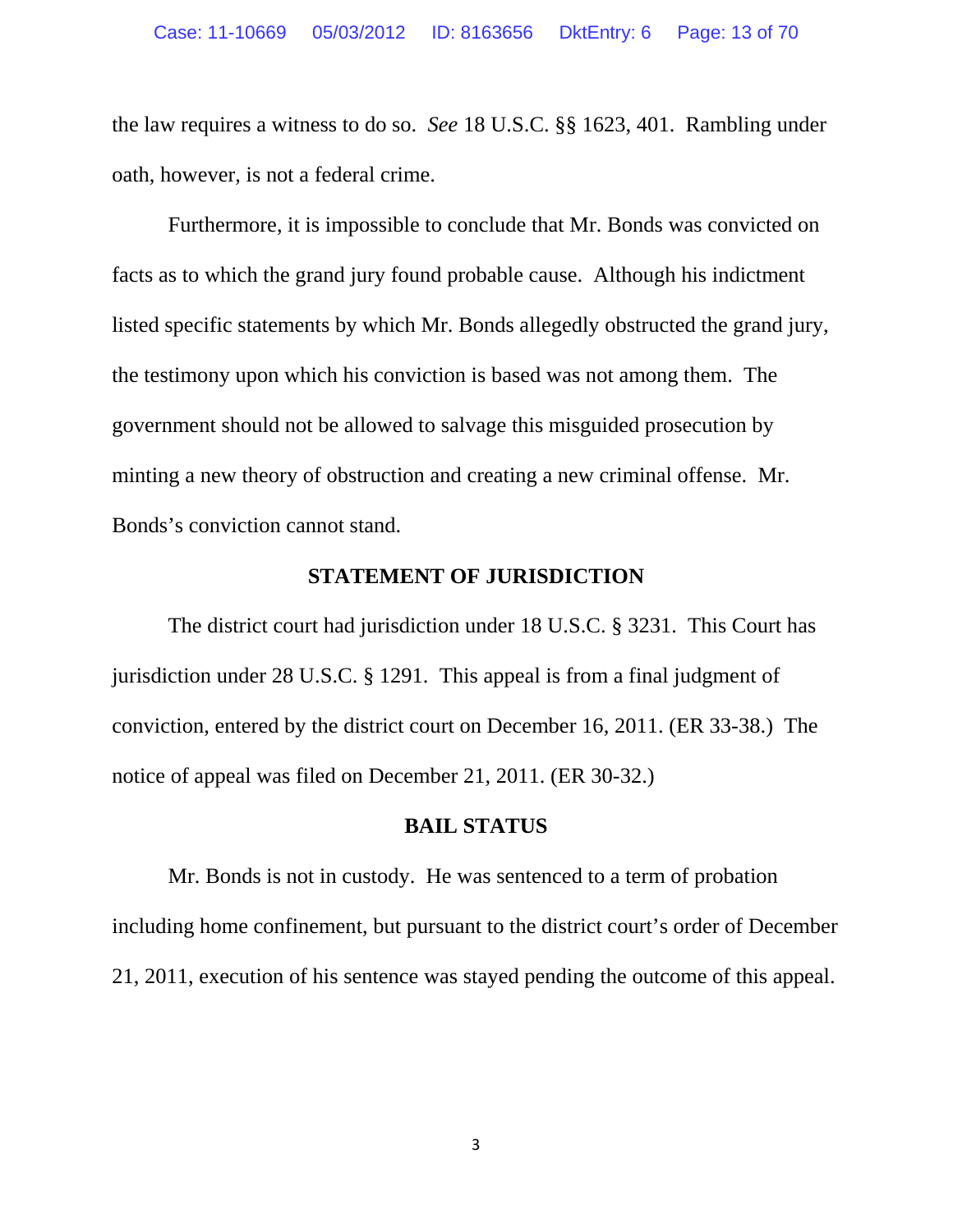#### **STATEMENT OF THE CASE**

 Mr. Bonds was initially indicted for several counts of perjury and obstruction of justice on November 15, 2007. Prior to trial, the defendant moved to exclude certain hearsay evidence, and the district court granted his motion. The government unsuccessfully appealed, *United States v. Bonds*, 608 F.3d 495 (9th Cir. 2010), and the case returned to district court for trial.

 The government filed three superseding indictments. The third superseding indictment, consisting of five counts, was filed on February 10, 2011. (ER 190- 98.) Counts One through Four alleged false declarations before a jury in violation of 18 U.S.C. § 1623(a). Count Five alleged obstruction of justice in violation of 18 U.S.C. § 1503.

 Jury trial commenced before the Honorable Susan Illston on March 21, 2011. The government voluntarily dismissed Count Four at the close of its casein-chief. (Dkt. 349.) The jury returned its verdict on April 13, 2011. (Dkt. 373.) It was divided as to the false declaration charges in Counts One through Three. The district court declared a mistrial as to those counts, and they were subsequently dismissed. (Dkt. 417.) The jury found Mr. Bonds guilty of Count Five, the obstruction charge.

 Judge Illston imposed a judgment and sentence on December 16, 2011. (Dkt. 423.) Mr. Bonds was sentenced to two years probation, including a period of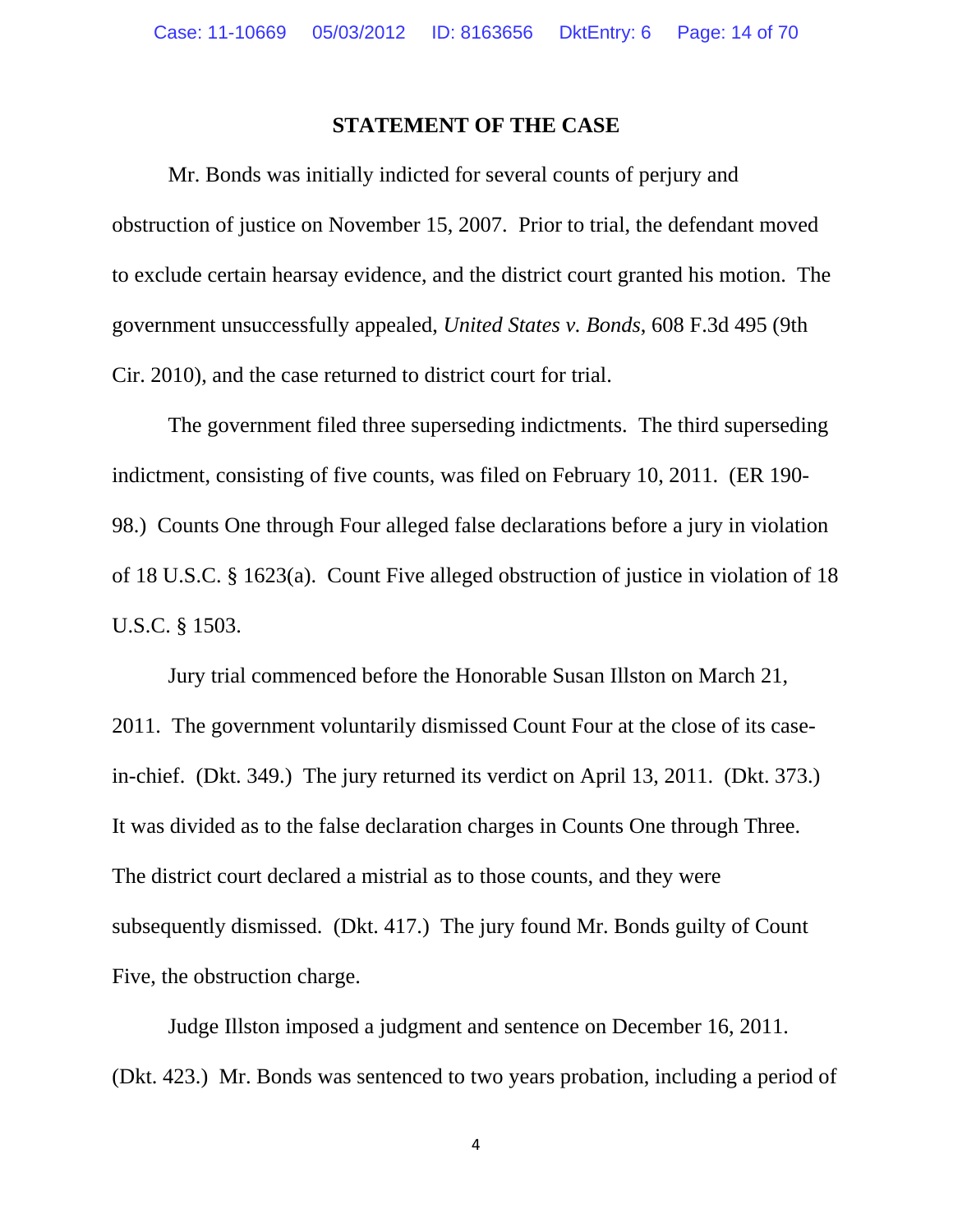30 days of home confinement. Judge Illston stayed imposition of the sentence pending appeal. Mr. Bonds timely appealed. (Dkt. 424.)

## **STATEMENT OF FACTS**

#### **A. Background**

 Appellant Barry Bonds is a former Major League Baseball player. In 2003, the government began to investigate Balco Laboratories for the illegal distribution of steroids and other performance-enhancing drugs to athletes. The government executed a search warrant at Balco's headquarters and discovered evidence that Mr. Bonds and other athletes had a relationship with Balco.

 Along with several other athletes, Mr. Bonds was subpoenaed to appear before the federal grand jury investigating Balco. He testified on December 4, 2003. In his testimony, Mr. Bonds admitted that he had a relationship with Balco, and he admitted that he had received supplements from Balco through his personal trainer Greg Anderson. He admitted that he had taken substances known as "the cream" and "the clear" given to him by Anderson. He denied, however, that he had knowingly used steroids provided by Balco.

## **B. Counts One Through Four—False Declarations**

 Trial below focused primarily on the government's allegations that Mr. Bonds lied to the grand jury four times in violation of 18 U.S.C. § 1623. In Counts One through Four, the government charged four alleged instances of false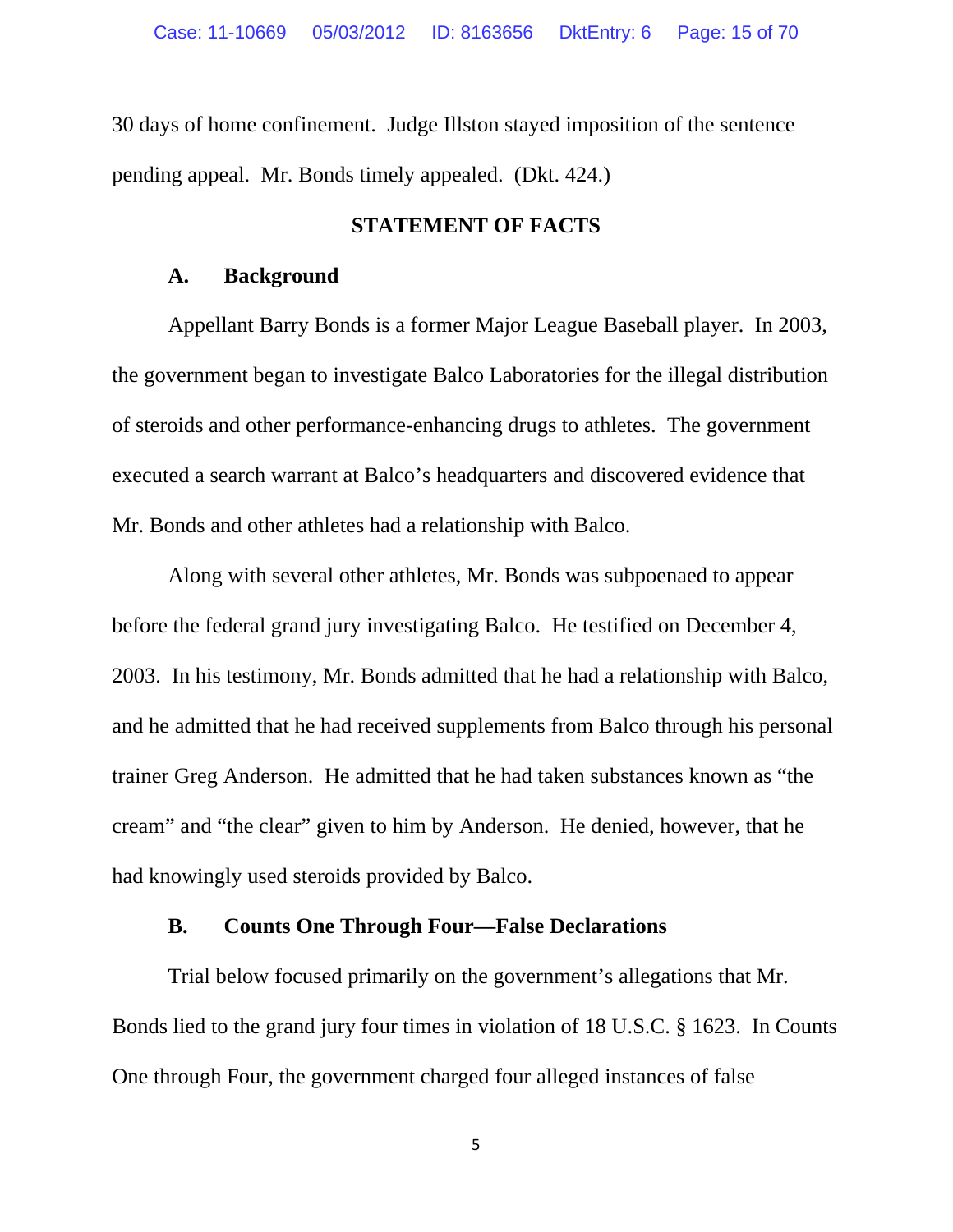testimony by Mr. Bonds: (1) that he never knowingly took steroids provided by Anderson, (2) that Anderson never injected him with anything, (3) that Anderson never gave him human growth hormone, and (4) that prior to the 2003 baseball season, Anderson never gave him anything other than vitamins.

 In an attempt to prove those counts at trial, the government presented a variety of evidence aimed at showing that Mr. Bonds had knowingly received steroids from Anderson and Balco. Among other things, it presented evidence that Mr. Bonds got physically larger and stronger during the relevant time period. It called Mr. Bonds's estranged former mistress, who testified to Mr. Bonds's physical and behavioral changes. It called a former business partner who said that Mr. Bonds had asked him to research steroids, and it called a former assistant who said that she had once seen Anderson inject Bonds with something. It also called other current and former professional athletes who testified that they had received "steroid-like" substances or "alternatives to steroids" from Anderson and Balco.

 In short, most of the evidence at trial was aimed at demonstrating that Mr. Bonds testified falsely and thus at proving the four § 1623 counts. But the government was ultimately unable to prove any of those counts beyond a reasonable doubt. The government voluntarily dismissed Count Four during trial, and the jury was deadlocked as to Counts One, Two, and Three, which were subsequently dismissed on the government's motion. Consequently, much of the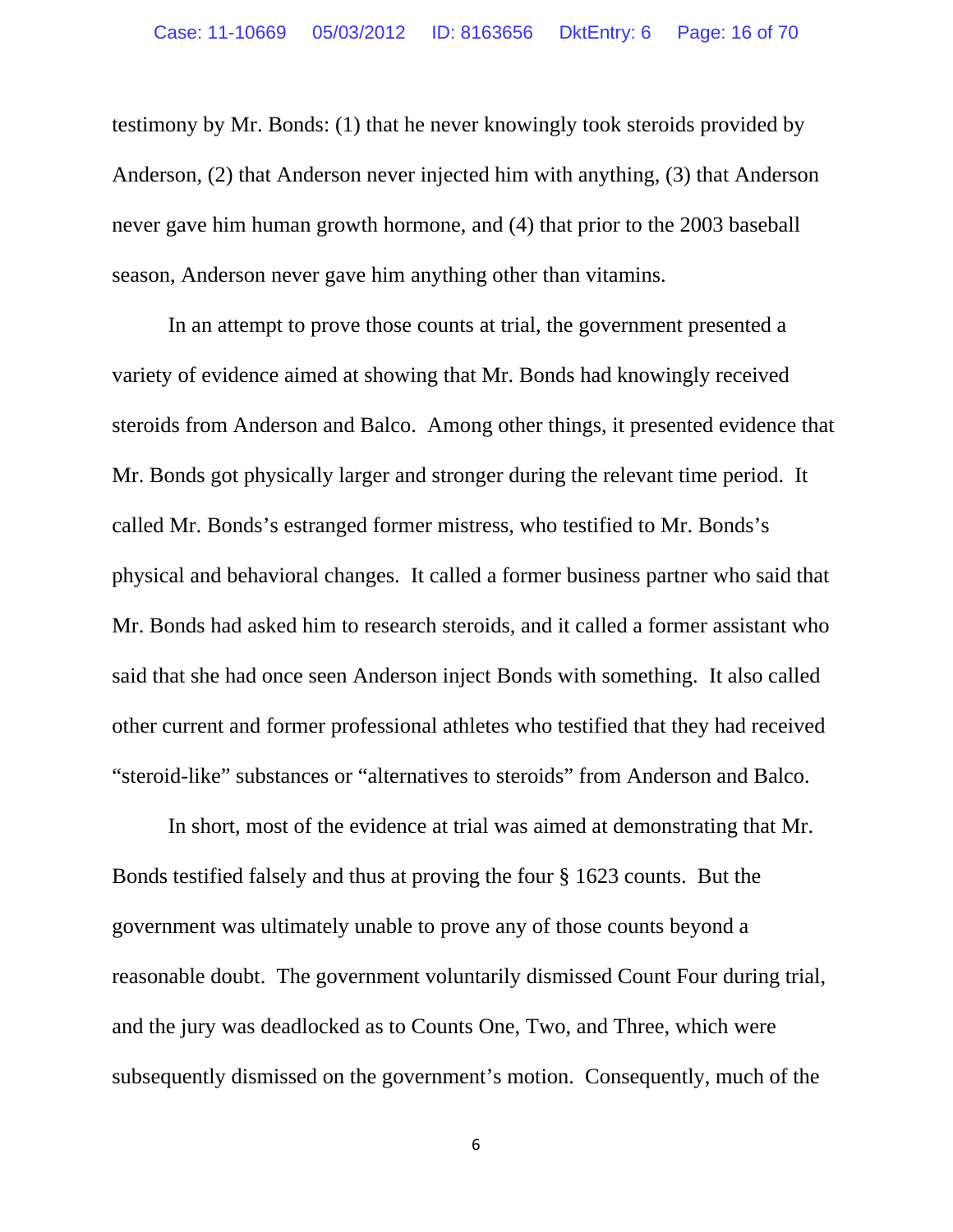evidence presented at trial is substantially irrelevant to the issues presented in this appeal. Many of the legal and evidentiary questions debated in the district court are likewise moot. Appellant's brief thus focuses on the lone count of conviction for obstruction of justice.

### **C. Count Five—Obstruction of Justice**

 Mr. Bonds was ultimately convicted of a single count of obstruction of justice in violation of 18 U.S.C. § 1503. His conviction was based not on any false testimony, but rather on a passage of testimony known as Statement C or the "celebrity child" statement. The government contended that Mr. Bonds's testimony in Statement C was evasive of the prosecutor's previous question and therefore obstructive.

#### *1. Indictment, Jury Instructions, and Conviction*

 The indictment on which Mr. Bonds was tried did not mention Statement C. The indictment simply stated that Mr. Bonds gave testimony that was "intentionally evasive, false, and misleading, including but not limited to the false statements made by the defendant as charged in Counts One through Four of this Indictment." (ER 198.) Thus, the indictment only gave specific notice that the government would pursue an obstruction conviction based on the four statements alleged in the false declaration counts.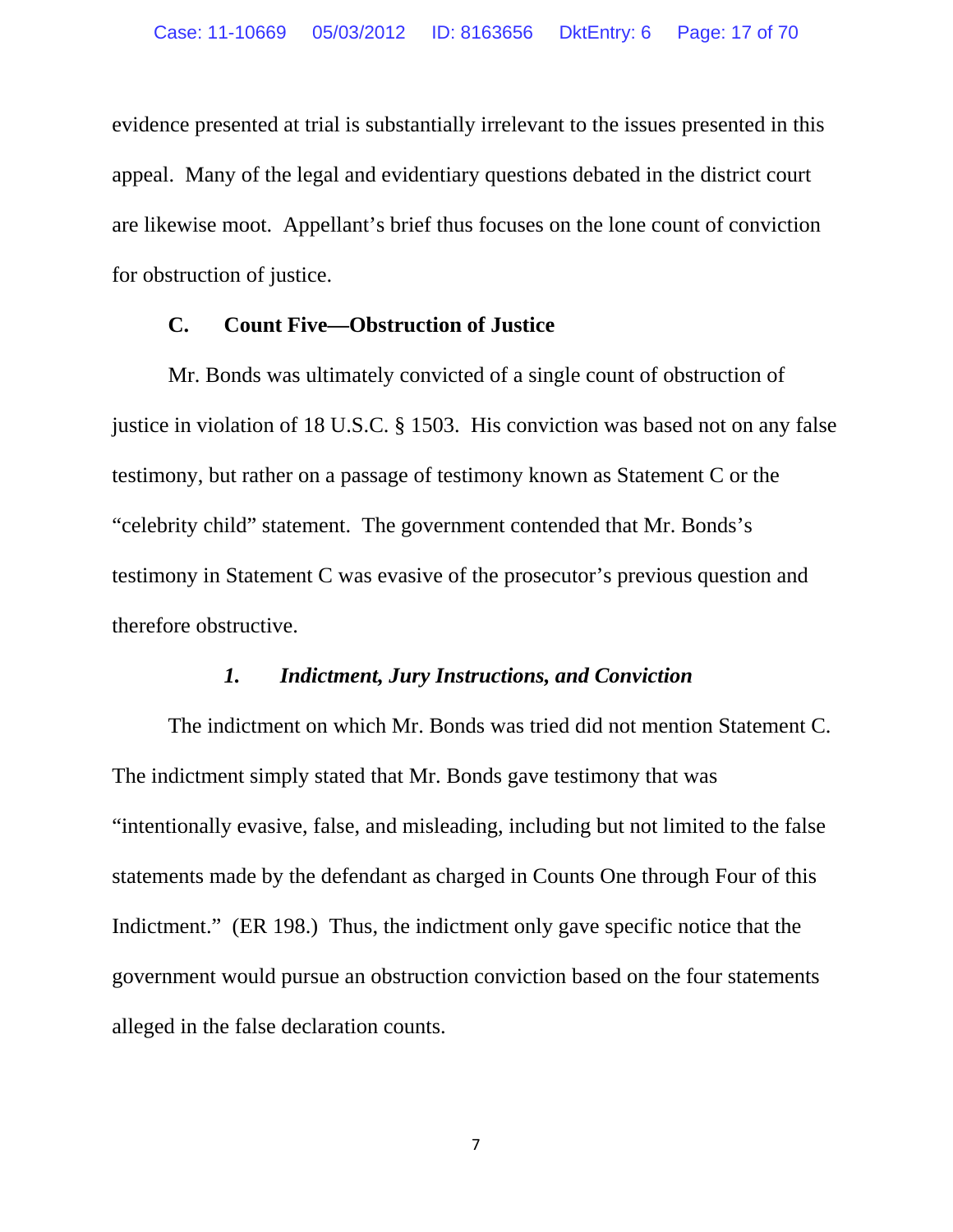In pretrial proceedings, the government maintained that the obstruction charge was based on Mr. Bonds's entire testimony rather than any particular statement. It stated: "This count rests on Bonds's grand jury testimony as a whole, not on individual questions and answers." (ER 230.) Nonetheless, in addition to the statements separately charged as § 1623 violations, which were specifically referenced in the obstruction charge, the government also sought to give the jury the option of convicting Mr. Bonds based on other individual statements, none of which was mentioned in the indictment. The government first requested instruction on twelve uncharged statements (ER 208-14), later reducing the number to seven. (ER 186.3-89.) Both prior to and during trial, Mr. Bonds objected on multiple grounds to the government's attempt to use any such statements as a basis for the obstruction charge (Dkt. 194 [motion to dismiss or strike]; ER 45-49; ER 162-63), but the district court ultimately agreed to instruct the jury on four of the uncharged statements.

 Thus, the jury was given the option of convicting Mr. Bonds of obstruction based on one of seven individual statements. (ER 157-59 [final instructions].) First, it could convict him on one of the three statements made in the three remaining § 1623 counts. Second, it could convict him on one of the four uncharged statements, which were labeled Statement A, Statement B, Statement C, and Statement D. The jury's verdict form required a finding of unanimity as to one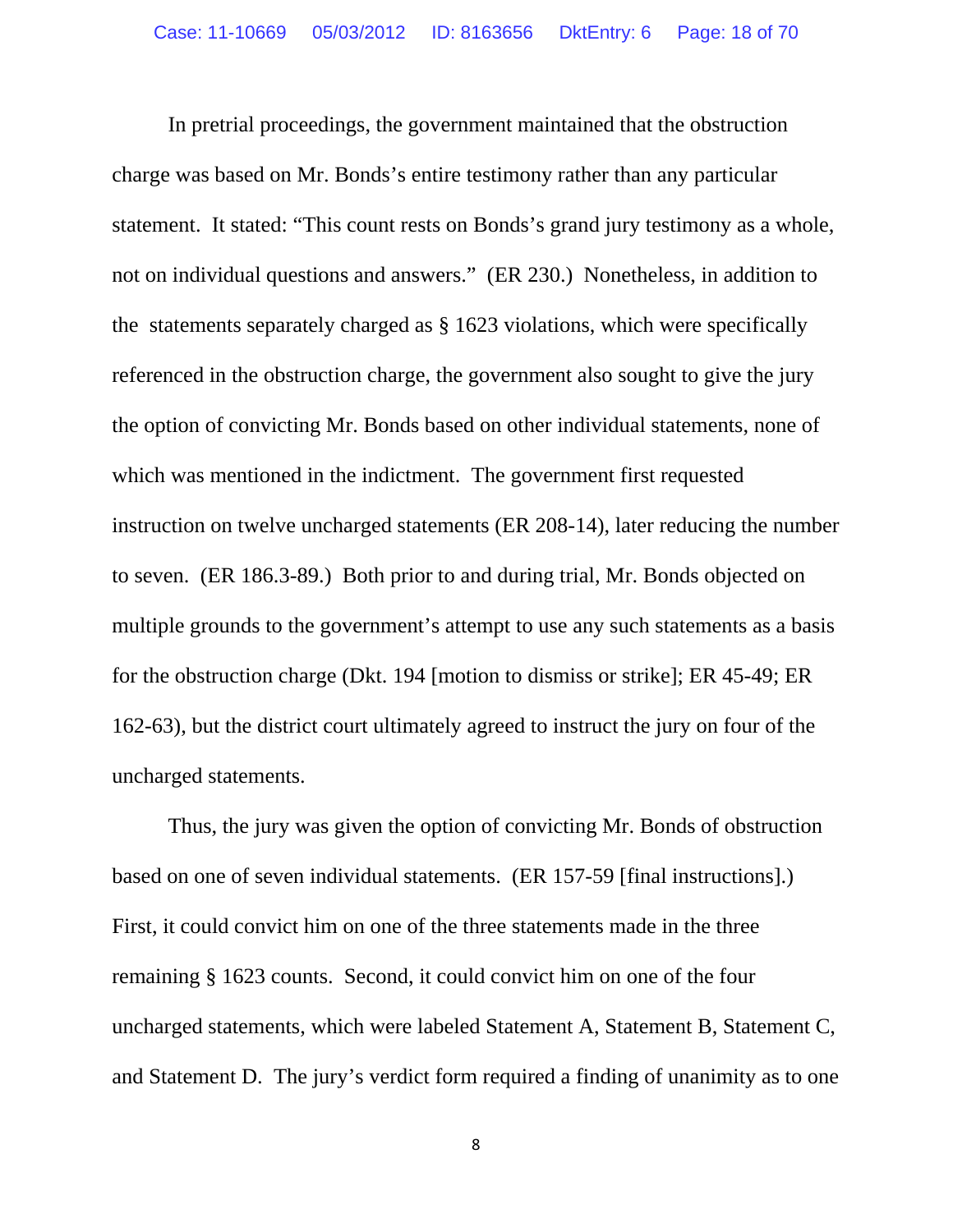or more of the seven statements. It found Mr. Bonds guilty based solely on Statement C. (ER 40.)

## *2. Mr. Bonds's Testimony in Statement C*

Mr. Bonds's testimony in Statement C appears on page 42 of his grand jury

transcript. Statement C, the "celebrity child" statement, was made following a

question about whether Anderson ever gave Mr. Bonds injectable steroids. The

underlined portion represents Statement C:

- Q. Did Greg ever give you anything that required a syringe to inject yourself with?
- A. I've only had one doctor touch me. And that's my only personal doctor. Greg, like I said, we don't get into each others' personal lives. We're friends, but I don't we don't sit around and talk baseball, because he knows I don't want -- don't come to my house talking baseball. If you want to come to my house and talk about fishing, some other stuff, we'll be good friends. You come around talking about baseball, you go on. I don't talk about his business. You know what I mean?
- Q. Right.
- A. That's what keeps our friendship. You know, I am sorry, but that -- you know, that -- I was a celebrity child, not just in baseball by my own instincts. I became a celebrity child with a famous father. I just don't get into other people's business because of my father's situation, you see. So, I don't know -- I don't know -- I've been married to a woman five years, known her 17 years, and I don't even know what's in her purse. I have never looked in it in my lifetime. You know, I just -- I don't do that, I just don't do it, and you know, learned from my father and throughout his career, you don't get in no one's business, you can't -- there's nothing they can say, you can't say nothing about them. Just leave it alone. You want to keep your friendship, keep your friendship.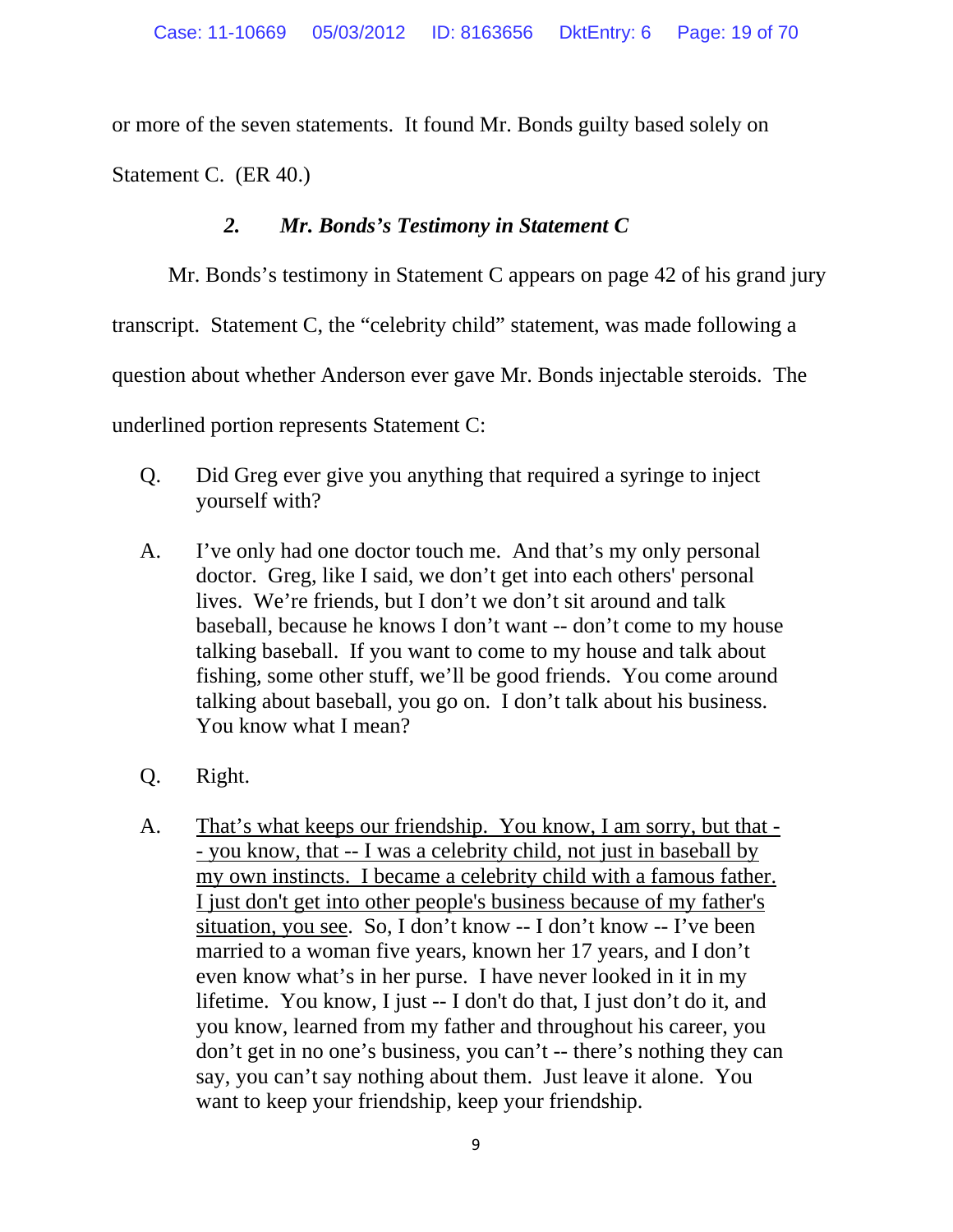(ER 158 [instructions]; ER 301-02 [grand jury testimony].)

## *3. Related Testimony*

Statement C did not respond to anything in particular, and it did not respond

to the question previously asked about self-injectable steroids. Immediately after

the exchange quoted above, however, the prosecutors returned to the same subject,

and Mr. Bonds repeatedly responded directly and in the negative:

- Q. Did either Mr. Anderson or Mr. Conte ever give you a liquid that they told you to inject into yourself to help you with this recovery type stuff, did that ever happen?
- A. No.

(ER 302.)

- Q. So no one else other than perhaps the team doctor and your personal physician has ever injected anything in to you or taken anything out?
- A. Well, there's other doctors from surgeries. I can answer that question, if you're getting technical like that. Sure, there are other people that have stuck needles in me and have drawn out I've had a bunch of surgeries, yes.
- $Q.$  So --
- A. So sorry.
- Q. the team physician, when you've had surgery, and your own personal physician. But no other individuals like Mr. Anderson or any associates of his?
- A. No, no.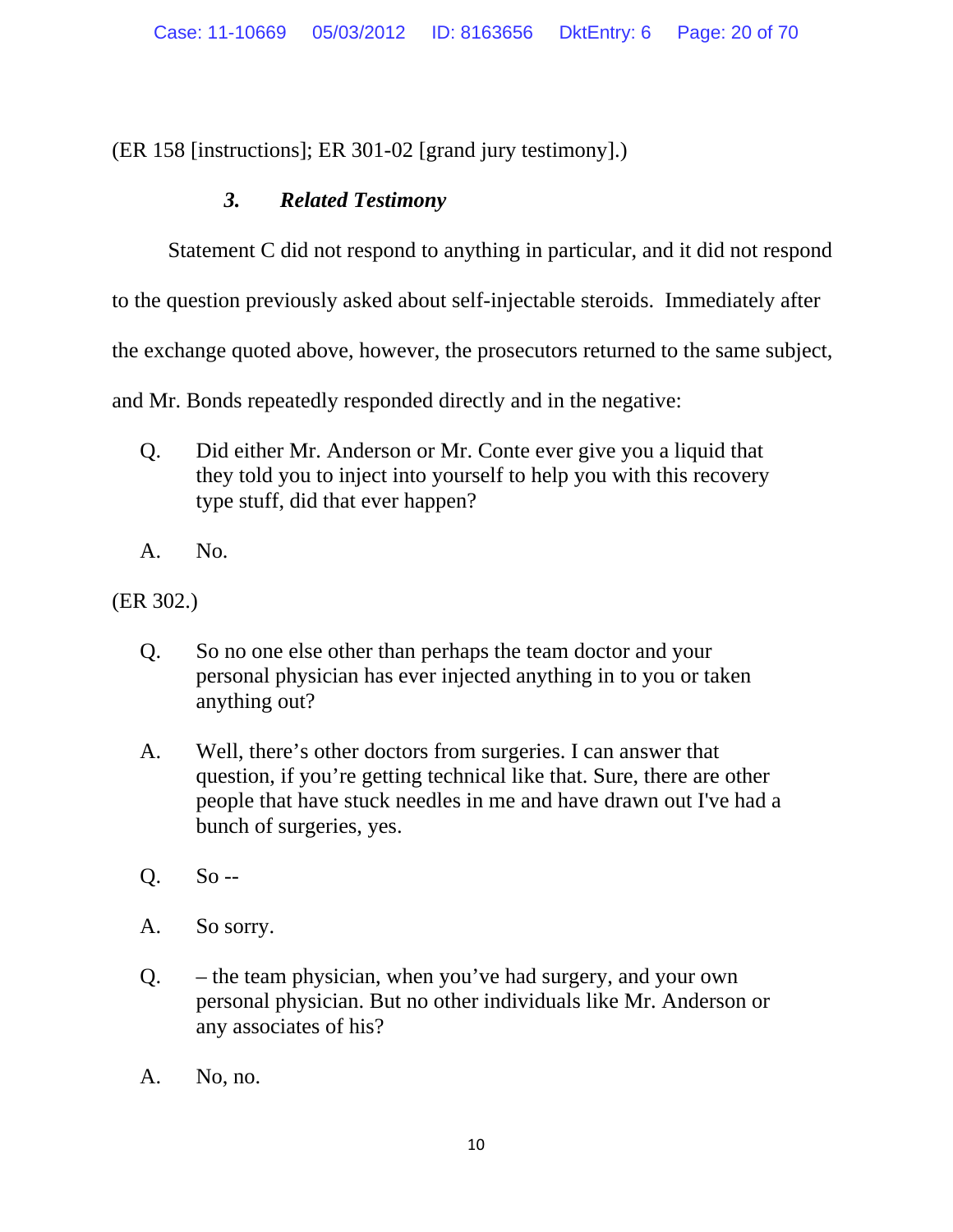## (ER 303.)

- Q. Just to follow-up before I go on to my other thing, have you ever yourself injected yourself with anything that Greg Anderson gave you?
- A. I'm not that talented, no.

(ER 303.)

- Q. And, again, I guess we've covered this, but and did he ever give you anything that he told you had to be taken with a needle or syringe?
- A. Greg wouldn't do that. He knows I'm against that stuff. So, he would never come up to me -- he would never jeopardize our friendship like that.
- Q. Okay. So, just so I'm clear, the answer is no to that, he never gave you anything like that?
- A. Right.

(ER 306.)

- Q. Did Greg ever give you testosterone in injectable form for you to take?
- A. No.

(ER 308.)

 In sum, the subject of whether Anderson ever gave Mr. Bonds injectable steroids was covered exhaustively throughout the grand jury testimony. When first asked about the subject, Mr. Bonds responded by saying "I've only had one doctor touch me," and then continued with a rambling statement about his family history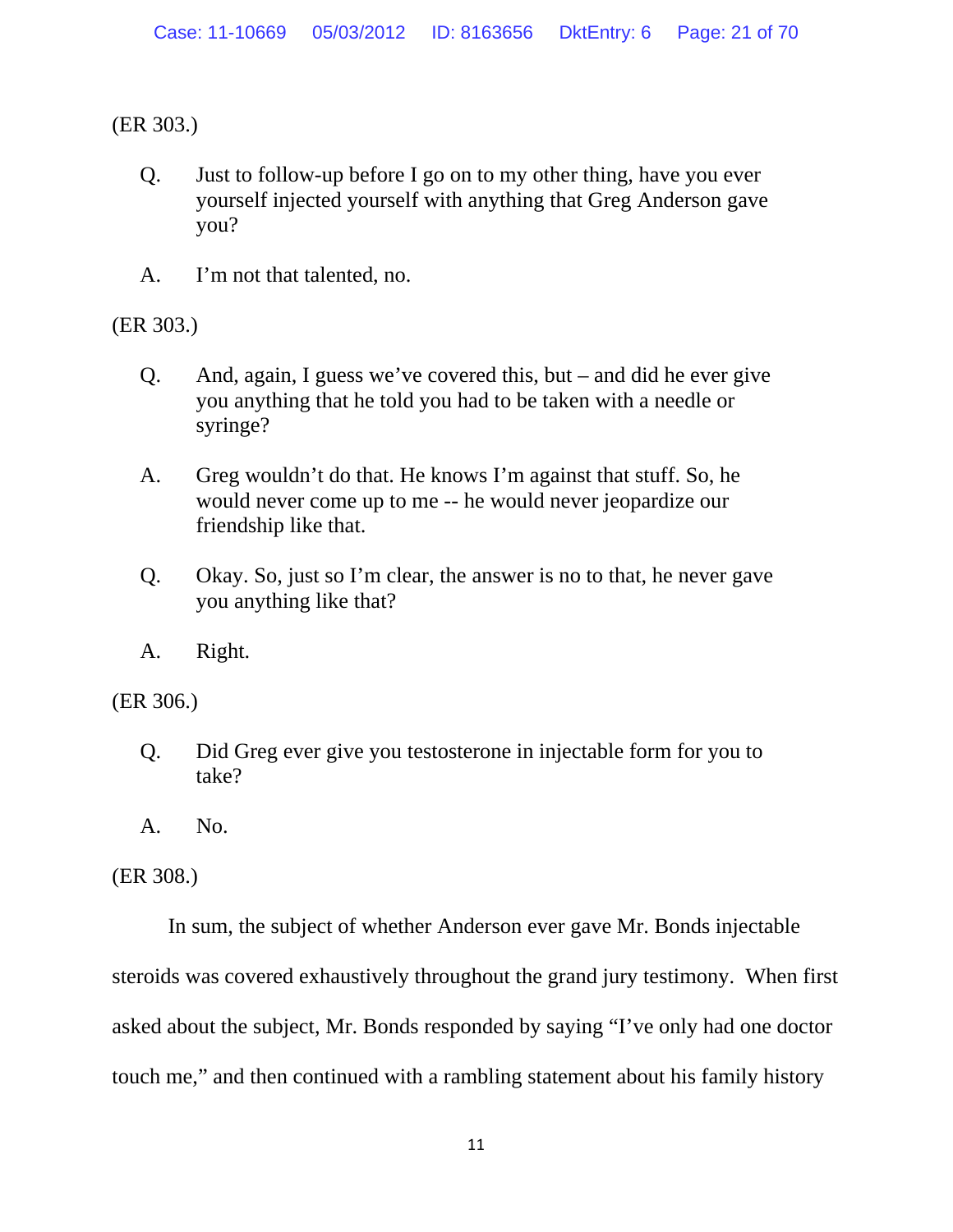and private life, including Statement C. When subsequently asked the same or similar questions, Mr. Bonds repeatedly and consistently testified that Anderson had not given him injectable steroids.

## *4. Jury Arguments Below*

 The prosecution did not present any evidence to show that anything in Statement C was false. It was undisputed that Mr. Bonds was, in fact, a celebrity child; his father, Bobby Bonds, was himself a record-setting major league baseball player. Indeed, the prosecution conceded both to the district court and the jury that Statement C was true. (ER 165.1; ER 69.) It contended, however, that Mr. Bonds's long answer in Statement C was an attempt to avoid answering the previous question that the prosecutor had asked.

 In its closing argument to the jury, the government argued that Mr. Bonds "sought again and again to avoid answering questions about injections . . . by providing not outright false testimony, but basically misleading statements in connection to the questions he was asked." (ER 69.) As to Statement C in particular, the government's summation consisted of the following:

> He goes on in this answer to talk about not knowing what's in his wife's purse, what's it like to be a celebrity child, I don't know get into other people's business because of my father's situation.

The defendant is refusing to answer the question because it's a question about being injected because the defendant cannot tell the truth of being injected because as you all know he's been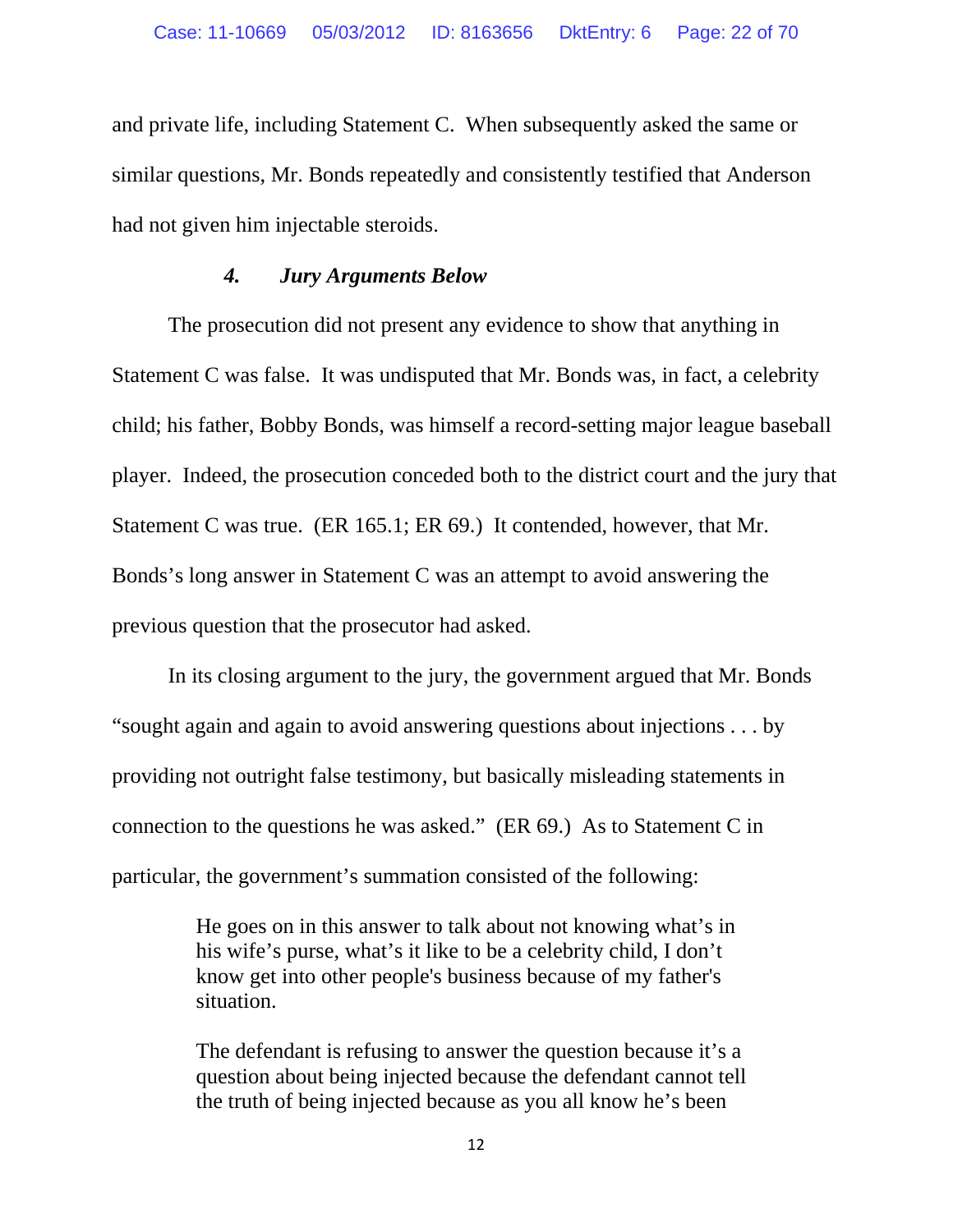injected by Anderson on a number of occasions, that's why this answer goes off into the cosmos, he cannot answer it.

(ER 116.) The government thus argued to the jury that the "celebrity child" statement, though literally truthful, was obstructive because it went "off into the cosmos." But the government did not dispute that Mr. Bonds had answered that same question directly and repeatedly before the grand jury, nor did it claim at trial, nor offer any evidence, that his direct answers to the self-injection questions were false.

### **SUMMARY OF ARGUMENT**

Mr. Bonds presents the following claims on appeal.

*First*, he is entitled to acquittal on Count Five because 18 U.S.C. § 1503 does not cover his conduct. False statements under oath are subject to prosecution under § 1623. Even if § 1503 has been properly extended to cover *false* statements by grand jury witnesses—which is dubious—it cannot be extended further to cover *truthful* statements. Furthermore, where witnesses refuse to answer questions, the proper course is to prosecute that conduct as contempt under § 401. As a matter of law, truthful testimony that merely fails to respond directly to a prosecutor's question does not constitute obstruction. Indeed, there is no case law in any circuit holding that truthful testimony can constitute obstruction of justice.

 *Second*, even if a truthful statement could constitute obstruction in some cases, Mr. Bonds's "celebrity child" remark was not actually obstructive in this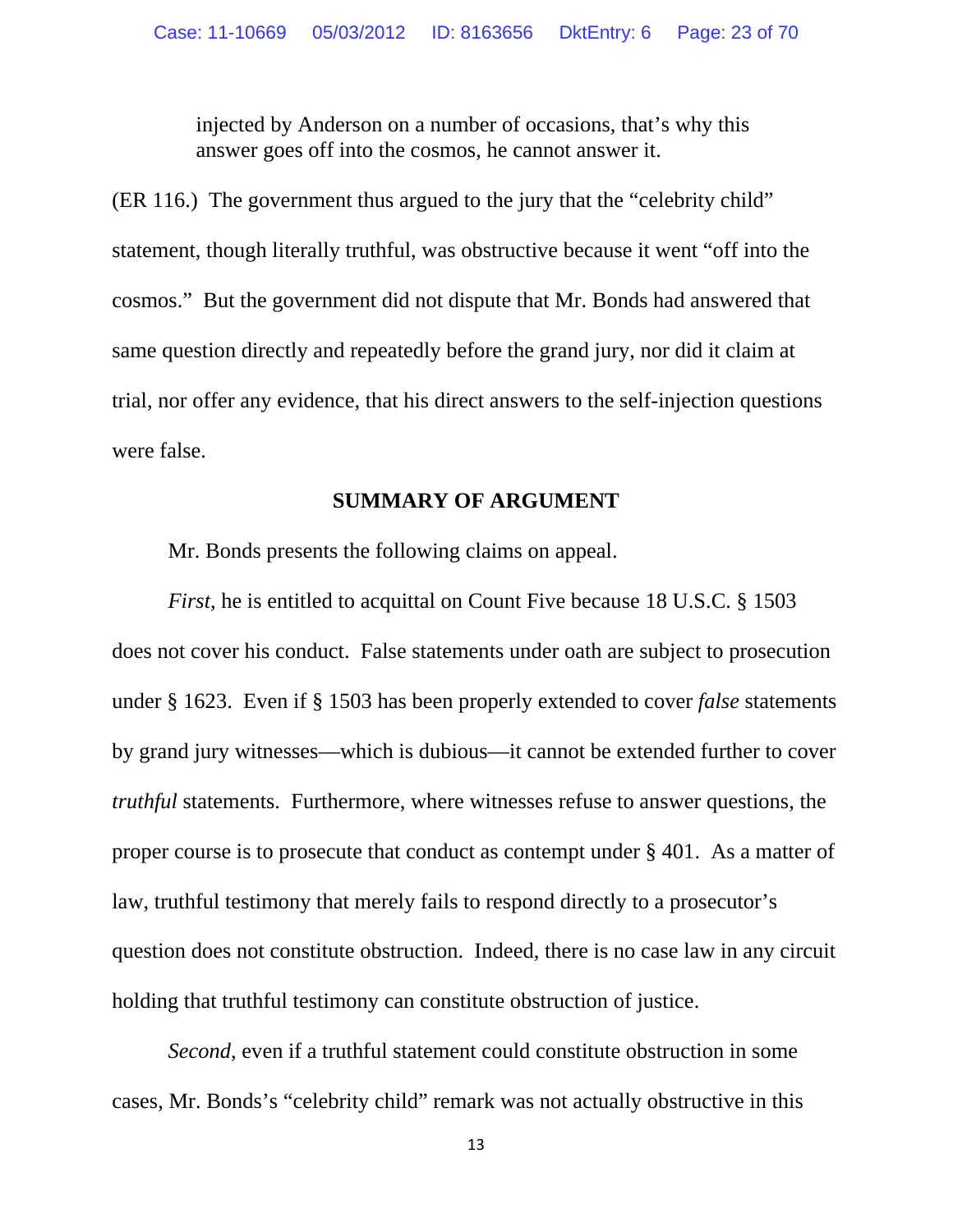case because it was neither evasive nor material. There was no question pending when Mr. Bonds spoke of his family's celebrity status; the supposedly evasive testimony was actually encouraged by the prosecutor; and Mr. Bonds directly answered the same question when prosecutors repeated it. Mr. Bonds's "celebrity child" remark was an irrelevant but temporary digression. Moreover, because it was irrelevant, it cannot meet the requirement of materiality, which is an element of the offense under § 1503. Indeed, the prosecutor effectively conceded Statement C's immateriality when he described it to the jury as going "off into the cosmos."

*Third*, Mr. Bonds's conviction must be reversed because the indictment was deficient. Even assuming the validity of the theory of obstruction presented by the government at trial, that legal and factual theory was never presented to the grand jury. The indictment did not mention Statement C. The grand jury never found probable cause that the "celebrity child" statement obstructed justice, and the indictment failed to notify the defendant of the charges he would face at trial. By submitting Statement C to the petit jury as a basis for conviction, the district court effected an impermissible constructive amendment of the indictment.

*Fourth*, if the government's theory of obstruction were valid, then the district court's instructions to the jury were fatally deficient. The government claimed that the indictment was not deficient in failing to mention Statement C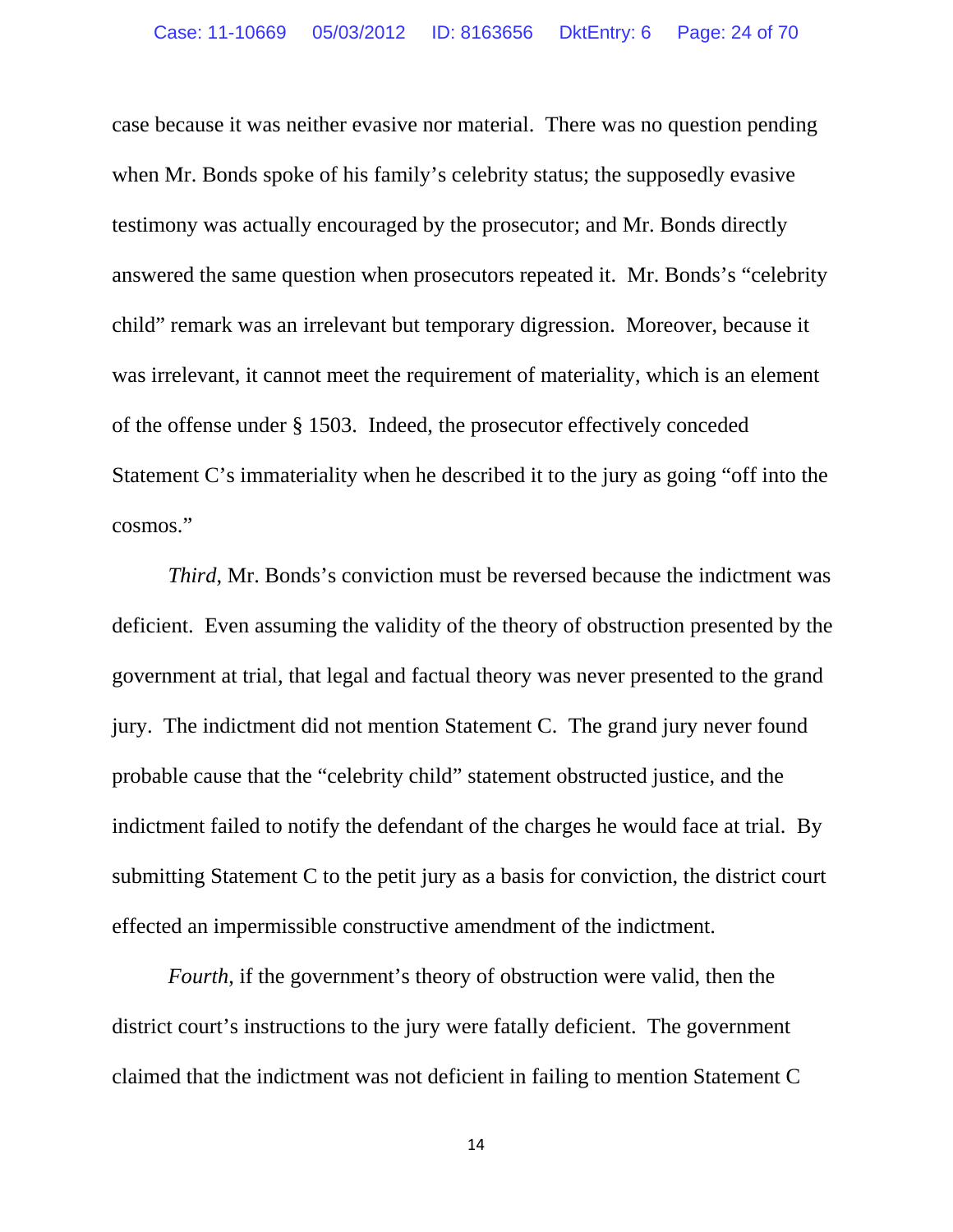because Mr. Bonds was accused of obstructing justice in the totality of his testimony, not in any single statement. Additionally, the law requires that supposedly false or obstructive statements be examined in context. The jury thus should have been instructed, as the defense requested, that it could not find Mr. Bonds guilty unless his statement, considered in light of the totality of his testimony, was false, misleading, and evasive. The district court's rejection of that instruction is yet another reason Mr. Bonds's conviction must be reversed.

## **ARGUMENT**

## **I. THE CONVICTION MUST BE REVERSED BECAUSE TRUTHFUL STATEMENTS DO NOT CONSTITUTE OBSTRUCTION OF JUSTICE UNDER 18 U.S.C. § 1503**

The trial jury convicted Mr. Bonds of obstruction of justice under 18 U.S.C.

 $§ 1503<sup>1</sup>$  $§ 1503<sup>1</sup>$  $§ 1503<sup>1</sup>$  That conviction was based not on any false statements, but rather on Mr.

Whoever corruptly, or by threats or force, or by any threatening letter or communication, endeavors to influence, intimidate, or impede any grand or petit juror, or officer in or of any court of the United States, or officer who may be serving at any examination or other proceeding before any United States magistrate judge or other committing magistrate, in the discharge of his duty, or injures any such grand or petit juror in his person or property on account of any verdict or indictment assented to by him, or on account of his being or having been such juror, or injures any such officer, magistrate judge, or other committing magistrate in his person or property on account of the performance of his official duties, or corruptly or by threats or force, or by any threatening letter or communication, influences, obstructs, or impedes, or endeavors to influence, obstruct, or impede, the due administration of justice, shall be punished as provided in subsection (b).

<span id="page-24-0"></span> Section 1503(a) reads: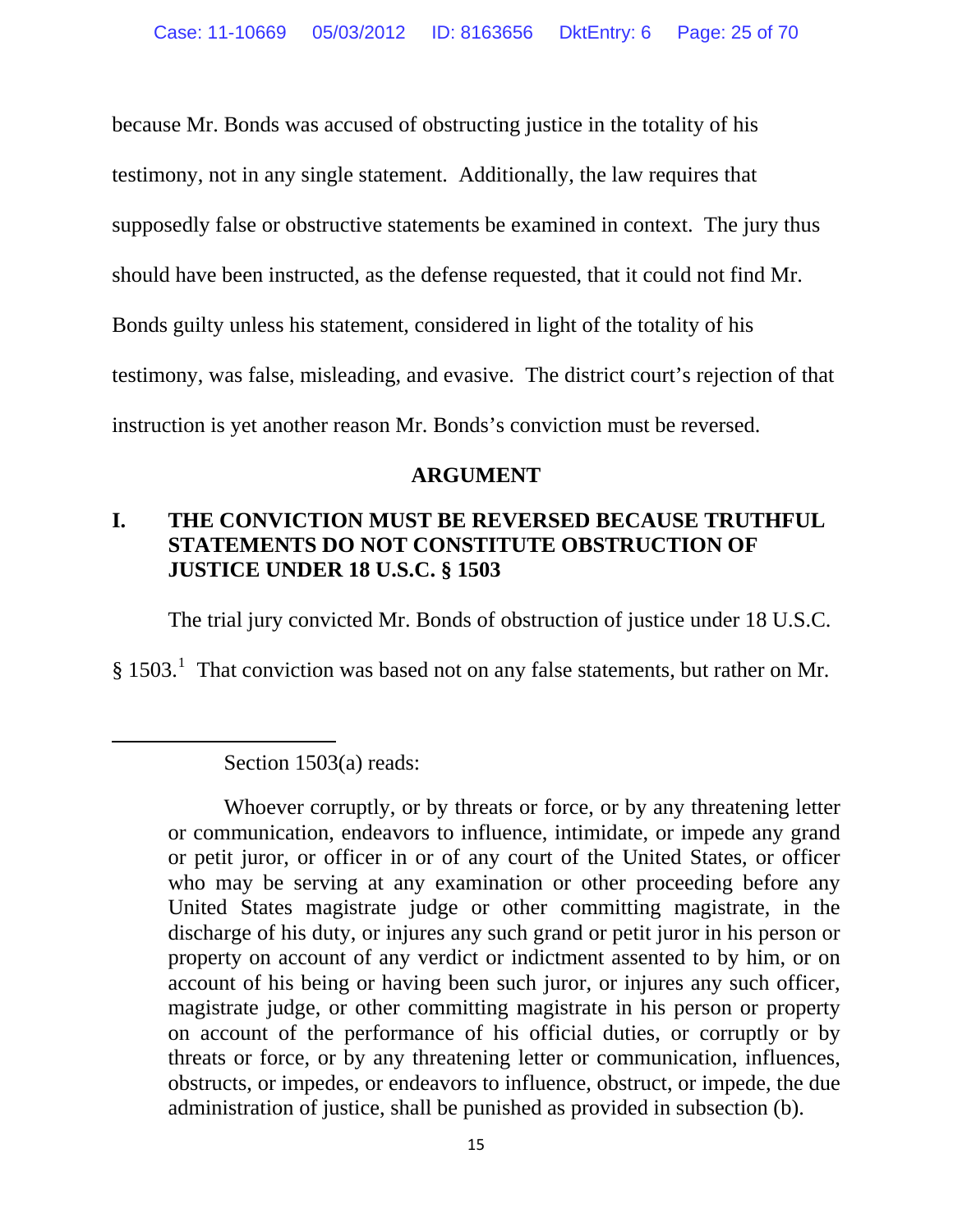Bonds's rambling "celebrity child" remark in Statement C. The government conceded before the jury that Statement C was truthful.<sup>[2](#page-25-0)</sup> (ER 69.) The government's theory was that Statement C was obstructive because it evaded the question that the prosecutor previously had asked.

 The government's theory is legally incorrect, and Mr. Bonds's conduct did not constitute a crime under § 1503.

*First*, it is doubtful whether § 1503 may be constitutionally applied to a witness's own testimony at all. *Second*, even if § 1503 properly covers a witness's own testimony, it only covers false testimony, and it cannot be expanded to reach truthful testimony that is merely unresponsive. There is no case, in this Circuit or any other, that has ever affirmed a conviction for obstruction based on truthful testimony. In order to save its lone count of conviction in this otherwise failed prosecution, the government is seeking a dramatic expansion of a statute that has already been unconstitutionally expanded far beyond its original purpose.

<span id="page-25-0"></span><sup>&</sup>lt;sup>2</sup> In its post-trial order, the district court rejected any claim by the government that "Statement C might have been false," and did so "particularly since the government did not argue this reading to the jury." (ER 12 n.5.)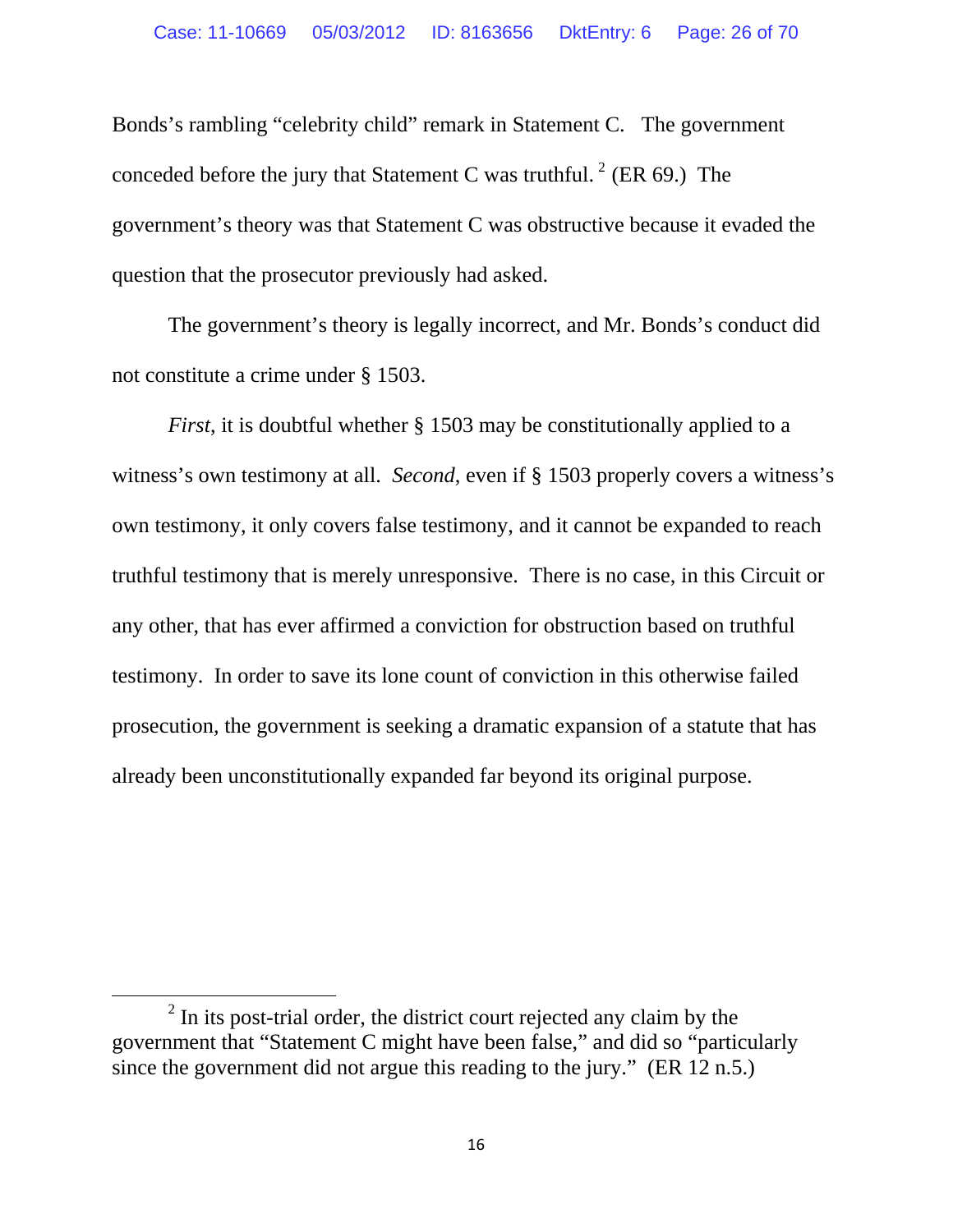Regardless of whether § 1503 has been properly expanded to reach false testimony, it may not be expanded—retroactively—to cover truthful testimony. Mr. Bonds is therefore entitled to acquittal as a matter of law.<sup>[3](#page-26-0)</sup>

## **A. Section 1503 Was Not Intended to Cover a Witness's In-Court Conduct**

The government's legal theory is that truthful testimony by a grand jury witness can constitute obstruction of justice if the testimony is not directly responsive to the prosecutor's question. In fact, a careful examination of the text and history of the obstruction statute demonstrates that it was not intended to cover witnesses' testimony at all, truthful or not. In light of that text and history, the government's proposed legal theory is radical and unsupported.

## *1. The History of the Federal Obstruction Statute*

 The irony of this prosecution is that the federal obstruction statute was originally enacted as a *limitation* on obstruction prosecutions. The purpose of the predecessor statute—the Contempt Act of March 2, 1831—was to limit the government's ability to punish citizens who committed acts that supposedly brought the justice system into disrepute.

<span id="page-26-0"></span><sup>&</sup>lt;sup>3</sup> When an argument for acquittal rests on a question of statutory interpretation, the ruling below is reviewed de novo. *United States v. Havelock*, 664 F.3d 1284, 1289 (9th Cir. 2012) (en banc). Both at the close of the government's case-in-chief and after the jury's verdict, Mr. Bonds moved for acquittal under Rule 29. (Dkt. 337; Dkt. 396.)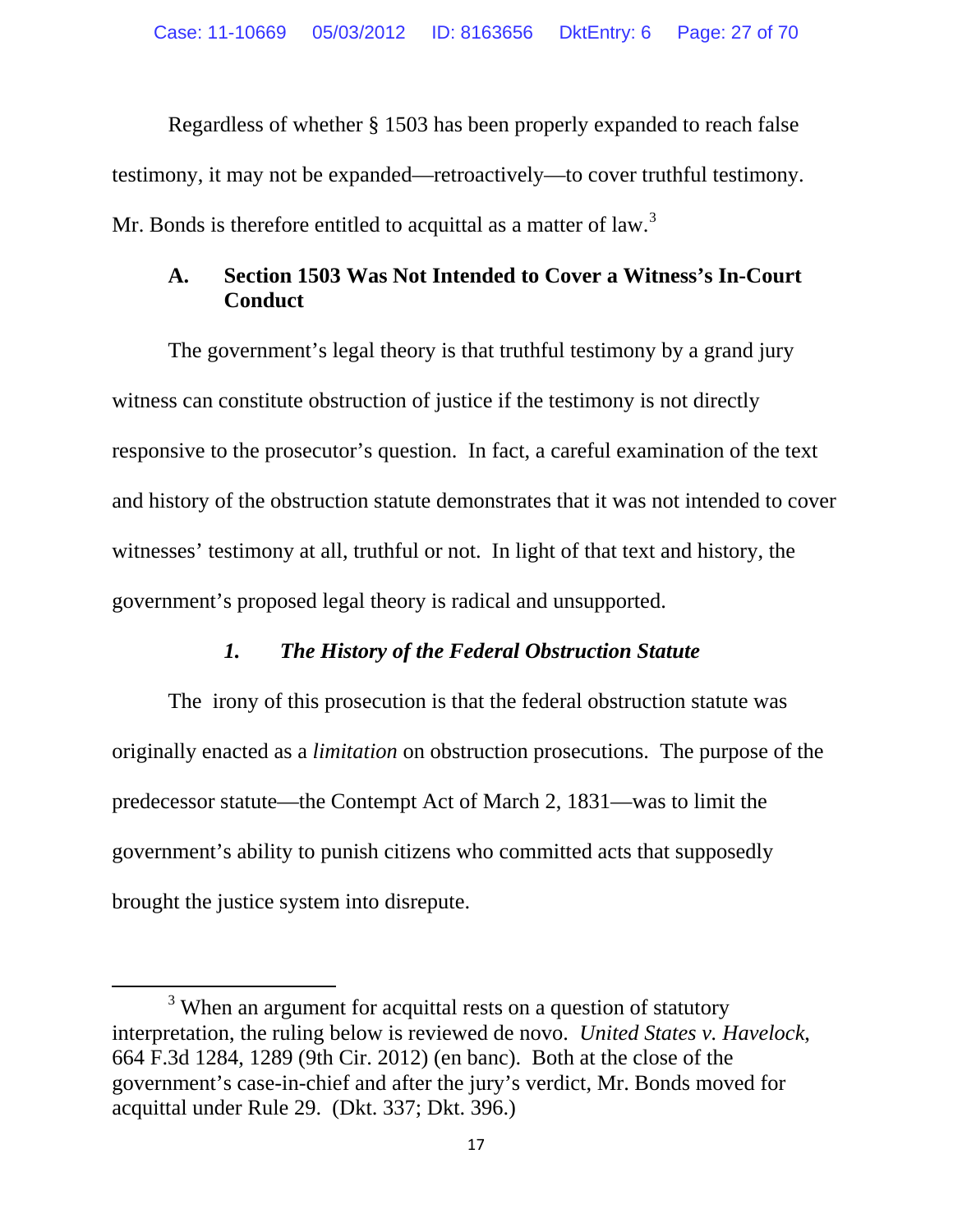#### *a. The Peck-Lawless Case*

 The original obstruction statute was passed in response to a nationwide political scandal following the Peck-Lawless case, which arose out of frontier land disputes.<sup>[4](#page-27-0)</sup> In 1826, federal judge James H. Peck presided over a trial involving land disputes in Louisiana Purchase territory. He issued a ruling that effectively invalidated hundreds of claims worth vast sums of money. Luke Lawless, an attorney for many of the losing claimants, published a stinging critique of Peck's ruling. Judge Peck held Lawless in contempt. He found that Lawless misrepresented the basis of the decision and had thus sought to obstruct justice by prejudicing the community and potential jurors.<sup>[5](#page-27-1)</sup>

 Lawless took his case to Congress. In April of 1830, the House impeached Judge Peck for abuse of judicial powers. A lengthy Senate trial ensued. Peck's accusers, led by then-Representative James Buchanan, called him a "judicial tyrant" who had engaged in "inquisitorial" practices reminiscent of England's reviled Star Chamber. They conceded that, under English law, "All acts which obstruct the due administration of justice, positively, fall within the crime of

<span id="page-27-0"></span> <sup>4</sup>  *See generally* Walter Nelles & Carol Weiss King, *Contempt by Publication in the United States—To the Federal Contempt Statute*, 28 Colum. L. Rev. 401 (1928).

<span id="page-27-1"></span> $<sup>5</sup>$  Statement of Judge Peck to the House of Representatives, April 13, 1830,</sup> *reprinted in* Arthur J. Stansbury, *Report of the Trial of James H. Peck* 16-39 (1833).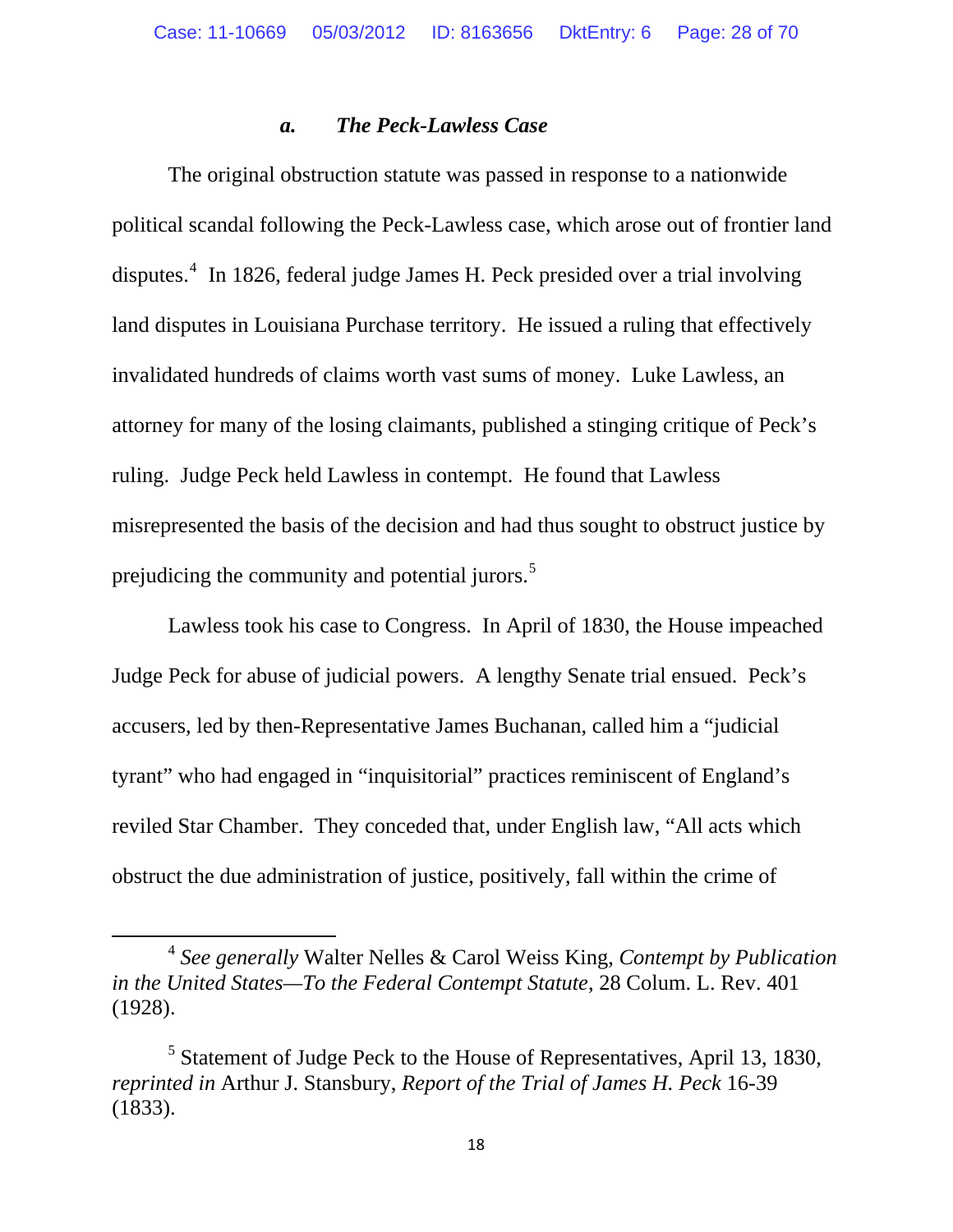contempt."<sup>[6](#page-28-0)</sup> But they argued that Peck's application of that principle contravened American notions of justice.

 Even Peck's defenders agreed that he had overstepped his bounds by finding Lawless in contempt. They conceded that his actions, more than Lawless's article, had stained the integrity of the courts, but argued that removal from office was not warranted. Peck was narrowly acquitted by a vote of 22 to 21.

## *b. The Contempt Act of March 2, 1831*

Congress sought to ensure that Judge Peck's acquittal would not be viewed

as endorsing his conduct. Immediately after trial, it enacted the following bill:<sup>[7](#page-28-1)</sup>

*An Act declaratory of the law concerning contempts of court*.

 Be it enacted, etc., That the power of the several courts of the United States to issue attachments and inflict summary punishments for contempts of court, shall not be construed to extend to any cases except the misbehaviour of any person or persons in the presence of said courts, or so near thereto as to obstruct the administration of justice, the misbehaviour of any of the officers of the said courts in their official transactions, and the disobedience or resistance by any officer of the said courts, party, juror, witness, or any other person or persons, to any lawful writ, process, order, rule, decree or command of the said courts.

<span id="page-28-1"></span>7  *See* Felix Frankfurter & James M. Landis, *Power of Congress Over Procedure in Criminal Contempts in "Inferior" Federal Courts—A Study of Separation of Powers*, 37 Harv. L. Rev. 1010, 1025-28 & n.75 (1924).

<span id="page-28-0"></span> <sup>6</sup> Statement of Rep. Wicklyffe, Jan. 18, 1831, *reprinted in* Stansbury, *supra*, at 313.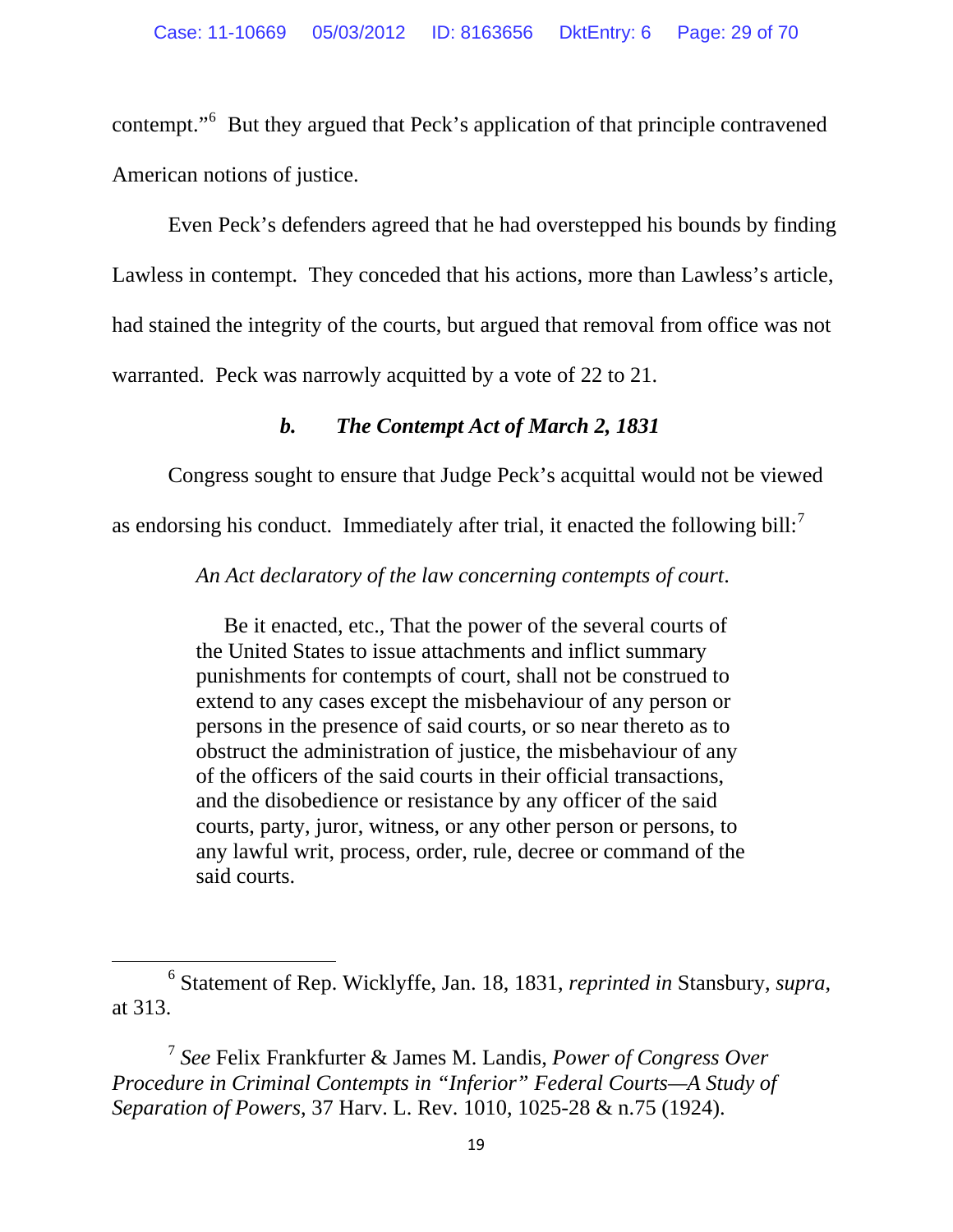Sect. 2. And be it further enacted, That if any person or persons shall, corruptly, or by threats or force, endeavour to influence, intimidate, or impede any juror, witness, or officer, in any court of the United States, in the discharge of his duty, or shall, corruptly, or by threats or force, obstruct, or impede, or endeavour to obstruct or impede, the due administration of justice therein, every person or persons, so offending, shall be liable to prosecution therefor, by indictment, and shall, on conviction thereof, be punished, by fine not exceeding five hundred dollars, or by imprisonment not exceeding three months, or both, according to the nature and aggravation of the offence.

Act of March 2, 1831, 4 Stat. 487.

The law had two sections. Section 1 covered "direct" contempts, including

disobedience of process and "misbehaviour" while physically proximate to a

federal court. *See* 4 William Blackstone, *Commentaries* \* 280-81 (discussing

"direct" and "consequential" contempts). Section 2 was aimed at punishing

"corrupt overtures, out of court, to judges, jurors or witnesses."<sup>[8](#page-29-0)</sup> It was added by

the Senate as an amendment—the original House proposal included only Section 1.

The Senate's Amendment to the Act declaratory of the powers of the Courts of the United States on the subject of contempts; adding a second section for punishing all attempts to corrupt or intimidate jurors, &c., was amende[d](#page-29-1) on the suggestion of Mr. BUCHANAN, and then agreed to.<sup>[9](#page-29-1)</sup>

<span id="page-29-0"></span> <sup>8</sup> Walter Nelles & Carol Weiss King, *Contempt by Publication in the United States—Since the Federal Contempt Statute*, 28 Colum. L. Rev. 525, 531 (1928).

<span id="page-29-1"></span><sup>9</sup>  *National Intelligencer* (Washington D.C.), March 3, 1831, at 3; *accord Niles Weekly Register* (Baltimore), March 5, 1831, at 7.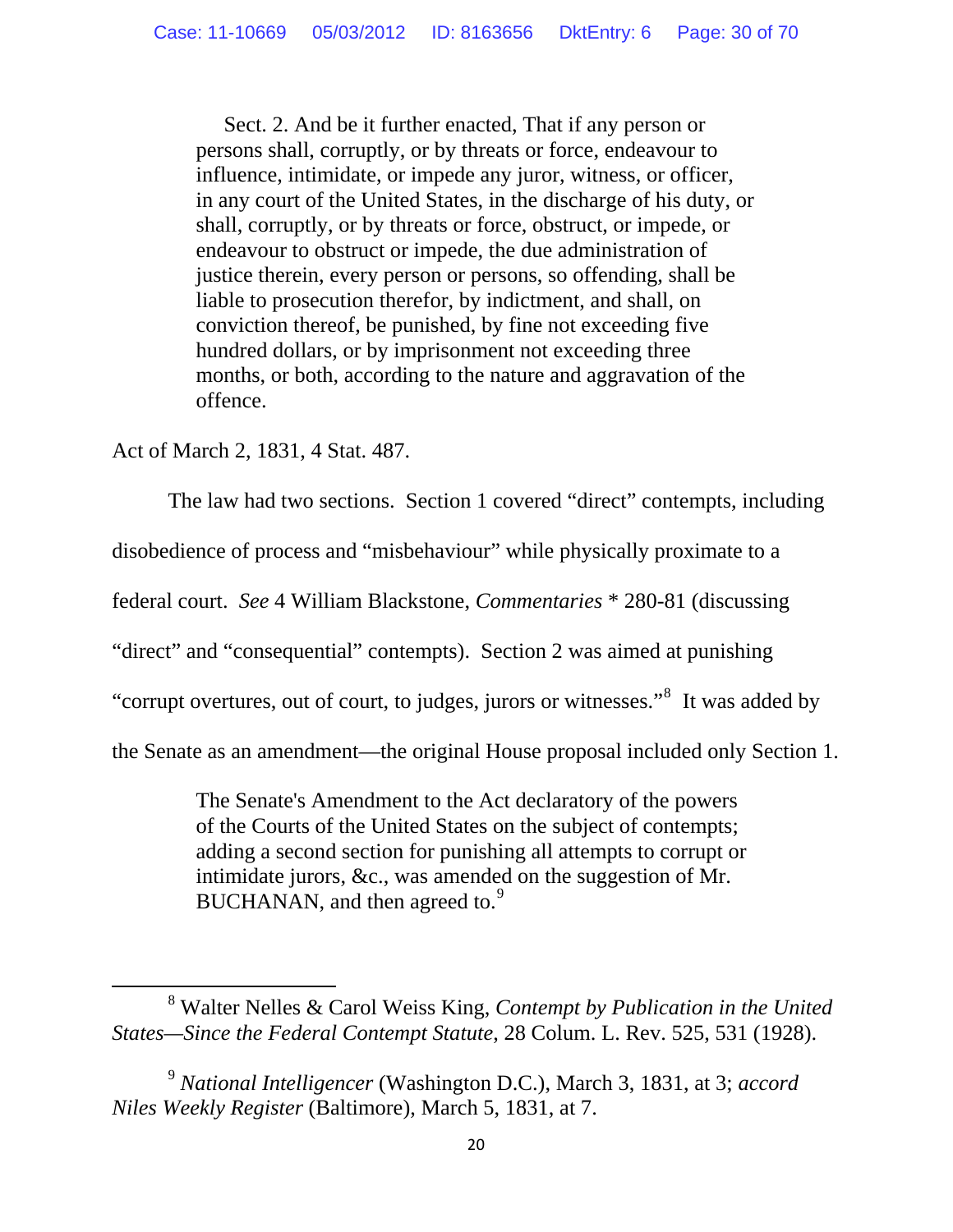Section 1 of the Contempt Act of 1831 survives today as 18 U.S.C. § 401, the modern contempt statute. Section 2 survives as the "omnibus clause" of 18 U.S.C. § 1503, the modern obstruction statute.<sup>[10](#page-30-0)</sup> That is the provision that Mr. Bonds is alleged to have violated.

### *c. The Purpose of the Statute*

 The legislative history supports two inferences about the meaning of the obstruction statute. First, the statute was intended to limit rather than expand the government's power to punish citizens who refused to accede to the power of the federal courts. As the Supreme Court has said, the Peck-Lawless case "served as the occasion for a drastic delimitation by Congress of the broad undefined power" to punish contempts. *Nye v. United States*, 313 U.S. 33, 45 (1941).

 Second, the obstruction statute was intended to cover out-of-court attempts to bribe or threaten witnesses, jurors, or judges. While Section 1 of the original Contempt Act punished *in-court* misconduct, Section 2 punished *out-of-court* misconduct. *See United States v. Essex*, 407 F.2d 214, 217 (6th Cir. 1969) ("The principal distinction then, between Section 1 and Section 2 of the Act of March 2, 1831 . . . was geographical . . . ."). Section 2, now the obstruction statute, was not

<span id="page-30-0"></span> $10$  In 1909, Section 2 was recodified as Section 241 of the United States Criminal Code. Act of March 4, 1909, ch. 321, § 135, 35 Stat. 1113. In 1948, it was recodified again as part of 18 U.S.C. § 1503. Act of June 25, 1948, ch. 645, 62 Stat. 769-70.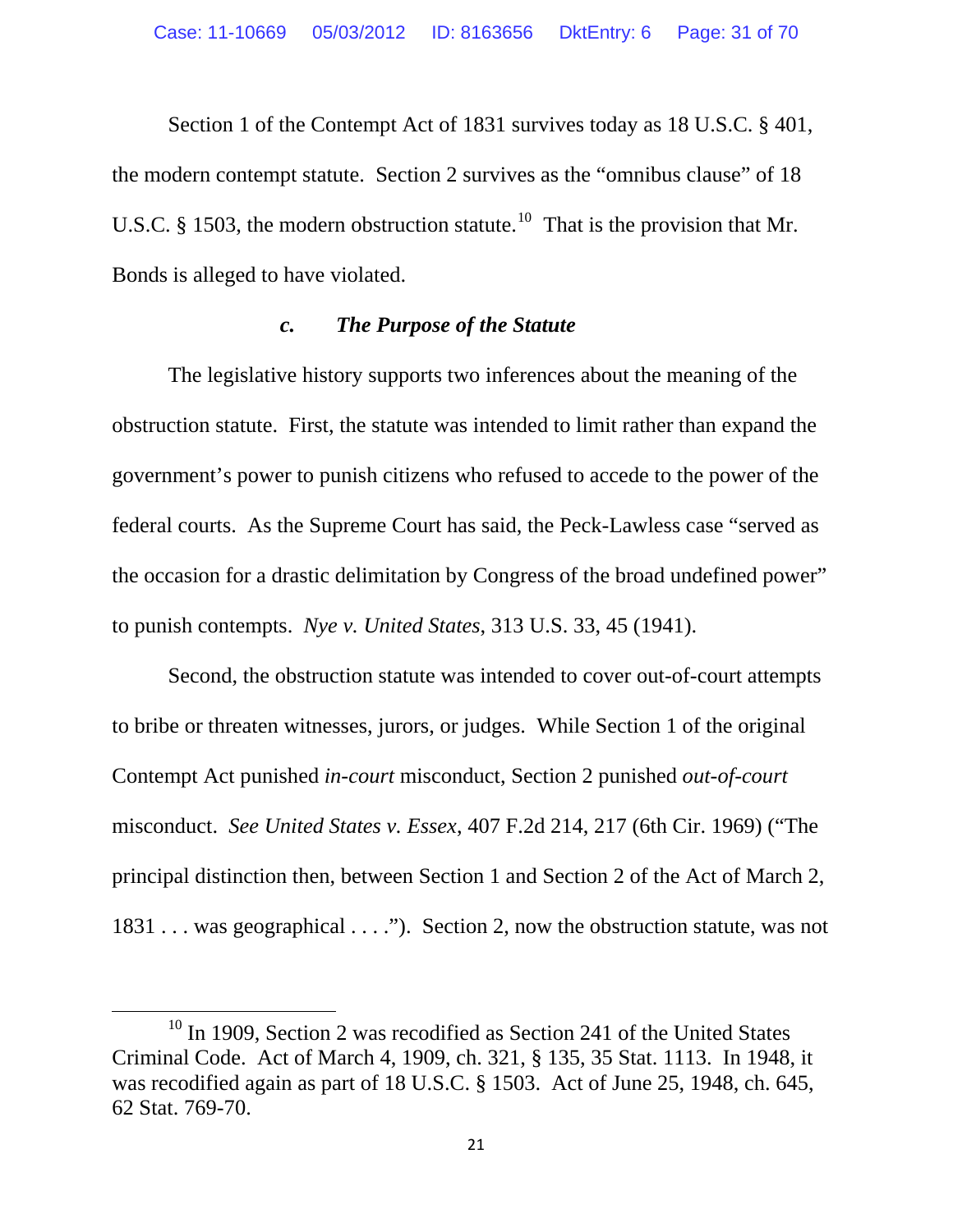intended to cover any misconduct arising out of a witness's own in-court testimony.

 In expanding the statute to reach Mr. Bonds's conduct, the government and the district court below relied heavily on this Court's remark that "the obstruction of justice statute was designed to proscribe all manner of corrupt methods of obstructing justice." *United States v. Rasheed*, 663 F.2d 843, 852 (9th Cir. 1984). That statement, however, has no support in the legislative history. Indeed, as an expression of Congressional intent, it is simply untrue.<sup>[11](#page-31-0)</sup> The government's broad theory of this case echoes the same arguments made by Judge Peck nearly two centuries ago. That theory is precisely what the obstruction statute was designed to reject.

### *2. Case Law Interpreting § 1503*

 This Court's case law applying § 1503 has not been entirely consistent. For a time, this Court adopted a very limited construction, but it subsequently expanded the statute's reach. Yet at the same time, this Court has recognized that constitutional concerns might require a narrower construction than some cases

<span id="page-31-0"></span> $11$  For a time, the Supreme Court itself made a similar mistake about the purpose of the statute. At one point, the Court stated that the original Contempt Act "imposed no limitations not already existing" on the power to punish contempts. *Toledo Newspaper Co. v. United States*, 247 U.S. 402, 418 (1918). But in response to the historical evidence presented by then-Professor Frankfurter, the Court admitted its mistake: "The inaccuracy of that historic observation has been plainly demonstrated." *Nye*, 313 U.S. at 47.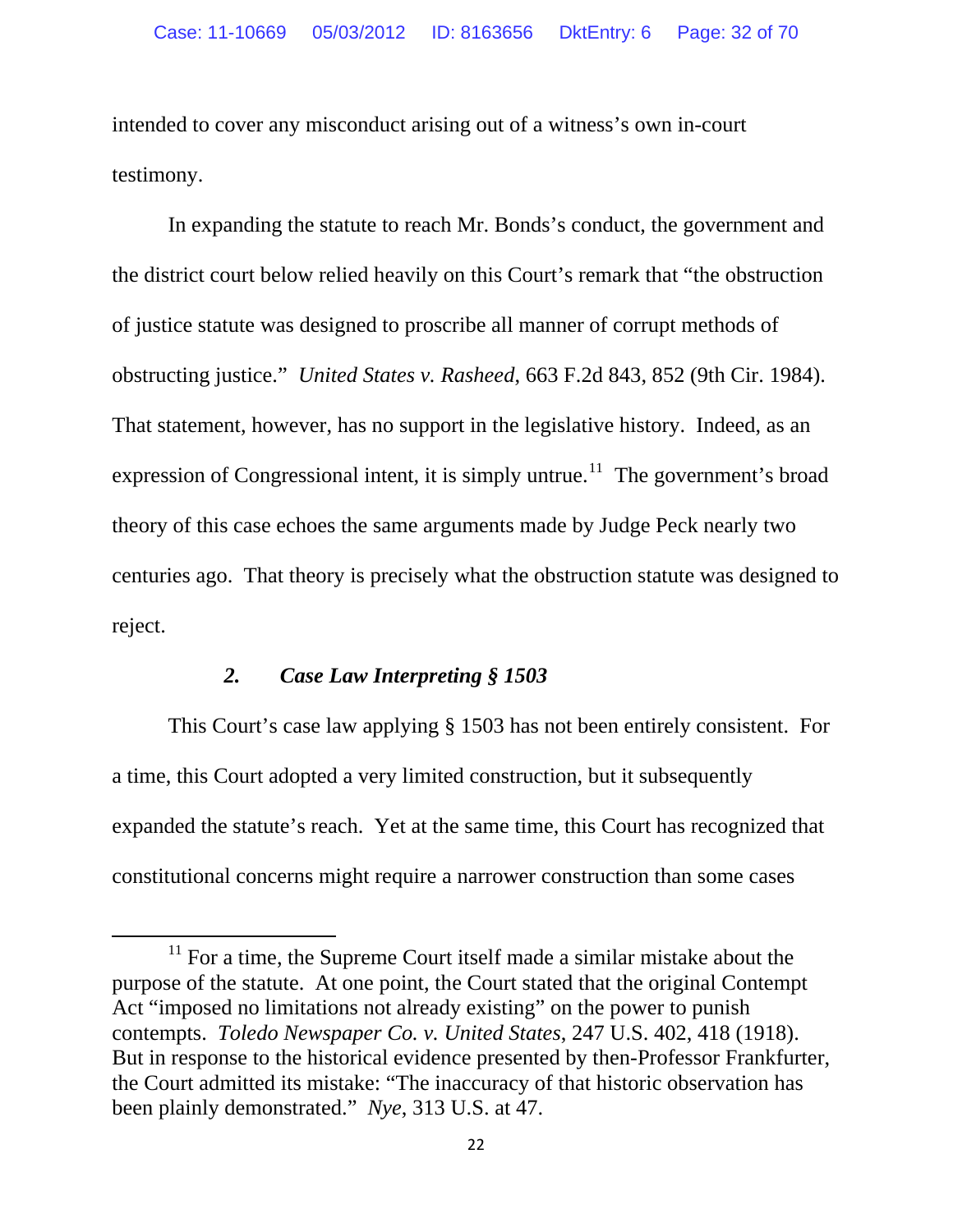have given it. In fact, that constitutional question remains unresolved in this Circuit.

## *a. Judicial Expansion of § 1503*

 Initially, this Circuit adopted a narrow interpretation of the obstruction statute. Relying on its text, the *ejusdem generis* canon, and the rule of lenity, this Court held that § 1503 should be "limited to intimidating actions" against witnesses or jurors. *United States v. Metcalf*, 435 F.2d 754, 757 (9th Cir. 1970); *see also Haili v. United States*, 260 F.2d 744 (9th Cir. 1958). In subsequent cases, however, this Court disavowed its earlier precedent as "dicta" and expanded the reach of the statute. *Rasheed*, 663 F.2d at  $851-52$ ;<sup>[12](#page-32-0)</sup> *see also United States v. Lester*, 749 F.2d 1288 (9th Cir. 1984); *United States v. Brown*, 688 F.2d 596 (9th Cir. 1982).

 Then, most importantly, in *United States v. Gonzalez-Mares*, 752 F.2d 1485 (9th Cir. 1984), this Court expanded the statute to cover a witness's own actions on the stand. Relying on case law from other circuits, this Court held that "[f]alse

<span id="page-32-0"></span><sup>&</sup>lt;sup>12</sup> Rasheed stated that the critical portion of *Metcalf* was "dicta" because it was merely an alternate ground for the decision. But as this Court has repeatedly stated, "[a]lternative holdings are not dicta." *English v. United States*, 42 F.3d 473, 485 (9th Cir. 1994). *Rasheed's* refusal to follow *Metcalf* violated this Court's rule that "a prior decision has binding effect to the extent that 'it is clear that a majority of the panel has focused on the legal issue presented by the case before it and made a deliberate decision to resolve the issue.'" *United States v. Cassel*, 408 F.3d 622, 633 n.9 (9th Cir. 2005) (quoting *United States v. Johnson*, 256 F.3d 895, 916 (9th Cir. 2001) (en banc) (plurality op. of Kozinski, J.)).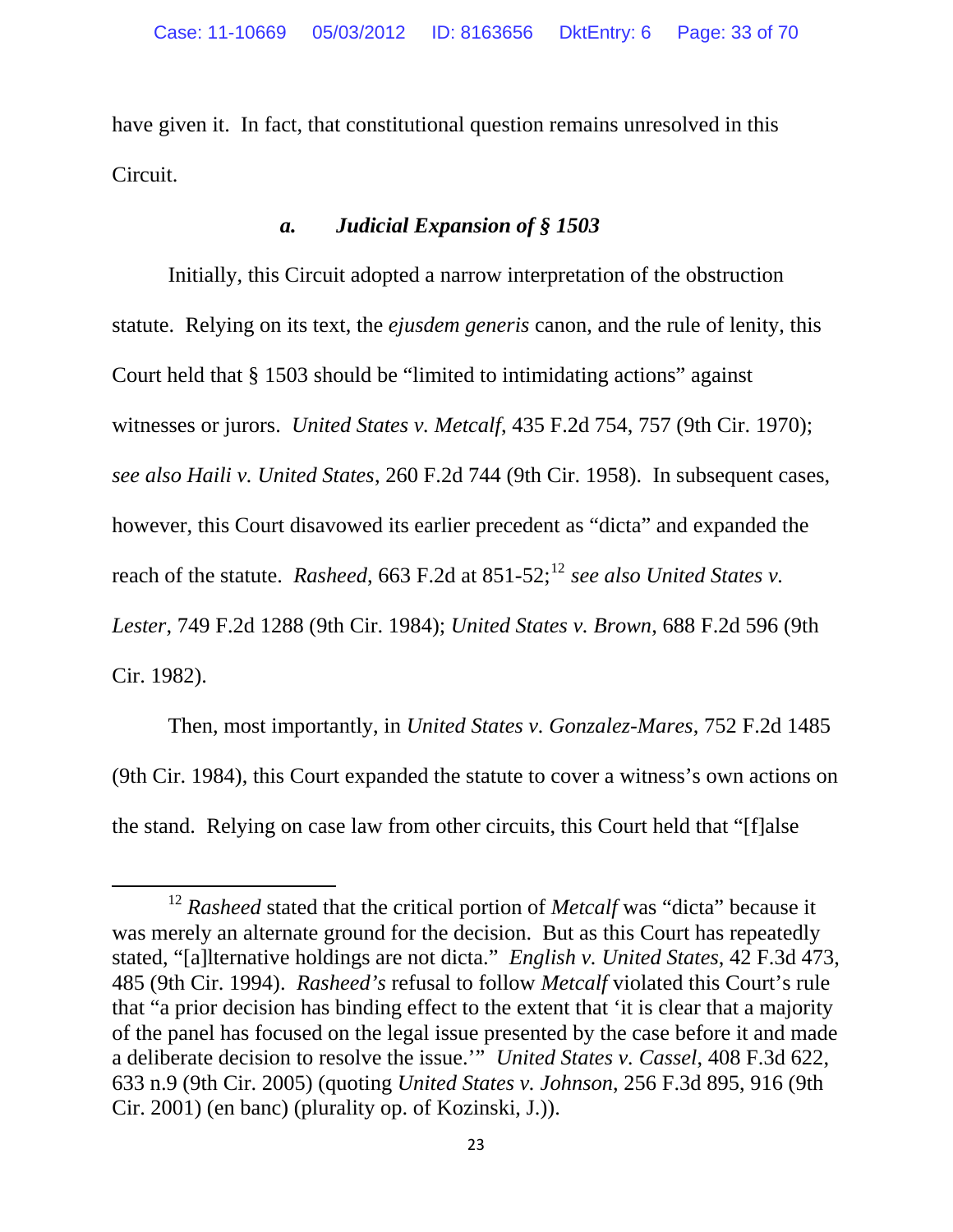statements made under oath may, under some circumstances, constitute obstruction of justice under § 1503." *Id*. at 1491. The *Gonzalez-Mares* Court was careful to limit the reach of its holding—it left open the possibility that "false testimony without more" might not violate the statute. *Id*. Nonetheless, it effectively transformed § 1503 from a witness tampering statute into a perjury statute.

 That holding was incorrect on a number of grounds. First, nothing in the text of the statute itself refers to a witness's own testimony. Second, the legislative history of the statute directly contradicts any argument that the statute was intended to cover a witness's false statements. *See Essex*, 407 F.2d at 218 ("Neither the language of Section 1503 nor its purpose make the rendering of false testimony alone an obstruction of justice."). Third, extending the obstruction statute to cover perjury makes little sense as a matter of statutory structure. When Congress wants to punish false statements under oath, it does so explicitly—as it has in other statutes. *See, e.g.*, 18 U.S.C. § 1515(b). Fourth, the ruling in *Gonzalez-Mares* contravenes constitutional principles that textual ambiguity must be resolved in favor of lenity, *United States v. Santos*, 553 U.S. 507, 514 (2008), and textual vagueness requires a narrowing construction, *Skilling v. United States*, 130 S. Ct. 2896, 2929-31 (2010).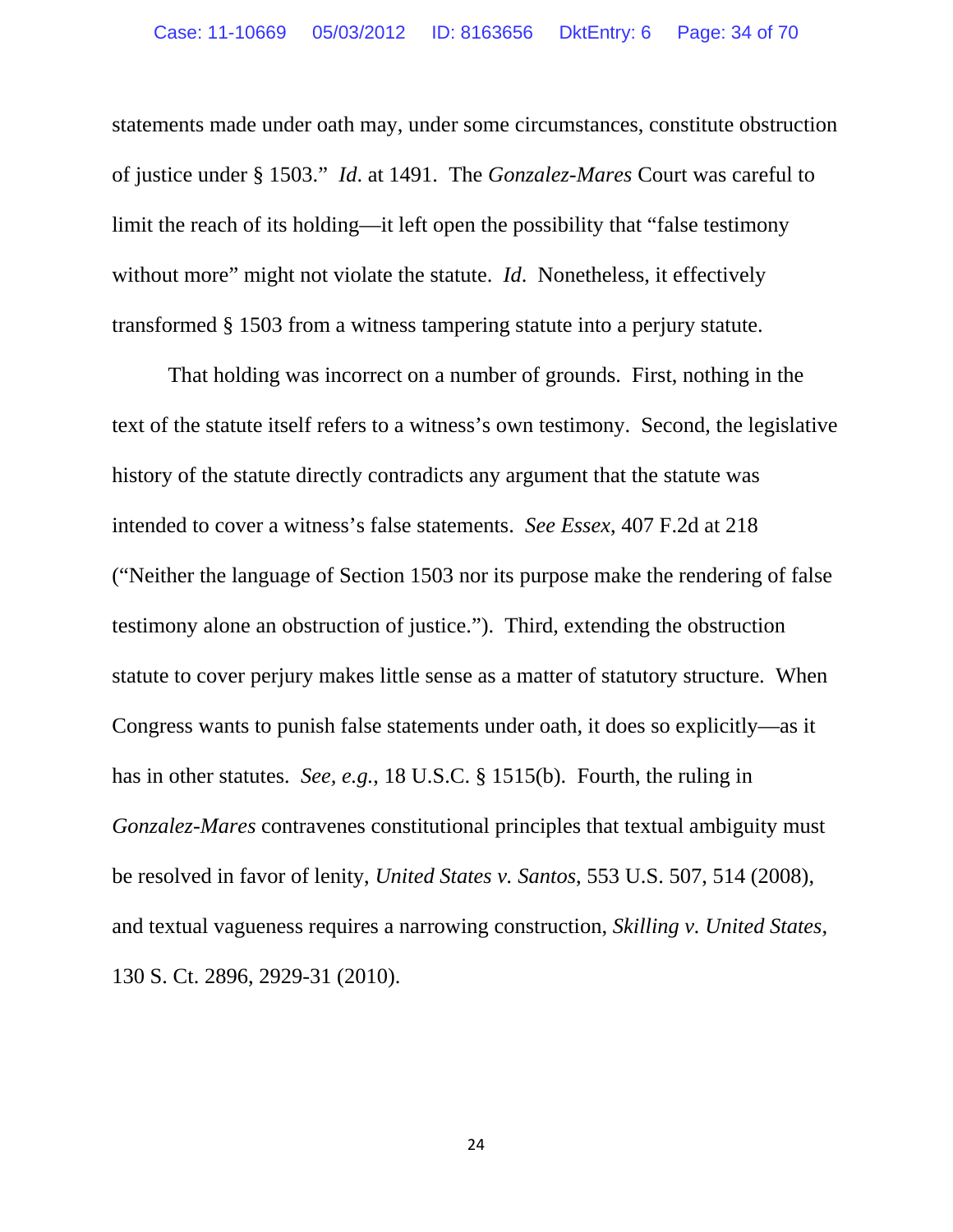### *b. Renewed Constitutional Concerns*

 After *Gonzalez-Mares*, this Court indicated that constitutional concerns might require a narrower construction of § 1503. Those concerns were first raised in the D.C. Circuit's seminal opinion in *United States v. Poindexter*, 951 F.2d 369 (D.C. Cir. 1991). Among other things, *Poindexter* unearthed a variety of historical material that this Court had never previously considered. *Id*. at 381-85. It also noted that the case law on § 1503 was far less consistent than this Court had suggested in *Gonzalez-Mares.* "Courts construing § 1503 have adopted a wide variety of interpretations . . . ." *Id*. at 385. The *Poindexter* court concluded that the term "corruptly" risked constitutional vagueness, and thus could not be applied to a witness's own testimony. $13$ 

 A few years later in *United States v. Aguilar*, 21 F.3d 1475 (9th Cir. 1994), an en banc panel of this Court cited *Poindexter's* extensive analysis with approval. This Court decided the case on other grounds, but it noted the serious and unresolved constitutional question raised by *Poindexter*:

> We find *United States v. Poindexter* . . . most helpful on this point. In that case the D.C. Circuit held that the term "corruptly," as used in 18 U.S.C. § 1505, was unconstitutionally

<span id="page-34-0"></span><sup>&</sup>lt;sup>13</sup> Congress responded to *Poindexter* by enacting § 1515(b), which states: "As used in section 1505, the term 'corruptly' means acting with an improper purpose, personally or by influencing another, including making a false or misleading statement, or withholding, concealing, altering, or destroying a document or other information." Notably, it did not apply that expanded definition of "corruptly" to § 1503.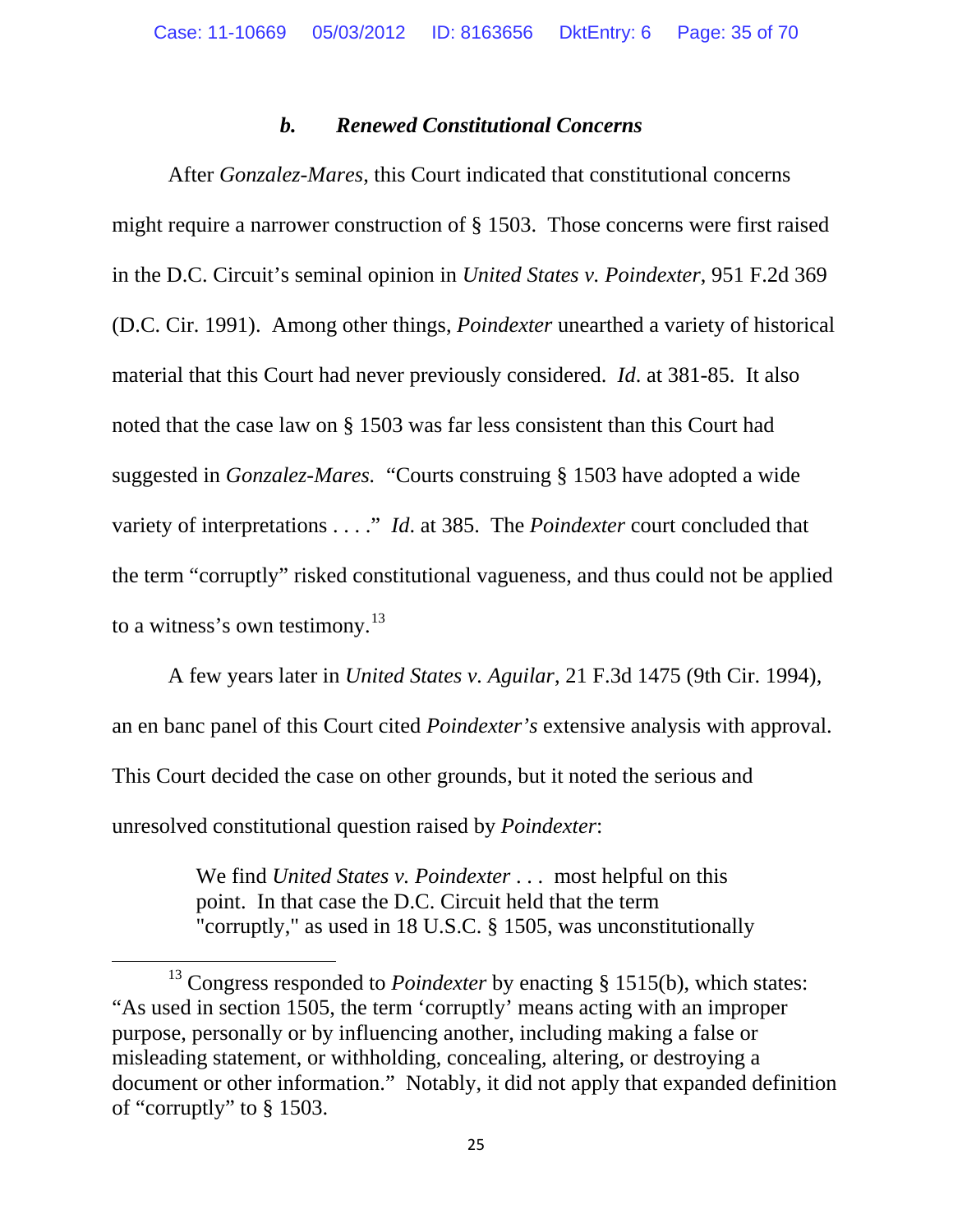vague as applied to Poindexter's false statements to Congress. The court's interpretation of section 1505 was based on section 1503, since the language of section 1505, including its "omnibus clause," was borrowed from section 1503.

The *Poindexter* court found that while the defendant's false statements violated section 1001, they were not obviously encompassed within section 1505's prohibition against corruptly influencing, obstructing or impeding a congressional inquiry. The court found that the term corruptly—although "at least as used in § 1503, . . . is something more specific than simply 'any immoral method used to influence a proceeding,'"—did not give constitutionally sufficient notice that it prohibited false statements to Congress. *Poindexter*, 951 F.2d at 382, 386. Our construction of section 1503 renders this constitutional inquiry unnecessary, but we note that the constitutional issue raised and decided adversely to the Government in *Poindexter* is nearly identical to the issue that is present here and that we would be required to conduct the same analysis as the D.C. Circuit were we to construe the statute in the manner urged by the prosecution.

*Id.* at 1486 n.8. When the Supreme Court heard *Aguilar*, it likewise recognized but declined to reach the defendant's constitutional vagueness arguments because it reversed his conviction on other grounds. 515 U.S. 593, 600 & n.1 (1995).

 The constitutional question decided by *Poindexter* and recognized by *Aguilar* remains open in this Circuit. In some subsequent cases, this Court has continued to assume that § 1503 applies to a witness's false statements under oath. *See United States v. Thomas*, 612 F.3d 1107, 1125-27 (9th Cir. 2010). But it has never addressed, much less resolved, the vagueness problems raised by the text of the statute or the constitutional problems created by the judicial expansion of the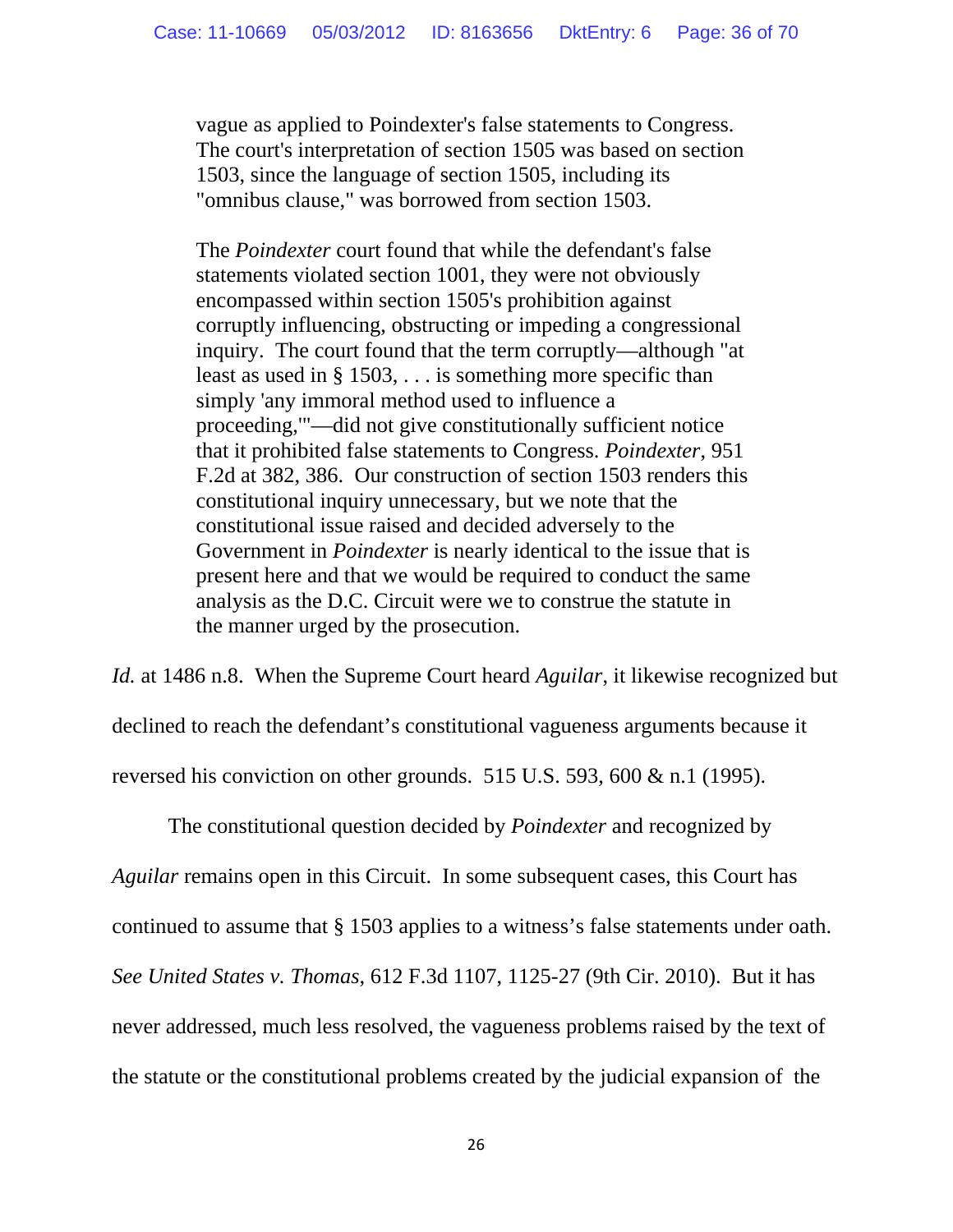statute in cases like *Gonzalez-Mares.* It remains an open question in this Circuit whether § 1503 may be constitutionally applied to witness testimony *at all*.

## **B. Section 1503 Cannot Be Further Expanded to Cover Truthful Testimony**

 This Court may now address the broad constitutional question left open by *Aguilar*. An honest and full examination of that question would mandate reversal. If ordinary principles of statutory interpretation were applied to § 1503 examining the text, history, and structure of the statute, in light of related provisions —it would not cover a witness's testimony. The text is vague, thus mandating a narrow construction. The ruling in *Gonzalez-Mares* was illconsidered and inconsistent with this Court's prior binding precedent, which should still control. *Poindexter* was correctly decided and should be followed by this Court.

 Alternatively, however, this Court could defer resolution of those issues because this particular case may be resolved on a much narrower ground: even assuming that *Gonzalez-Mares* remains good law after *Aguilar*, it cannot be expanded further. In other words, what the government is seeking in this case is not simply affirmation of *Gonzalez-Mares* and favorable resolution of the constitutional question left open by *Aguilar*. Rather, the government seeks an even greater judicial expansion of § 1503.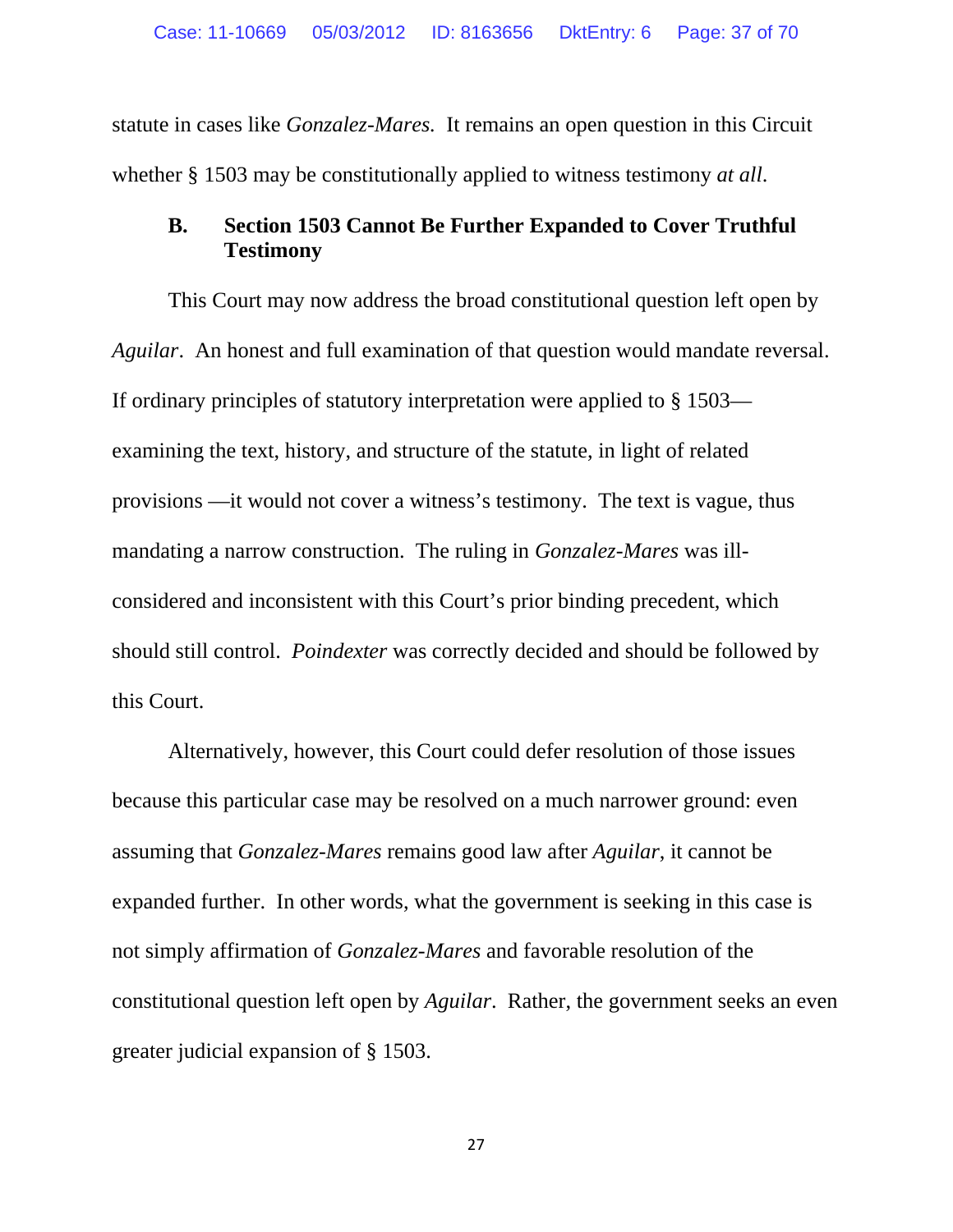*Gonzalez-Mares* and its progeny stand for the proposition that *false* statements under oath may, under some circumstances, constitute obstruction of justice. But in this case, Mr. Bonds's "celebrity child" remarks in Statement C were not false. They were, at worst, truthful but irrelevant. The government is thus asking this Court to extend *Gonzalez-Mares* further to cover *truthful* testimony. Even if the *Gonzalez-Mares* rule itself were justified as a matter of statutory interpretation (which it is not) and consistent with the Constitution (which it is not), it cannot be extended further to cover true statements.

### *1. Case Law on "Evasive" Testimony*

 Throughout these proceedings, the government has never cited a single published case—in any federal circuit or district court— in which a defendant has been convicted of violating § 1503 for giving truthful testimony. As the district court stated after hearing extensive arguments on the matter, "the parties have pointed to no reported decisions reviewing such a conviction." (ER 12 [Rule 29 Order].) That is because no such decision exists.

 In extending the statute to cover truthful but unresponsive answers, the district court and the government relied almost entirely on two out-of-circuit cases: *United States v. Cohn*, 452 F.2d 881, 883–84 (2d Cir. 1971), and *United States v. Griffin*, 589 F.2d 200, 204 (5th Cir. 1979). Those cases suggest that a "blatantly evasive" witness can obstruct justice. *Cohn*, 452 F.2d at 884. But neither case tied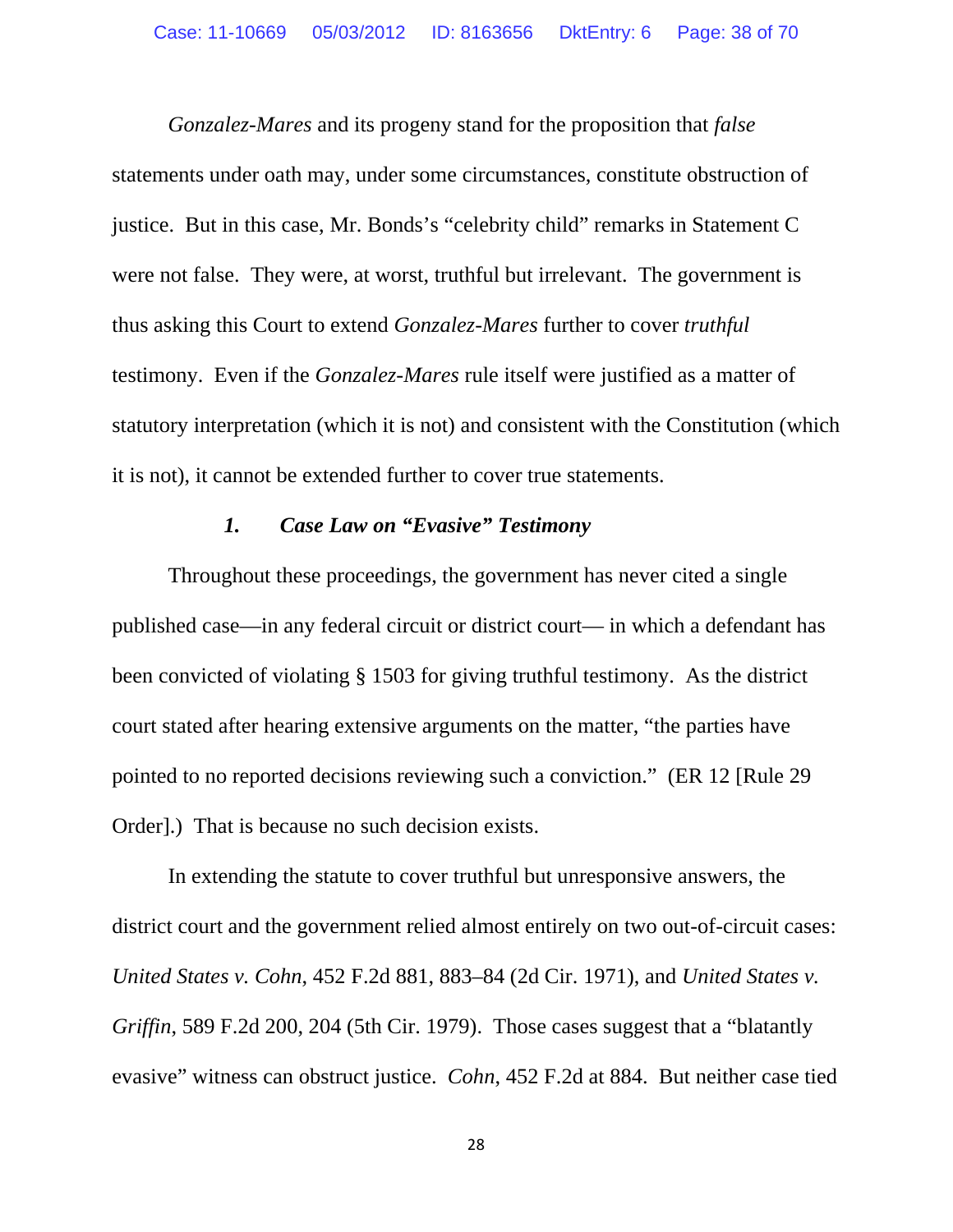its analysis to the actual text or history of the obstruction statute, and neither case addressed the constitutional problems raised by *Poindexter* and *Aguilar*. Even more to the point, in both *Cohn* and *Griffin*, the witness's testimony was factually false as well as "evasive." In both *Cohn* and *Griffin*, the defendant had *falsely* denied knowledge of events under investigation. *See Griffin*, 589 F.2d at 204 ("Whether Griffin's testimony is described in the indictment as 'evasive' because he deliberately concealed knowledge or 'false' because he blocked the flow of truthful information is immaterial.").

 Neither *Cohn* nor *Griffin* affirmed a conviction for truthful testimony. Neither *Cohn* nor *Griffin* held or even suggested that a witness could be convicted of obstruction for truthful testimony. Nor has this Court or any other court so held.

#### *2. Due Process and Fair Warning*

 Text, history, and statutory structure aside, one simple fact is both undeniable and outcome-determinative: *no published decision of any federal court has ever affirmed a § 1503 conviction for truthful testimony*. Under the Due Process Clause and the fair warning requirement, that fact alone mandates reversal.

 One of the most essential principles of criminal jurisprudence is that the scope of a criminal law may not be retroactively expanded. Under the fair warning requirement, which is derived from the Ex Post Facto Clause and the Due Process Clause, the law upon which any criminal prosecution is based must be clear at the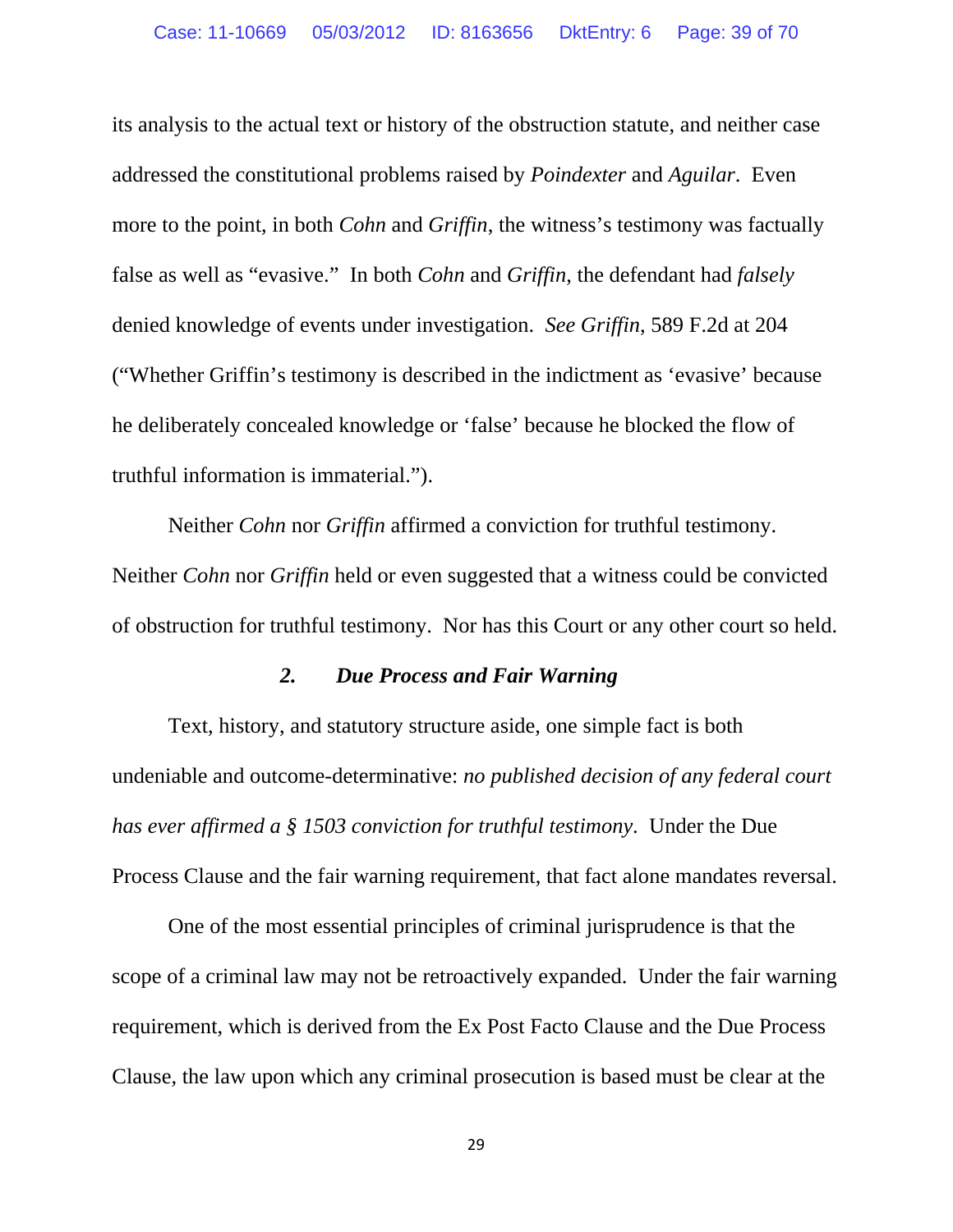time of the defendant's conduct. "[T]he touchstone is whether the statute, either standing alone or as construed, made it reasonably clear at the relevant time that the defendant's conduct was criminal." *United States v. Lanier*, 520 U.S. 259, 267 (1997).

 Simply put, it is impermissible for a court to make "a marked and unpredictable departure from prior precedent" that retroactively expands criminal liability. *Rogers v. Tennessee*, 532 U.S. 451, 467 (2001). Unforeseeable judicial enlargements are impermissible. *Poland v. Stewart*, 117 F.3d 1094, 1099 (9th Cir. 1997). If the Department of Justice would like to expand § 1503 to cover some truthful testimony, it may certainly lobby Congress for an amendment. But whatever the policy merits of such an expansion, it cannot be enacted by this Court and applied retroactively to Mr. Bonds's conduct. *See United States v. Potts*, 528 F.2d 883, 886 (9th Cir. 1975) (en banc).

 In order to rule in the government's favor, this Court would have to *first* resolve the constitutional question left open by *Aguilar*, and *second* expand the statute to the entirely new territory of "truthful but unresponsive" testimony. By contrast, to rule for Mr. Bonds, this Court need only accept the much narrower proposition that it lacks the authority to retroactively expand the scope of § 1503. At the time of Mr. Bonds's grand jury testimony, neither the text of § 1503 nor the cases interpreting that provision provided fair warning that truthful testimony in a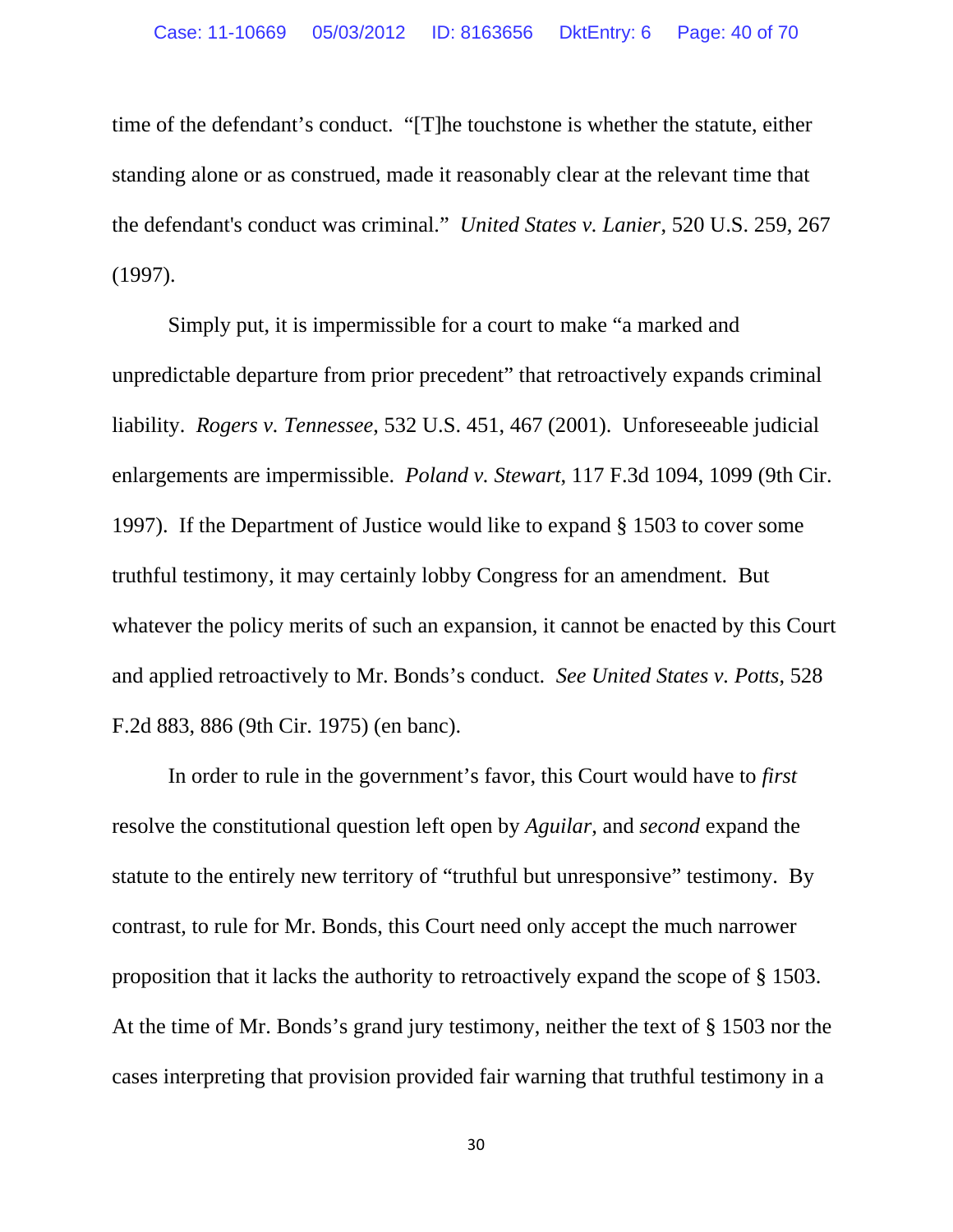grand jury proceeding could constitute a crime. Nor did the prosecutor's admonition to Mr. Bonds, or his immunity agreement, provide any warning that he could be prosecuted for rambling. For those reasons alone, his conviction must be reversed.

#### *3. Contempt and Obstruction Compared*

 The government argued below that Mr. Bonds's "celebrity child" statement was equivalent to a refusal to answer the prosecutor's question. Even if that characterization were plausible, a refusal to answer a question constitutes contempt under 18 U.S.C. § 401, not obstruction under § 1503. Both statutes serve distinct purposes.

 As described above, § 401 is the modern recodification of Section 1 of the 1831 Contempt Act, while § 1503 is the modern recodification of Section 2 of the 1831 Contempt Act. The former was aimed at in-court misconduct, including refusal to follow lawful court orders of the court, while the latter was aimed at outof-court misconduct, including attempts to threaten or bribe witnesses or jurors. *Essex*, 407 F.2d at 217 ("Sections 1 and 2 of the Act of March 2, 1831 are now part of our present statutory scheme as 18 U.S.C. § 401, which condemns obstructive acts *in the court's presence*, and 18 U.S.C. § 1503, which prohibits contemptuous conduct *away from court*, respectively.") (emphasis added). There is no question that a persistent refusal to answer questions during grand jury proceedings is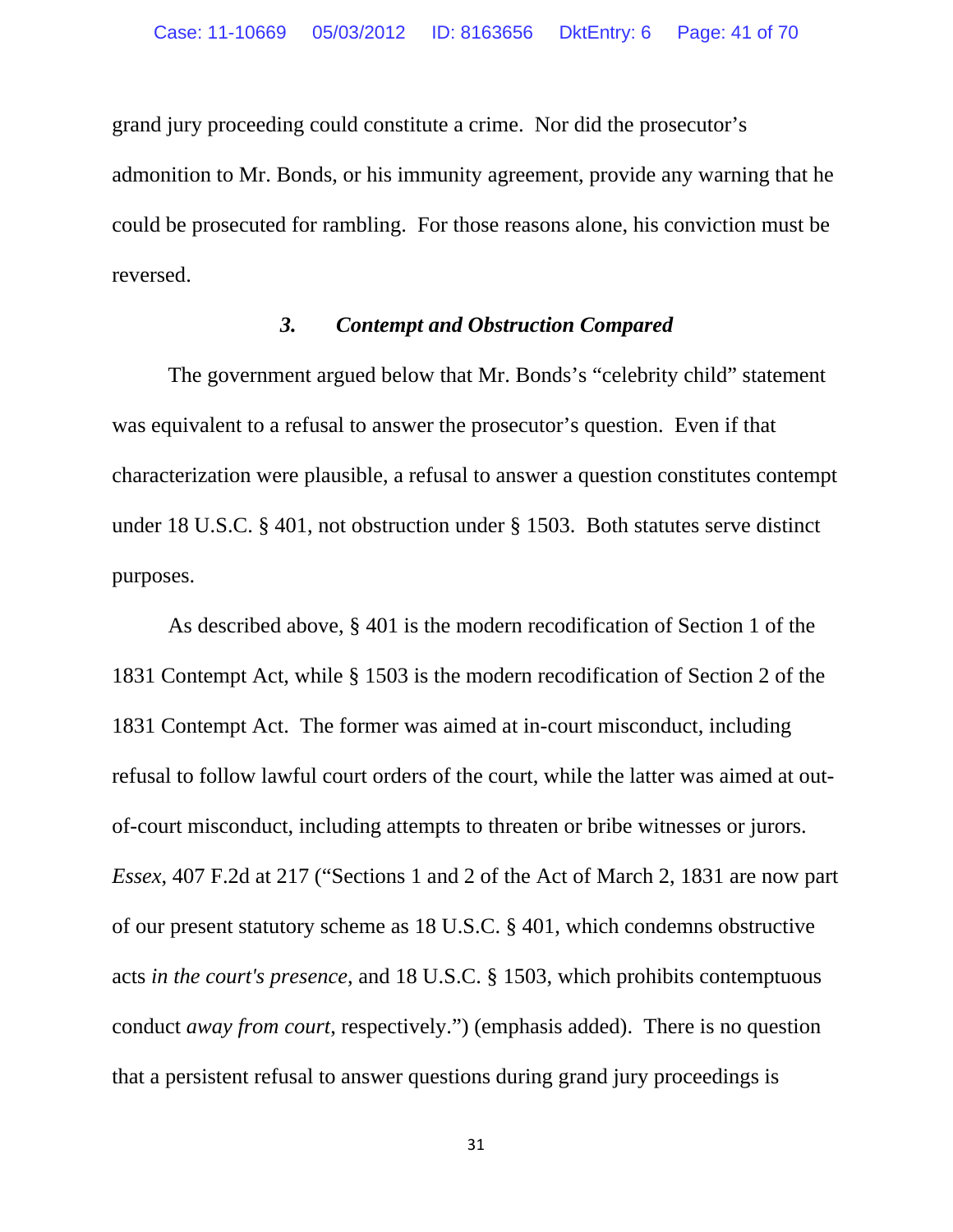against the law. But the law that such conduct violates is § 401. There is no need to extend § 1503 to conduct already covered by actual contempt provisions.

 If, in 2003, the prosecution truly believed that Mr. Bonds was refusing to answer the questions it posed during grand jury proceedings, it should have instituted contempt proceedings under § 401. But of course, at the time, the prosecution believed no such thing: as it stated before the grand jury, Mr. Bonds did indeed readily "cover" the subject of whether Anderson had given him anything to inject himself with. The government only invented its "refusal to answer" theory of guilt years later when it became apparent that its primary theory of guilt had fallen apart.

#### **C. Conclusion**

The government's belatedly invented fallback theory is legally invalid under § 1503. Even if prior judicial expansions of the statute are valid, the statute cannot be extended further to reach truthful but unresponsive statements. In its brief on appeal, the government will not be able to cite any authority for the proposition that truthful statements can constitute obstruction of justice. That fact alone controls the outcome of this appeal.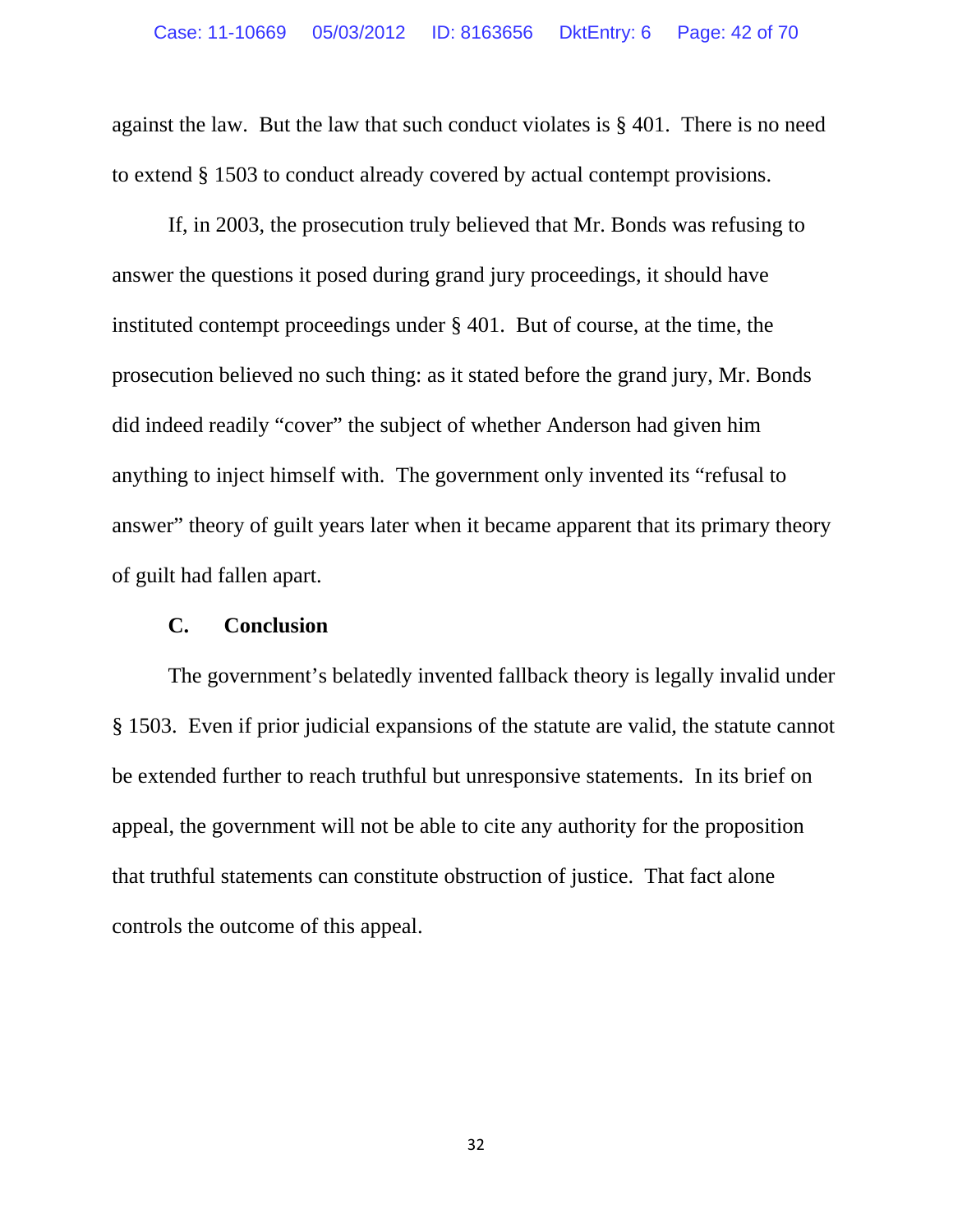## **II. THE CONVICTION MUST BE REVERSED BECAUSE THE EVIDENCE WAS INSUFFICIENT TO ESTABLISH THAT STATEMENT C WAS UNRESPONSIVE, INTENTIONALLY OBSTRUCTIVE, AND MATERIAL**

 The analysis in Argument I above demonstrates two general legal propositions. First, if ordinary methods of statutory interpretation—including examination of the text and history of the statute, as well as application of interpretive canons and the rule of lenity—were applied to § 1503, that statute would not cover a witness's own testimony at all. Second, even if false testimony is proscribed by § 1503, the statute cannot be expanded to criminalize truthful testimony merely because it does not respond directly to a prosecutor's questions.

 But even if this Court disagrees with both general legal propositions, it must nonetheless reverse Mr. Bonds's conviction. Even if nonresponsive testimony may constitute obstruction *in some cases*, it did not constitute obstruction *in this case*  for two additional reasons. *First*, Mr. Bonds's "celebrity child" remark was not evasive, especially given that he repeatedly and directly answered the same question when it was repeated by prosecutors, as the law requires. The government's claim that Mr. Bonds "refused to answer" the question is flatly contradicted by the evidence. *Second*, Mr. Bonds's "celebrity child" remark was utterly irrelevant to the proceedings, and thus cannot have been material, which is an essential element of the offense.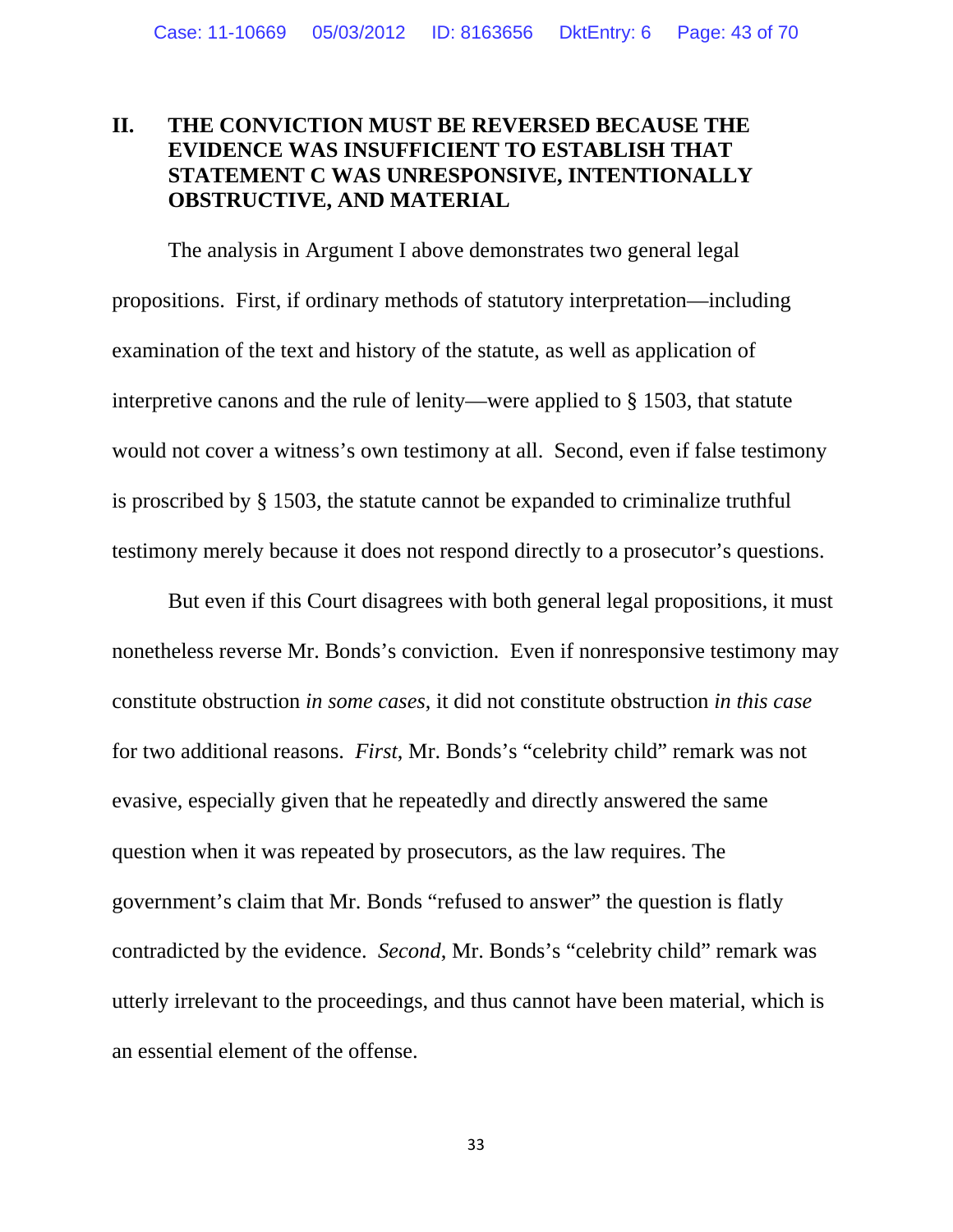Indeed, the government is stuck in a logical trap. In order to show that Mr. Bonds's testimony was "evasive," it must argue that his answer in Statement C was irrelevant to the question previously asked. But once it makes the argument for irrelevance, it has also conceded immateriality. The government cannot argue that Mr. Bonds's testimony was, simultaneously, both criminally digressive and legally material. Thus, even drawing all reasonable inferences in favor of the jury's verdict, the evidence was insufficient to establish that Mr. Bonds intentionally obstructed justice when he made his "celebrity child" remark.<sup>[14](#page-43-0)</sup>

## **A. Statement C Cannot Be Characterized as a Refusal to Answer a Question**

### *1. Statement C Testimony and Other Answers*

 Viewed in context, Mr. Bonds's testimony in Statement C cannot be characterized as unresponsive, much less a "refusal to answer." As described in the Statement of Facts above, prosecutors asked Mr. Bonds whether Greg Anderson gave him anything that required a syringe to inject himself. Mr. Bonds responded: "I've only had one doctor touch me. And that's my only personal doctor." That statement, while not a simple 'yes' or 'no' answer, was responsive. Any competent English speaker would understand Mr. Bonds's initial statement as answering the question in the negative.

<span id="page-43-0"></span> 14 Challenges to the sufficiency of evidence are reviewed de novo. *United States v. Carranza*, 289 F.3d 634, 641 (9th Cir. 2002).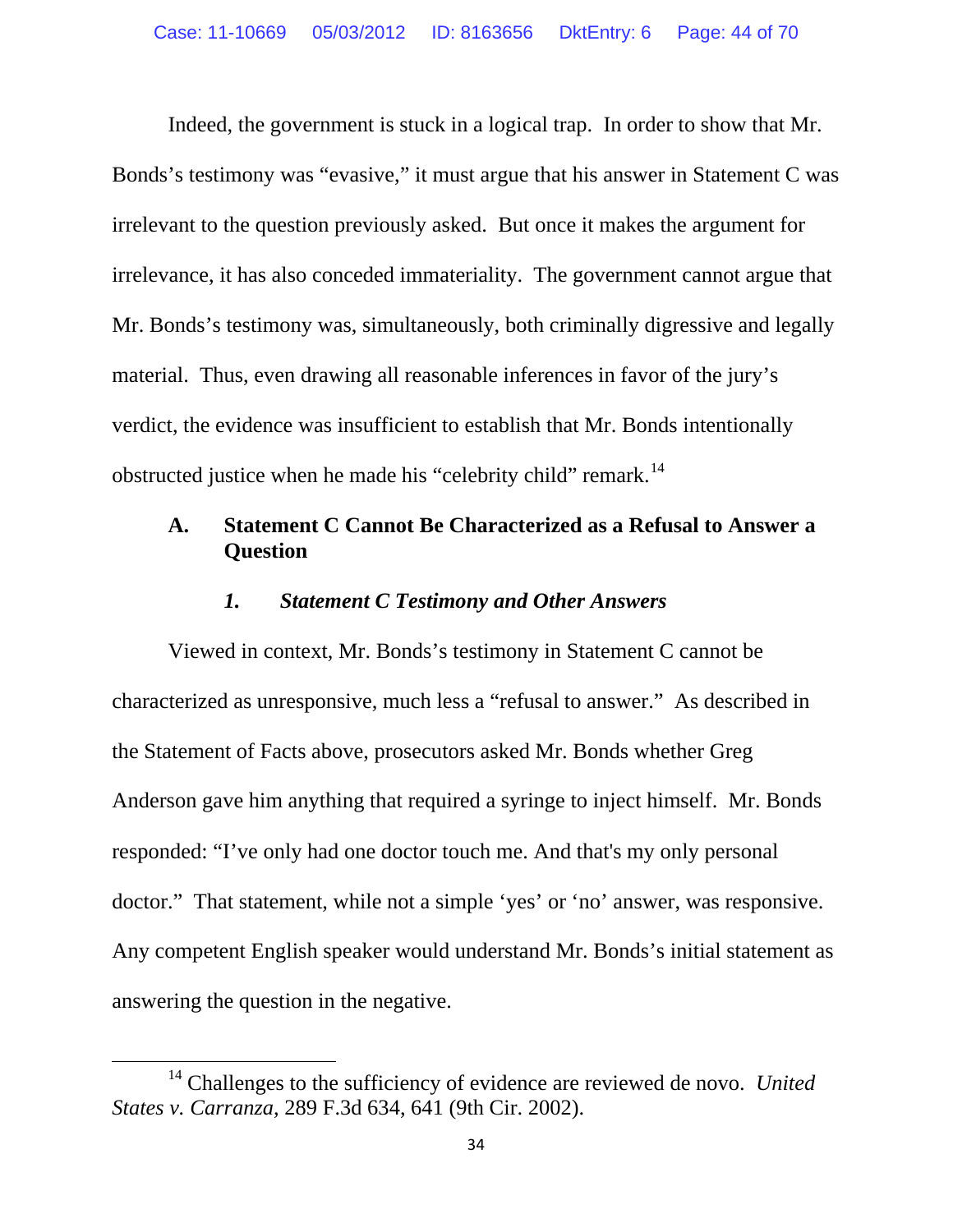Mr. Bonds then began to talk generally about the nature of his relationship with Mr. Anderson. Not only did the prosecutor not interrupt Mr. Bonds and attempt to get him back on track, he actually interjected and said, "Right," encouraging Mr. Bonds to keep talking. So Mr. Bonds did keep talking, continuing to talk about his father, being a "celebrity child," and his wife. At the time he made Statement C, *there was not even a question pending*. It may be true that Statement C did not respond to the earlier self-injection question, but by the time he made the "celebrity child" remark, Mr. Bonds already had responded to that previous question and had moved on to other topics.

 The government did not charge Mr. Bonds's initial answer to the prosecutor's question about self-injection—"I've only had one doctor touch me" as obstruction of justice. The government therefore effectively conceded that the statement was sufficiently responsive so as not to be evasive. That being so, what Mr. Bonds said after the prosecutor's interjection of "Right"—i.e., the "celebrity child" comment in Statement C—was not evasive because there was no question pending. Mr. Bonds was no more guilty of obstruction than he would have been if, having answered one prosecutorial question, he chatted with grand jurors about the weather while the prosecutor was formulating his next one.

 Moreover, following that initial exchange, the prosecutors repeatedly asked Mr. Bonds the same essential question. They asked whether Anderson or Conte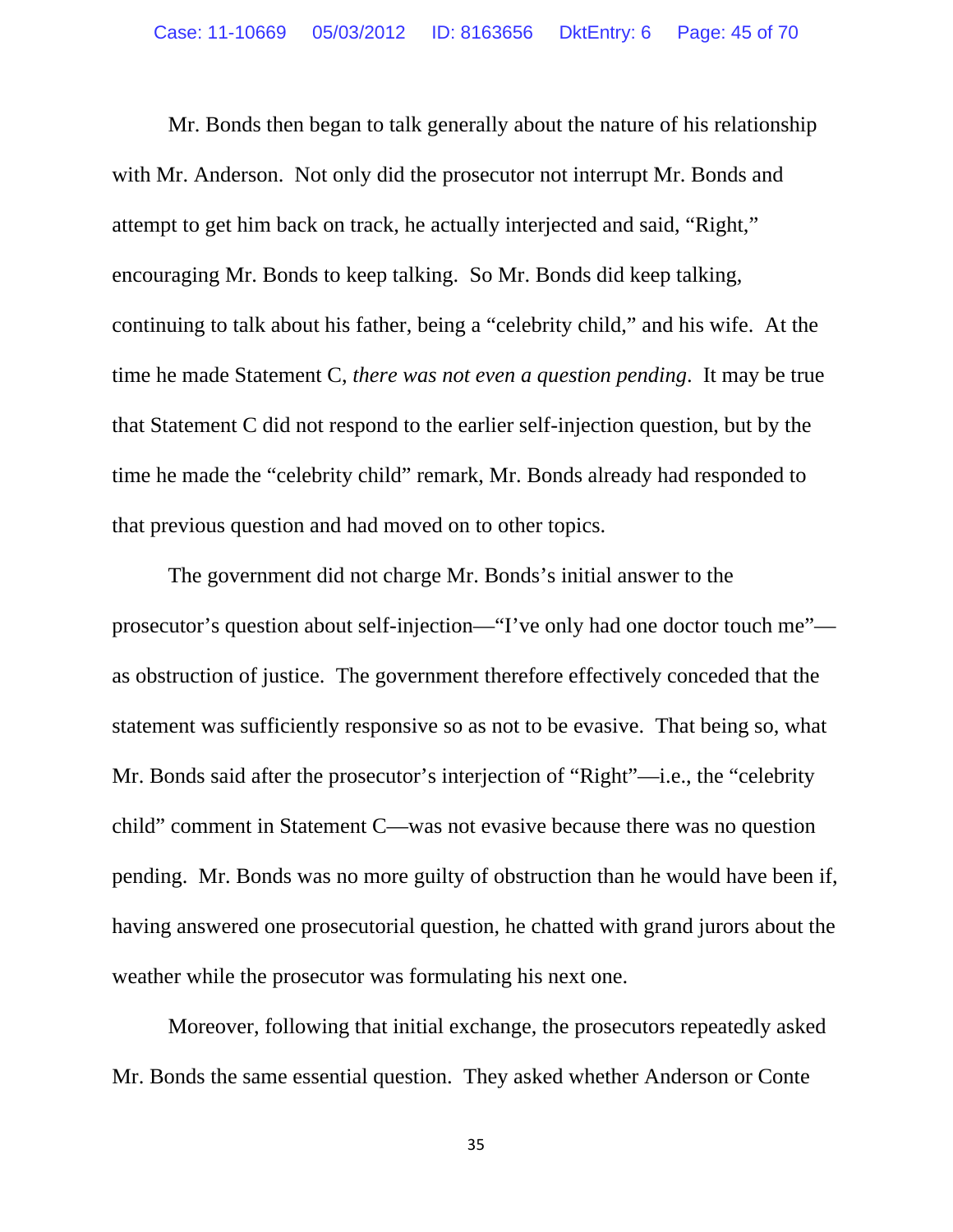had ever given him injectable liquids; they asked whether anyone other than a doctor had injected him with anything; they asked whether he had injected himself with anything. Each time, Mr. Bonds answered no. Finally, admitting that they had already "covered this," the prosecutors asked again whether Anderson gave him any injectable steroids, and Mr. Bonds again said no. By the prosecutor's own admission, the same topic had been "covered"—repeatedly—throughout the grand jury proceedings.

#### *2. The Government's Burden*

 Even viewing the evidence in the light most favorable to the verdict, the testimony in Statement C did not violate § 1503. As a matter of law, that testimony must be examined in context—both in the context of the questions and statements immediately surrounding Statement C, and also in the context of the entire proceedings. *United States v. Serafini*, 167 F.3d 812, 820-21 (3d Cir. 1999); *Van Liew v. United States*, 321 F.2d 674, 678 (5th Cir. 1963). Viewed in context, Mr. Bonds's "celebrity child" remark did not constitute a crime.

 Prosecutors have a legal obligation to clarify unresponsive testimony. As the Supreme Court held in its seminal decision in *Bronston v. United States*, "[t]he burden is on the questioner to pin the witness down to the specific object to the questioner's inquiry." 409 U.S. 352, 360 (1973). "[T]he examiner's awareness of unresponsiveness should lead him to press another question or reframe his initial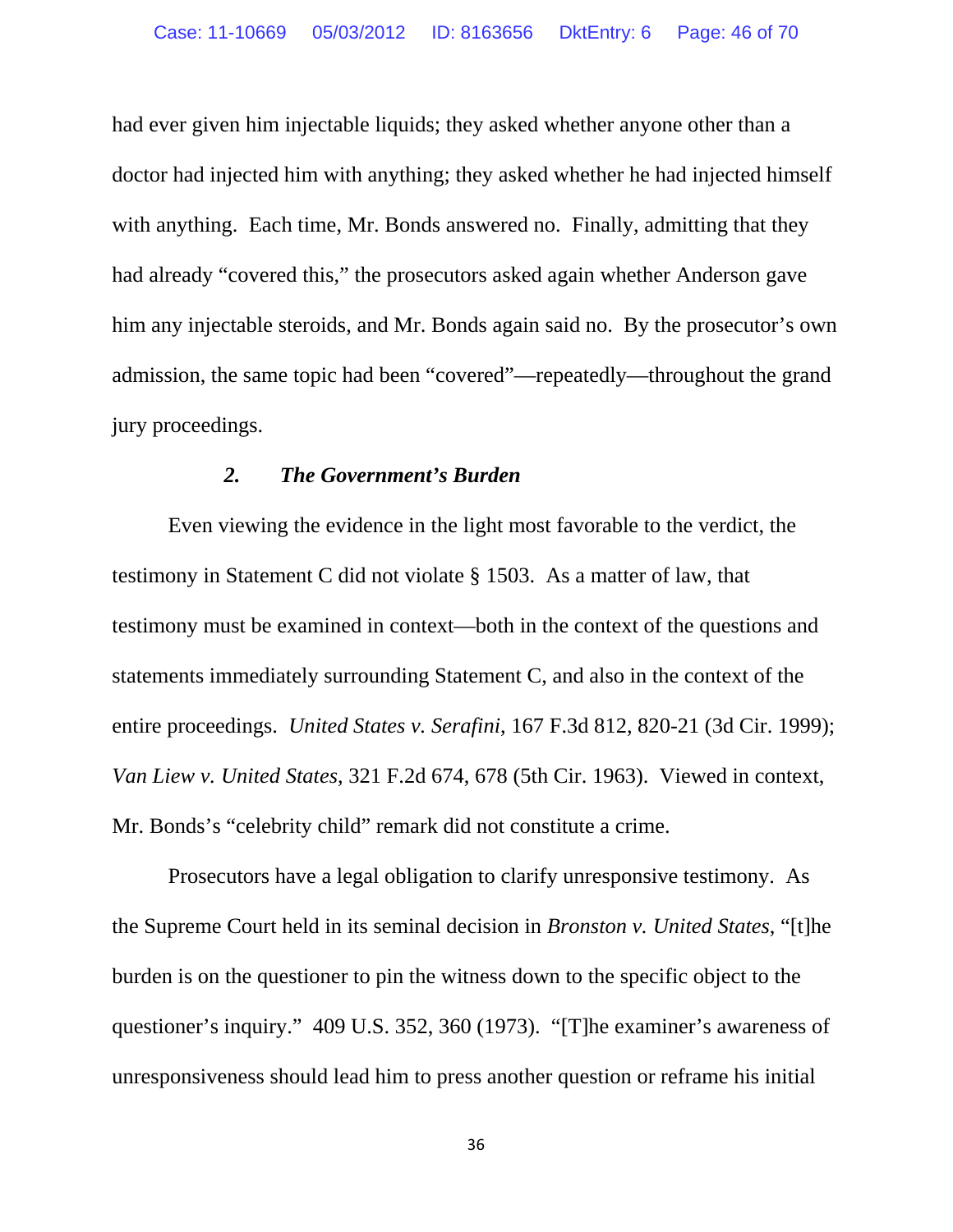question with greater precision." *Id*. at 362; *accord United States v. Sainz*, 772 F.2d 559, 564 (9th Cir. 1985). If a witness, for whatever reason, fails to directly answer a question in the first instance, the prosecutor must ask again. The witness's failure—if only temporary—cannot be a crime.

 The district court erred in holding that the fact that the "defendant later answered the specific question regarding *self* injection truthfully [was] not dispositive." (ER 14 [Rule 29 Order]; emphasis in original.) It concluded that because defendant's responses "resulted in the prosecutors asking clarifying question after clarifying question," Mr. Bonds had obstructed the proceeding. (*Id*.) Under *Bronston*, that ruling is flatly erroneous. It is also extraordinarily dangerous. Under the district court's logic, the government could convert the legal duty imposed on it under *Bronston—*to repeat questions to which it receives unresponsive answers—into a mechanism by which to convict witnesses who testify in good faith. The government's repeated questions themselves would become proof of obstruction. Here, for example, the government repeated its question regarding self-injection *even after it conceded Mr. Bonds had answered it*. The specter of governmental capriciousness and oppression under such a rule looms large.

 The government will no doubt argue that Mr. Bonds's *other* answers to the questions on self-injection were false. The government offered not a shred of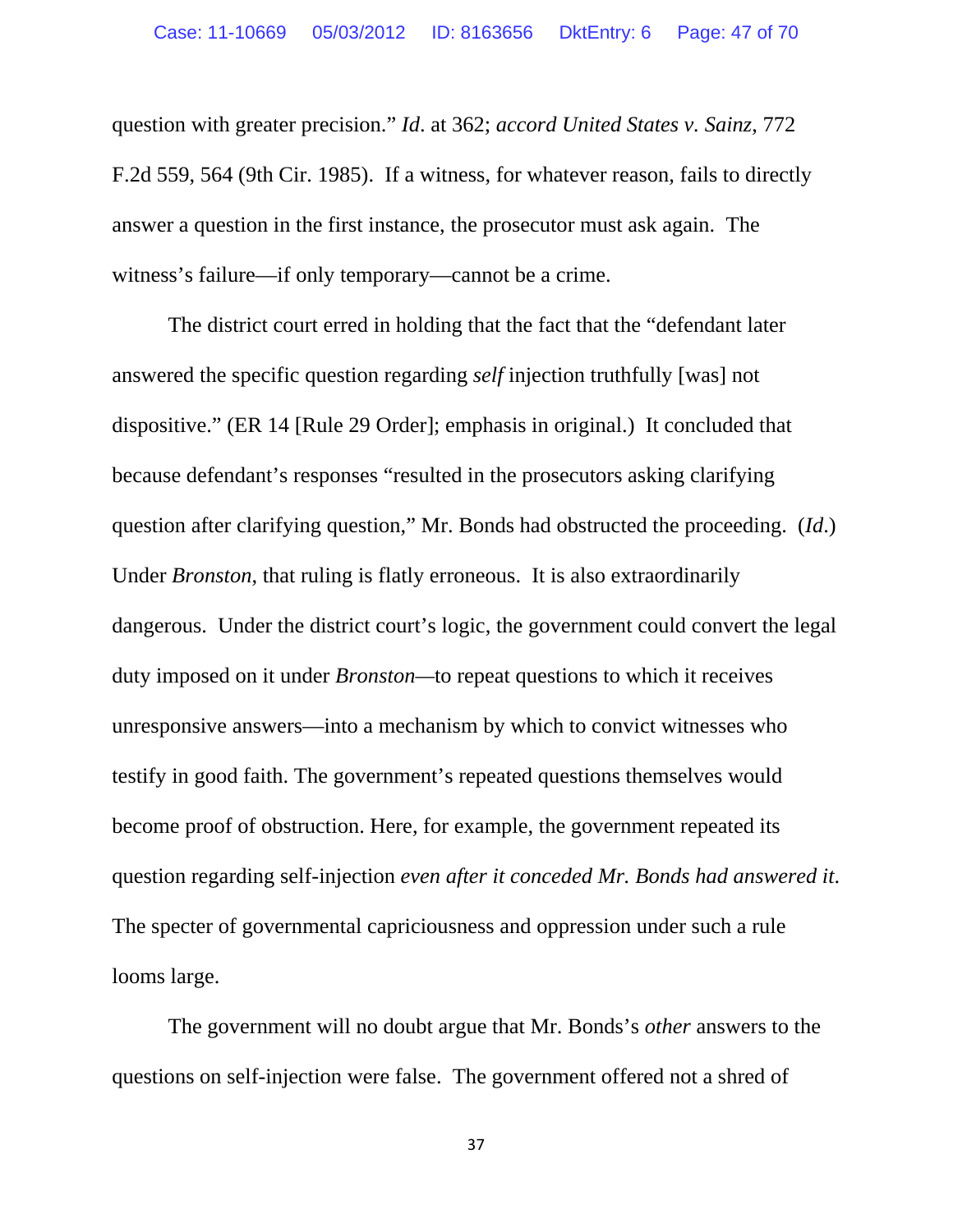evidence that Mr. Bonds was ever given anything to self-inject, and, in any case, that was not the theory on which Mr. Bonds was charged and convicted. As noted, in upholding the conviction, the district court assumed that Mr. Bonds answered the other self-injection questions truthfully. (ER 14.)

More generally, the government will likely suggest that Mr. Bonds lied throughout the proceedings, and that he really was guilty of Counts One through Three. It will try to convince this Court that Mr. Bonds deserves to be convicted of *something*. But rambling about being a "celebrity child" was not a crime. It was not factually false. It was not a refusal to answer a question. And it did absolutely nothing to impede the function of the grand jury.

Finally, the claim that a single non-responsive answer by Mr. Bonds could constitute obstruction of justice is rendered absurd by the performance of the prosecution's own witnesses at trial. During the cross-examination of Agent Novitzky, the prosecution's chief investigator, he was asked what he had shown a witness at a meeting. Instead of answering that he had shown him a transcript, Novitzky went into a lengthy, obviously prejudicial description of the contents of an exhibit that the district court had yet to deem admissible. The court struck Novitzky's answer as nonresponsive and instructed him to answer only the question that had been asked. (ER 183-85.) On multiple occasions during the cross-examination of Kim Bell, Mr. Bonds's former girlfriend, the court struck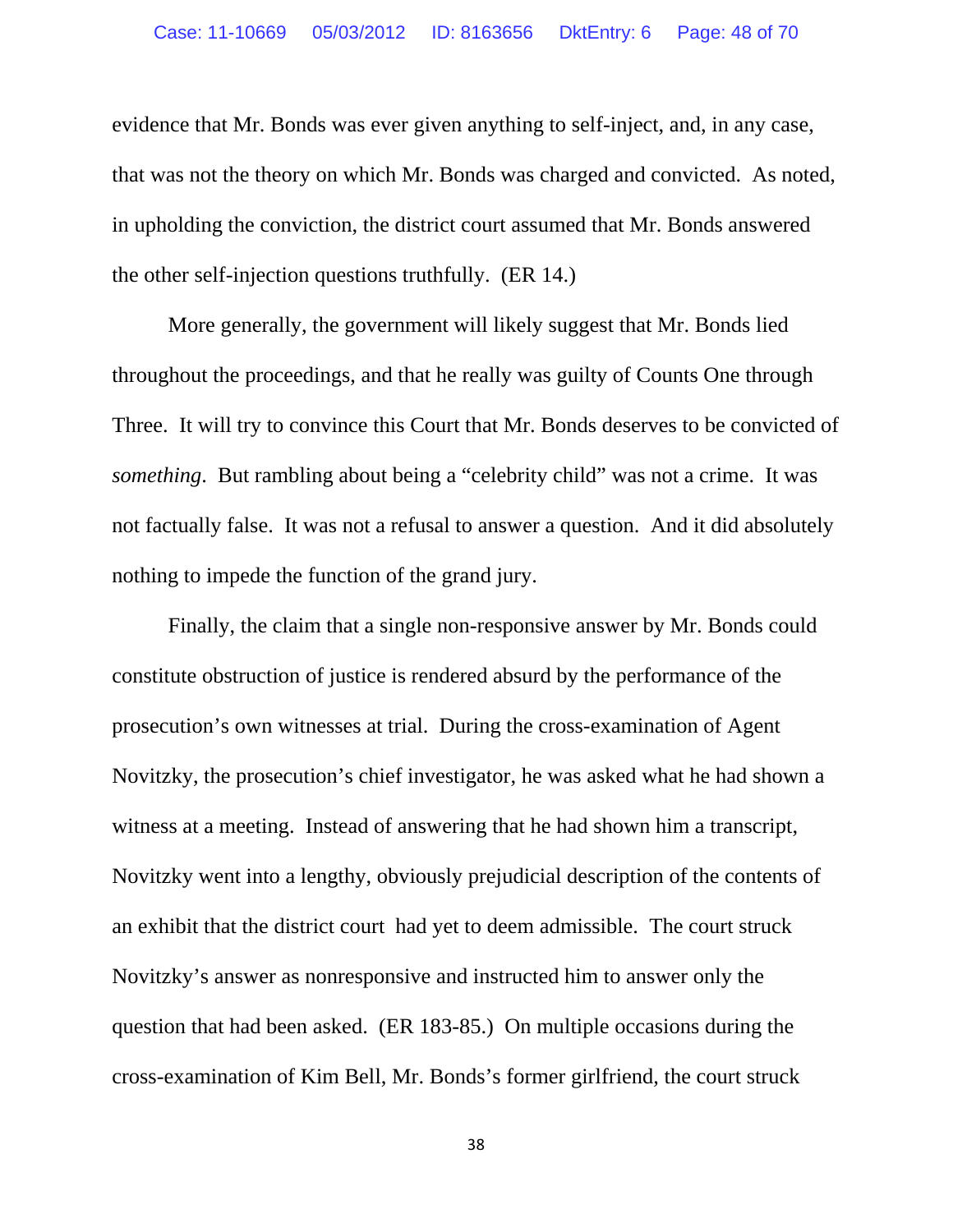Bell's answers as nonresponsive and/or directed her to answer the questions she had been asked. (ER 175-77; ER 181.) Nonetheless, when asked whether she had spoken about Mr. Bonds in a vulgar way in her media interviews, Bell simply refused to answer the question, despite its being asked at least four times. (ER 180.) The government would never contend that Ms. Bell and Mr. Novitzky were guilty of obstruction during their trial testimony; likewise, Mr. Bonds certainly was not when he spoke of being a "celebrity's child."

### **B. Statement C Was Not Material**

 Even if Mr. Bonds's "celebrity child" remark could be plausibly characterized as nonresponsive, that testimony cannot constitute obstruction under § 1503 because it was not material.

 Materiality is an element of the crime of obstruction. *Thomas*, 612 F.3d at 1128-29. As the Supreme Court has said, a defendant's conduct must have "the 'natural and probable effect' of interfering with the due administration of justice." *Aguilar*, 515 U.S. at 601. In *Aguilar*, the Supreme Court held that a false statement to a government investigator was not a crime under § 1503. Even though the defendant knew that grand jury proceedings were pending, he did not know whether the investigator would testify, so he could not have known that his false statement was "likely to obstruct justice." *Id*. He was therefore acquitted.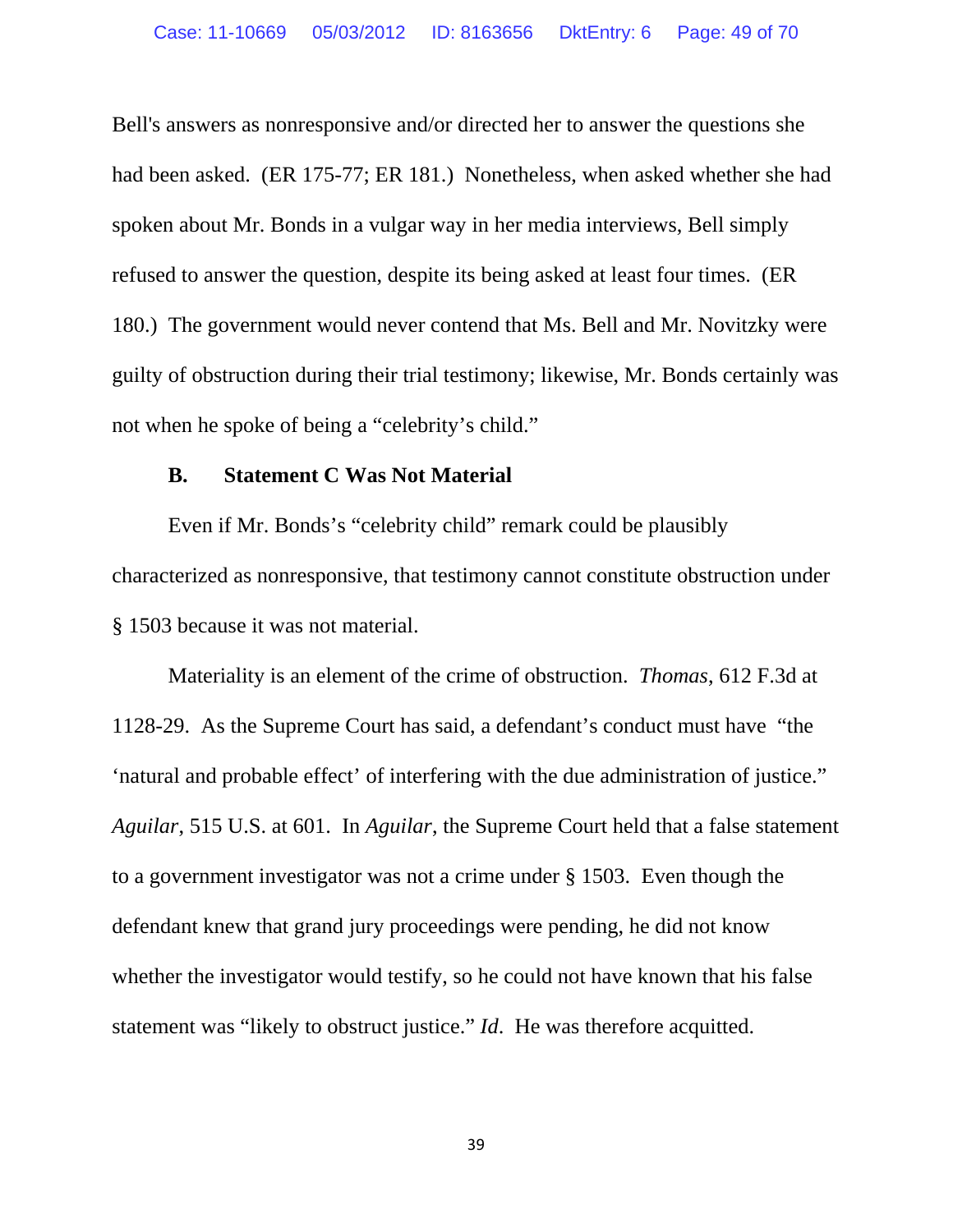Assuming *arguendo* that Mr. Bonds's "celebrity child" remark was nonresponsive, because it did not answer the question previously asked by prosecutors, it was not material. Contrary to the district court's conclusion,<sup>[15](#page-49-0)</sup> a single unresponsive answer, coupled with repeated direct responsive answers to the same question, cannot possibly have any tendency to impede the grand jury.

 The government's argument for materiality is internally contradictory. Statement C was true—the government cannot possibly contend otherwise, and did not do so at trial. (ER 69; see also ER 12 n.5 [Rule 29 Order]; ER 165.1.) That truthful statement was either relevant or irrelevant to the grand jury proceedings. If it was irrelevant, then it cannot be material because statements that have nothing to do with the matter under investigation cannot impede the course of that investigation. Logically, a statement cannot be irrelevant and material at the same time.

If, on the other hand, Statement C was somehow relevant to the grand jury's investigation, then it still cannot constitute obstruction. If Statement C was both truthful and relevant to the question posed, then as a matter of logic and common sense, it could not also be evasive. Thus, whether viewed as relevant or irrelevant to the proceedings, Statement C cannot constitute an obstruction of justice.

<span id="page-49-0"></span><sup>&</sup>lt;sup>15</sup> See ER 14 (Rule 29 Order): "An evasive answer about an issue material to the grand jury is not necessarily rendered immaterial by the later provision of a direct answer, even if that direct answer is true."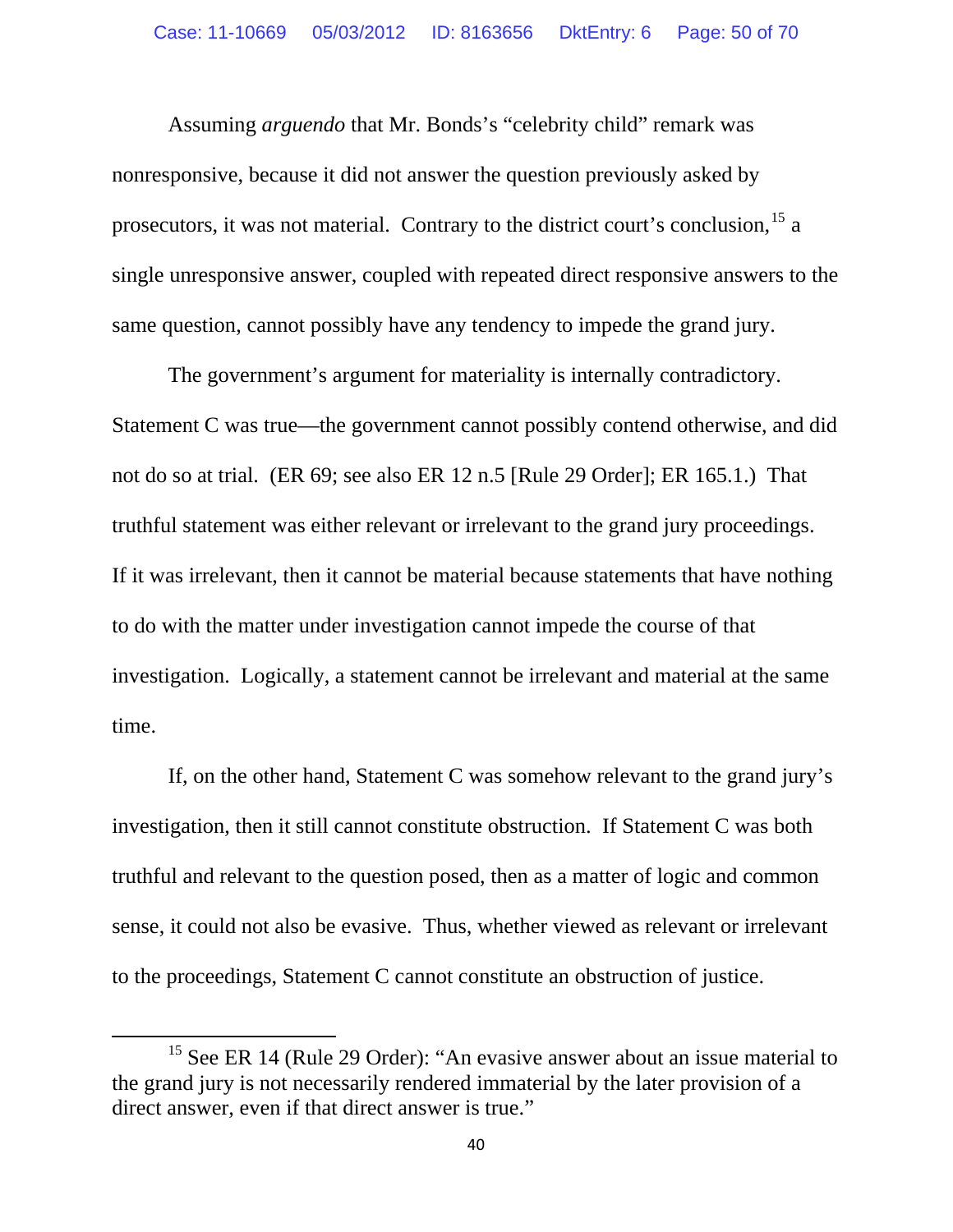In rejecting Mr. Bonds's arguments for acquittal for lack of materiality, the district court shifted focus from the testimony itself to the question asked by prosecutors.

> Viewed in the light most favorable to the government, the record supports a finding, beyond a reasonable doubt, that the *question* was material to the grand jury's investigation of BALCO and Greg Anderson for unlawfully distributing performance enhancing drugs, and that defendant endeavored to obstruct the grand jury by not answering it when it was first asked.

(ER 14 [Rule 29 Order] [emphasis added].) That artful reframing does not withstand scrutiny. First, the case law is clear that the focus of the § 1503 inquiry is the words and intent of the defendant, not the prosecutor. *Aguilar*, 515 U.S. at 601. As the district court's own instructions to the jury stated, it is the defendant's testimony—not merely the prosecutor's question—that must meet the standard of materiality. (ER 157.) *See also Thomas*, 612 F.3d at 1129 (holding that § 1503 requires "material false statements") (emphasis removed).

 Second, even assuming that the examination of materiality could focus principally on the question itself rather than the charged statement, then at a minimum, the examination of the defendant's supposed endeavor to obstruct must focus on his entire answer to that question. Mr. Bonds's initial answer to the prosecutor's previous question was that he had only had one doctor touch him—an implicit negative response to the prosecutor's question—and yet the district court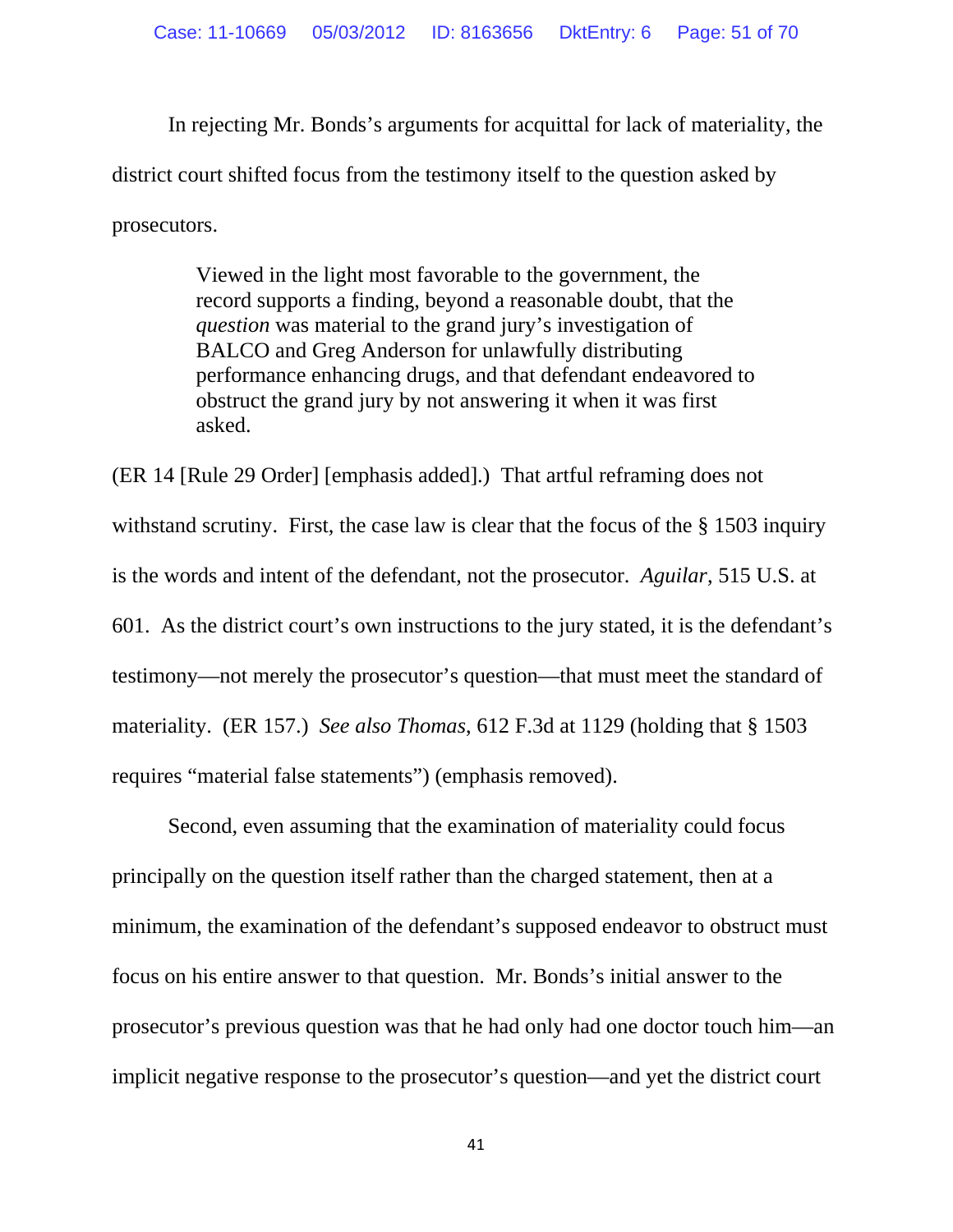refused to consider that answer at all. The district court simultaneously *broadened* the factual context to include the materiality of the prosecutor's question and *narrowed* the factual context to exclude not only Mr. Bonds's other answers to the same question but also his actual initial answer to the question.

 The government cannot have it both ways. Statement C was simply one part of a lengthy piece of testimony made after the prosecutor's inquiry about whether Anderson ever gave Mr. Bonds's injectable steroids. It is impermissible for the government to pluck that statement out of context and call it nonresponsive while simultaneously using the broader context to establish materiality. If viewed solely in isolation, Statement C is not remotely material. If viewed in a broader context, Statement C was neither unresponsive nor material.

 Having failed to prove that Mr. Bonds lied under oath, the government should not be able to convict him of a federal crime for digressing into irrelevant matters about his childhood. The text, history, and structure of § 1503 do not support applying that statute to Mr. Bonds's conduct, and there is no case law that supports such a result. In truth, extending § 1503 to cover this case would be a perversion of the statute's original purpose. And even ignoring all of the fundamental problems with the government's legal theory about the scope of the obstruction statute, the government's factual arguments that Statement C was both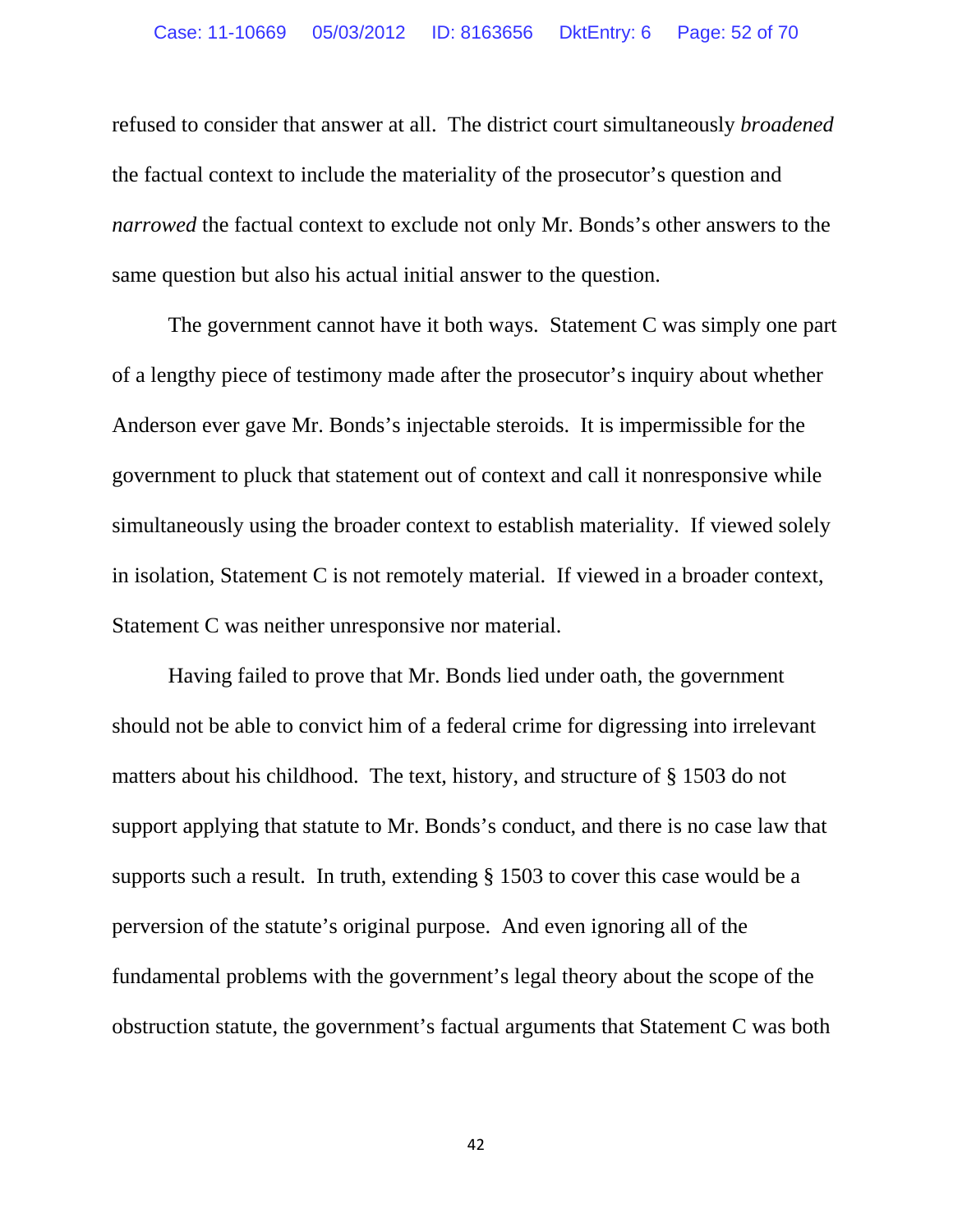unresponsive and also material lack merit, in part because they are internally contradictory.

Drawing all reasonable inferences in the government's favor, and even assuming that truthful statements can be obstructive in some cases, the evidence failed to establish beyond a reasonable doubt that Statement C constituted obstruction of justice. This Court must acquit on Count Five.

## **III. THE INDICTMENT ON COUNT FIVE WAS DEFICIENT BECAUSE IT FAILED TO PROVIDE NOTICE OF THE ALLEGED OFFENSE, AND THE DISTRICT COURT'S INSTRUCTIONS TO THE PETIT JURY CONSTITUTED A CONSTRUCTIVE AMENDMENT**

The petit jury convicted Mr. Bonds on the theory that his "celebrity child" statement, while true, was obstructive because it was unresponsive to the prosecutor's question. For the reasons given in Arguments I and II, that theory is legally invalid, and Mr. Bonds must be acquitted. But even assuming the validity of that legal theory, the conviction cannot be sustained because that theory was not alleged in the indictment, and probable cause to support the government's trial theory was not found by the grand jury. Indeed, the indictment did not mention Statement C *at all*.<sup>[16](#page-52-0)</sup> The Constitution does not permit such an omission.<sup>[17](#page-52-1)</sup>

<span id="page-52-1"></span><span id="page-52-0"></span> 16 The sufficiency of an indictment is reviewed de novo. *United States v. King*, 660 F.3d 1071, 1076 (9th Cir. 2011). Prior to trial, Mr. Bonds moved to dismiss the obstruction count as deficiently pleaded. (Dkt. 194 [motion to dismiss or strike].) Mr. Bonds also objected to the jury instructions on the grounds that they constituted a constructive amendment of the indictment. (ER 45-49; ER 162- 63.)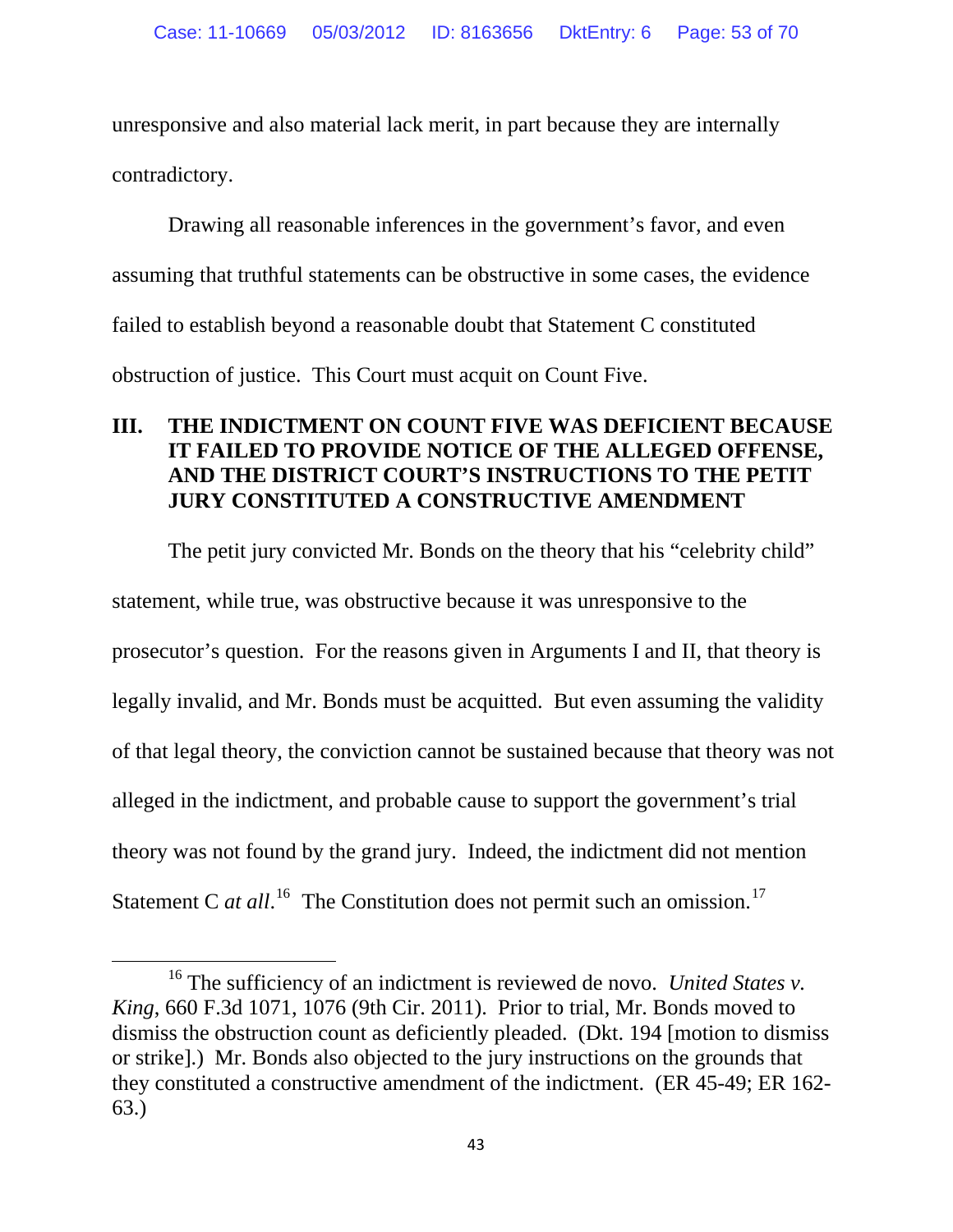## **A. Procedural Background**

## *1. Count Five As Alleged in the Indictment*

The § 1503 obstruction charge in Count Five of the third superseding

indictment was described as follows:

COUNT FIVE: (18 U.S.C. §1503 - Obstruction of Justice)

18. The factual allegations contained in paragraphs one through nine above are incorporated herein as if set forth in full.

19. On or about December 4, 2003, in the Northern District of California, the defendant,

## BARRY LAMAR BONDS,

did corruptly influence, obstruct, and impede, and endeavor to corruptly influence, obstruct, and impede the due administration of justice, by knowingly giving material Grand Jury testimony that was intentionally evasive, false, and misleading, including but not limited to the false statements made by the defendant as charged in Counts One through Four of this Indictment. All in violation of Title 18, United States Code, Section 1503.

 $17$  The issue of whether a defendant can be convicted of obstructing a grand jury based on statements which are not specified in the obstruction charge is a question of first impression in this Circuit. It was argued, but not decided, in *Thomas*, 612 F.3d 1107. There, as here, the defendant was charged with obstruction in a count that alleged specific statements she made before the grand jury but stated the charge was "not limited" to those specific statements. This Court noted that, as demonstrated in the jury's special verdicts, Ms. Thomas was convicted on the obstruction charge based on two statements clearly detailed in her indictment. Thus, the "not limited' language of the indictment, and the insertion into the obstruction charge of statements not specified in the indictment, simply did not matter in *Thomas*, and that opinion did not decide their legality.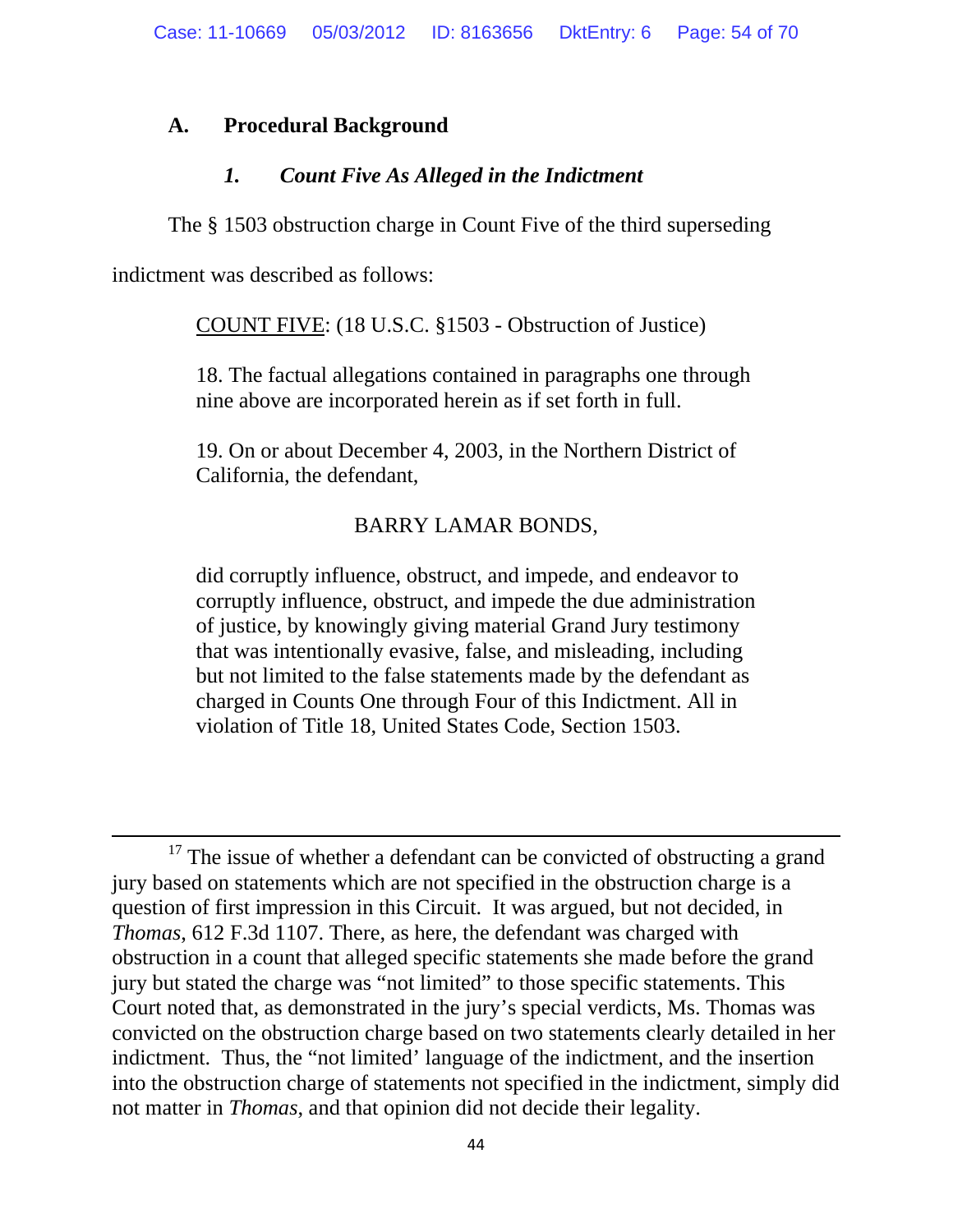(ER 198.) Mr. Bonds's testimony in Statement C was not mentioned in the description of Count Five, nor was it mentioned at any other point in the indictment.

 Throughout the proceedings below, Mr. Bonds repeatedly challenged the sufficiency of the § 1503 allegations and pressed the government for an actual description of its theory of the obstruction offense. But although the government superseded three times over the course of four years of pretrial proceedings, it refused to limit the § 1503 charge to the statements specifically referred to in the obstruction count. At one point, in a filing in response to a motion to dismiss the count, the government gave the following description of its legal theory:

> Accordingly, the essence of that count is Bonds's repetition of false statements, coupled with his evasive testimony in response to other questions posed by the prosecutor. In other words*, this count rests on Bonds's grand jury testimony as a whole, not on individual questions and answers*.

(ER 230 [emphasis added].)

## *2. Count Five as Presented at Trial*

 Thus, the government's stated legal theory was based on Mr. Bonds's "testimony as a whole," rather than any individual answer. Prior to trial, however, it submitted jury instructions that listed particular portions of testimony—including the false statement counts and several other uncharged statements.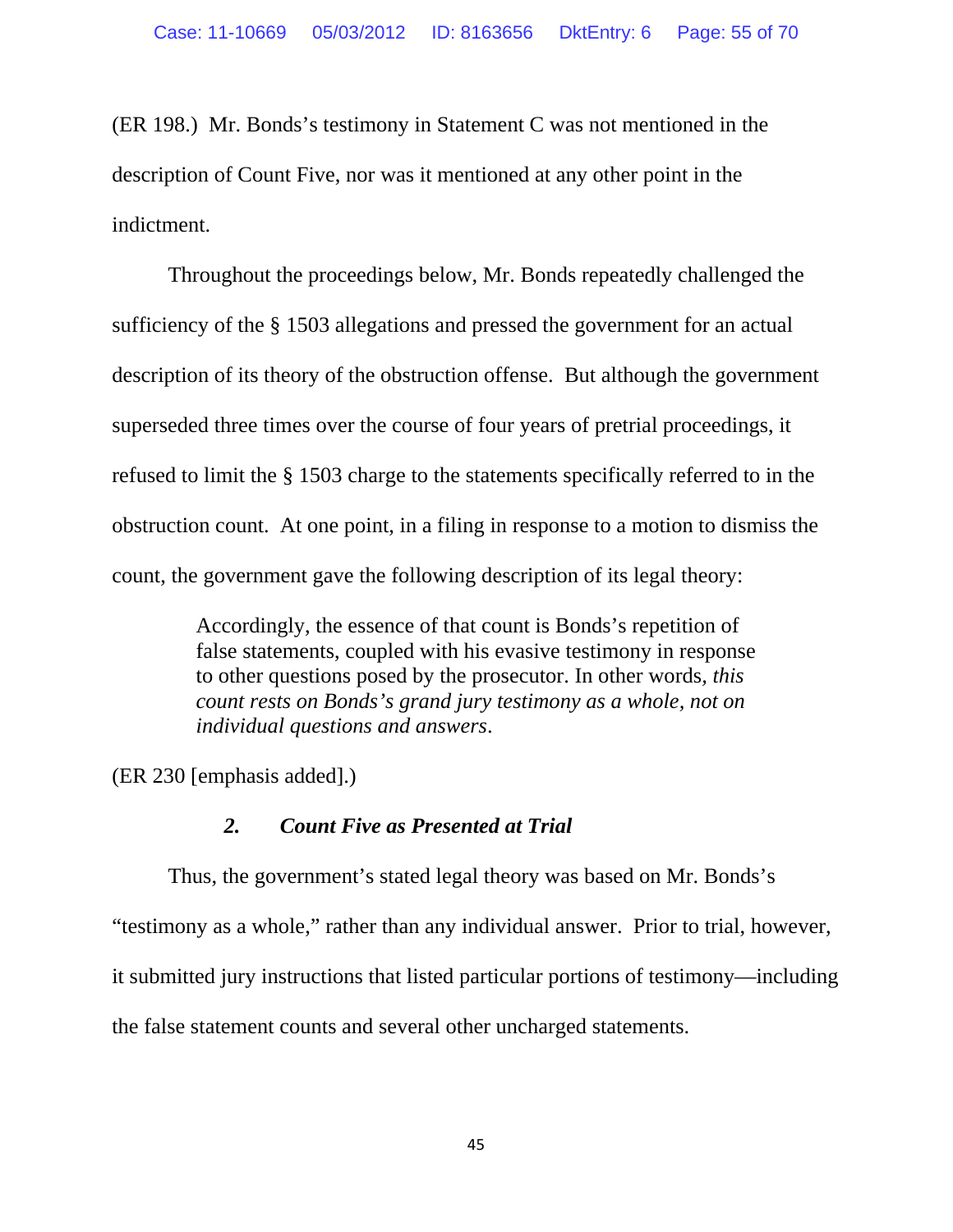Ultimately, the petit jury was presented with seven discrete statements on

which it could convict. The petit jury was instructed as follows:

The government alleges that the underlined portion of the following statements constitute material testimony that was intentionally evasive, false or misleading. In order for the defendant to be found guilty of Count 5, you must all agree that one or more of the following statements was material and intentionally evasive, false or misleading, with all of you unanimously agreeing as to which statement or statements so qualify:

The instructions then listed the three statements charged as Counts One through Three, and four additional statements, labeled Statement A through Statement D. (ER 157-59.) The jury convicted Mr. Bonds based on Statement C, the "celebrity child" remark.

## **B. The Requirements of the Grand Jury Clause**

 The Fifth Amendment guarantees that a defendant may not be held to answer for federal criminal charges unless he is indicted by a grand jury. As an institution, the grand jury has existed in Anglo-American law for over 800 years. *See United States v. Navarro-Vargas*, 408 F.3d 1184, 1190-92 (9th Cir. 2005) (en banc). At the time of the Founding, the grand jury was viewed as a critical check on executive power and oppressive prosecutions. As Chief Justice Warren explained a half century ago,

> Historically, this body has been regarded as a primary security to the innocent against hasty, malicious and oppressive persecution; it serves the invaluable function in our society of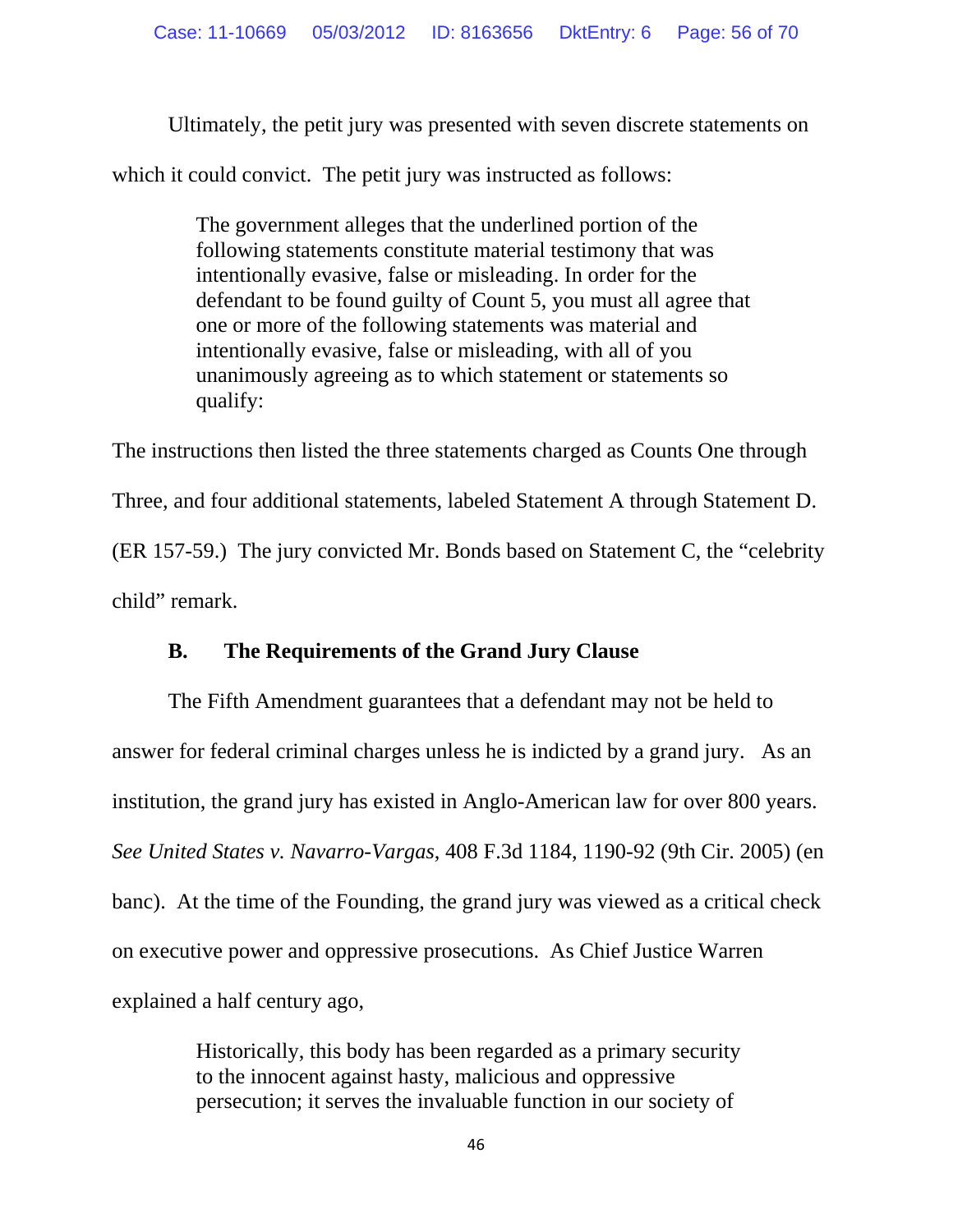standing between the accuser and the accused, whether the latter be an individual, minority group, or other, to determine whether a charge is founded upon reason or was dictated by an intimidating power or by malice and personal ill will.

*Wood v. Georgia*, 370 U.S. 375, 390 (1962); *see also Ex parte Bain*, 121 U.S. 1, 11 (1887) (stating that the grand jury was designed "as a means of protecting the citizen against unfounded accusation, whether it comes from government, or be prompted by partisan passion or private enmity") (internal quotation marks omitted).

 The grand jury right has several doctrinal manifestations, two of which are particularly at issue in this case. First, the Grand Jury Clause requires clear notice. It requires an indictment that "fairly informs a defendant of the charge against which he must defend." *Hamling v. United States*, 418 U.S. 87, 117 (1974); *see also United States v. Hartz*, 458 F.3d 1011, 1022 (9th Cir. 2006) ("The grand jury clause of the Fifth Amendment is designed to ensure that criminal defendants have fair notice of the charges that they will face and the theories that the government will present at trial.").

 Second, the Grand Jury Clause forbids post-indictment amendment of the charges. The defendant has a constitutional right "to be tried only on charges presented in an indictment returned by a grand jury." *Stirone v. United States*, 361 U.S. 212, 217 (1960). The petit jury may only convict a defendant of the essential crime alleged by the grand jury, and a district court "may not substantially amend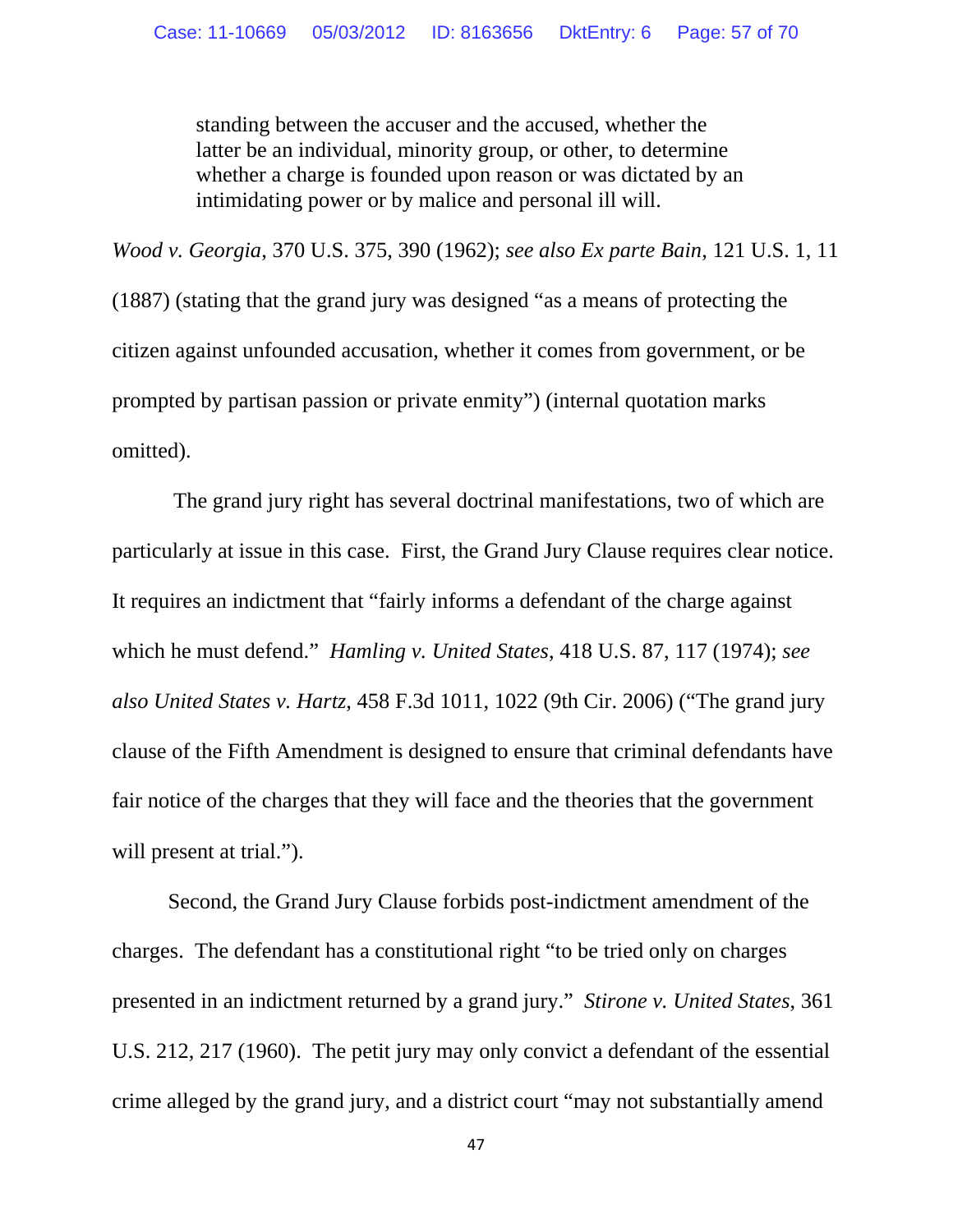the indictment through its instructions to the jury." *United States v. Shipsey*, 190 F.3d 1081, 1086 (9th Cir. 1999) (internal quotation marks omitted).

For decades, this Court has rigorously enforced these doctrines to ensure the "basic protection that the grand jury was designed to secure." *United States v. Cecil*, 608 F.2d 1294, 1297 (9th Cir. 1979) (quoting *United States v. Keith*, 605 F.2d 462, 464 (9th Cir. 1979)). In this case, the government utterly failed to abide by the requirements of the Grand Jury Clause. In fact, the meandering and misguided prosecution in this case once again demonstrates the critical constitutional role of the grand jury.

## **C. Inadequate Notice**

 An indictment must provide notice to a defendant of the facts and circumstances constituting the alleged offense. Especially when alleging a violation of a statute worded in general terms, it is not sufficient for an indictment to simply recite the language of the statute. "Undoubtedly the language of the statute may be used in the general description of an offence, but it must be accompanied with such a statement of the facts and circumstances as will inform the accused of the specific offence, coming under the general description, with which he is charged." *Hamling*, 418 U.S. at 117-18 (quoting *United States v. Hess*, 124 U.S. 483, 487 (1888)); *see also United States v. Bobo*, 344 F.3d 1076, 1083-85 (11th Cir. 2003) (reversing a fraud conviction where the indictment alleged the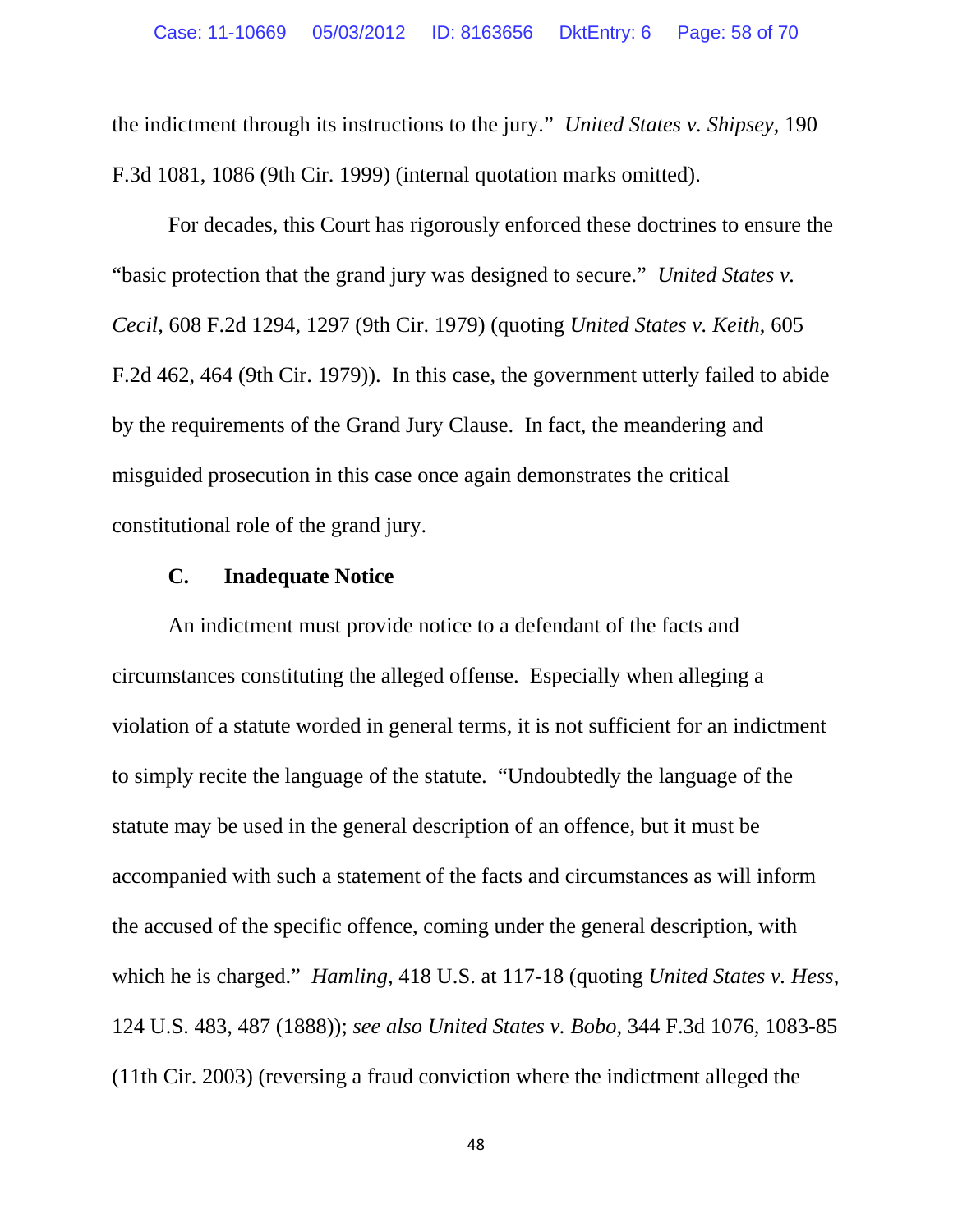statutory language but failed to describe the manner and means of the scheme). The Fifth Amendment's standard of notice is substantially incorporated in Fed. R. Crim. P. 7(c), which states that an indictment must contain "definite written statement of the essential facts constituting the offense charged." Moreover, deficiencies in the notice provided by an indictment cannot be cured by other means, such as a bill of particulars. *United States v. Fleming*, 215 F.3d 930, 934- 35 (9th Cir. 2000); *United States v. ORS, Inc*., 997 F.2d 628, 631 n.5 (9th Cir. 1993).

 The indictment in this case failed to meet that standard. Other than realleging the four separately charged false statements, Count Five gave no description of the essential facts constituting the offense. It did not describe which other portions of Mr. Bonds's testimony were obstructive. It did not describe how any of the defendant's statements were material to the grand jury's investigation. It thus failed to inform Mr. Bonds of the nature of the charges against him. A vague allegation that "your entire testimony was obstructive" does not state an offense under § 1503 and does not sufficiently apprise a criminal defendant of the charges against him.

The district court ruled, however, that rather than inform the defendant of the specific "evasive false, and misleading" statements he was accused of making before the grand jury, the indictment could simply inform him that those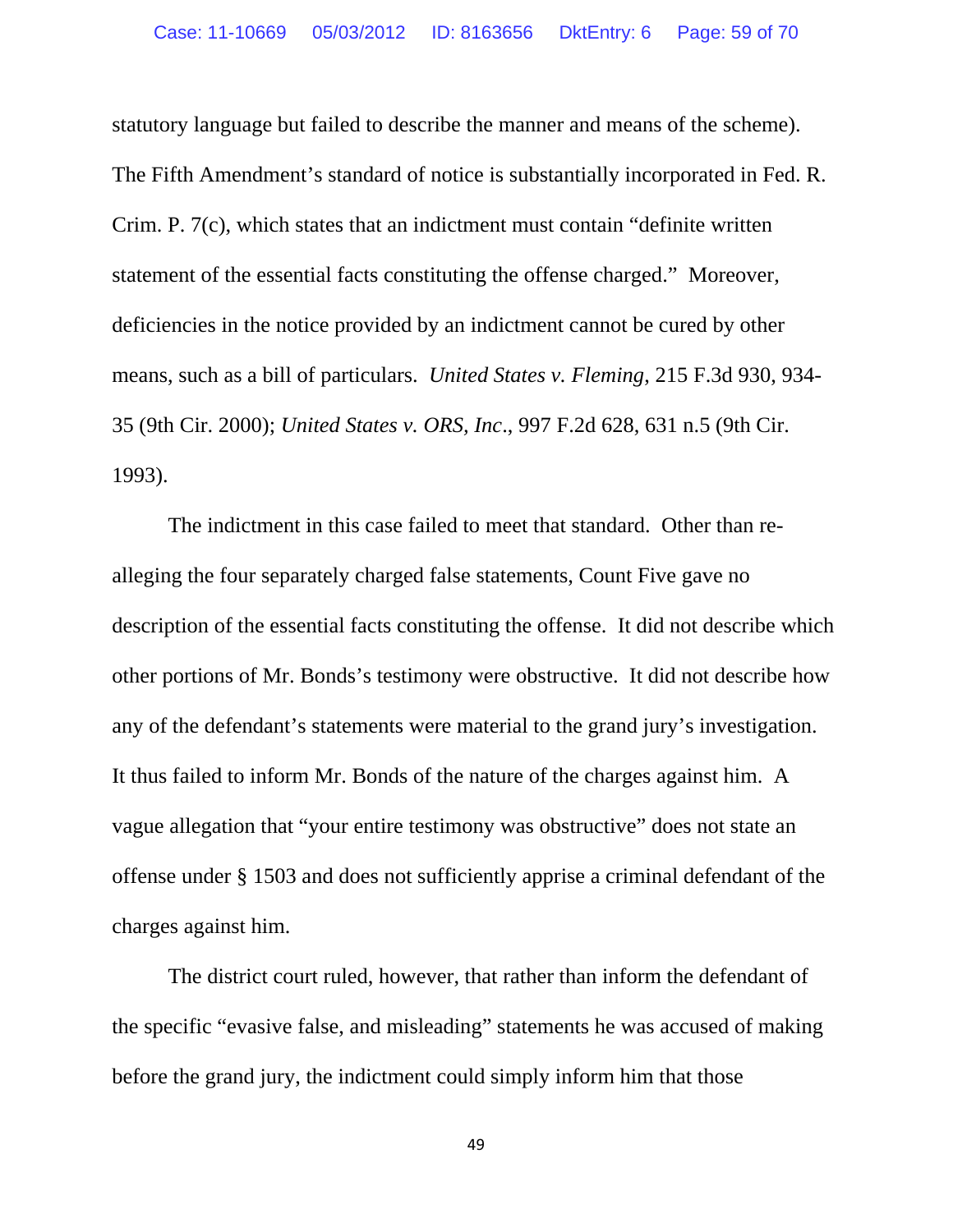statements were located somewhere among the hundreds contained in the grand jury transcript. (*See* ER 15-16 [Rule 29 Order]: "It is clear from the language of the indictment, as well as from the manner in which the government has proceeded prosecuting this case, that defendant was at risk of being convicted of obstruction of justice on the basis of any and all statements that he made to the grand jury that were evasive, false, or misleading.")

The Supreme Court's decision in *Russell* makes obvious the lower court's error. The Court held insufficient an indictment charging a violation of a federal statute which makes it a crime for a witness to refuse to answer before a Congressional Committee "any question pertinent to the [subject] under inquiry." *Russell v. United States*, 369 U.S. 749, 751 n.2 (1962). The indictment was held to be defective because it failed to specifically identify the subject of the committee's inquiry, which had to be known in order to determine whether the questions asked met the statutory requirement of pertinence. In condemning the indictment before it, the Supreme Court observed that:

> A cryptic form of the indictment in cases of this kind requires the defendant to go to trial with the chief issue undefined. It enables his conviction to rest on one point and the affirmance of the conviction to rest on another. It gives the prosecution free hand on appeal to fill in the gaps of proof by surmise or conjecture.

*Id.* at 766.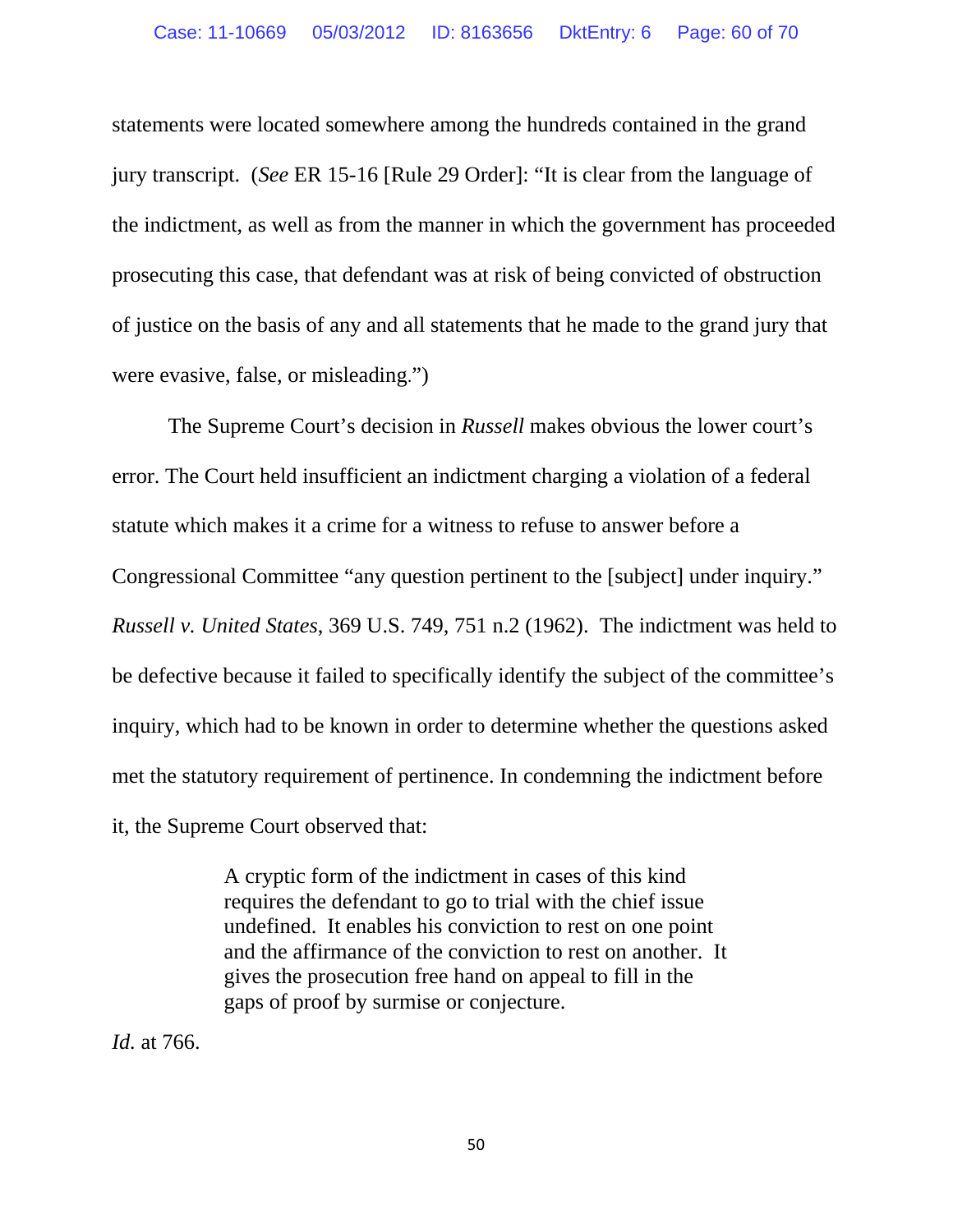The *Russell* Court found that the defendant "was met with a different theory, or by no theory at all, as to what the topic had been. Far from informing [the defendant] of the nature of the accusation against him, the indictment instead left the prosecution free to roam at large—to to shift its theory of criminality so as to take advantage of each passing vicissitude of the trial and appeal." *Id.* at 768. The Supreme Court noted that such an imprecise indictment failed "to inform the court of the facts alleged, so that it may decide whether they are sufficient in law to support a conviction, if one should be had*.*" *Id*. Here, the government did just what *Russell* condemns: it used the ambiguous language of Count Five to constantly shift its theory of obstruction before and during trial.<sup>[18](#page-60-0)</sup>

 Reading the generic language of the indictment, there was no way that Mr. Bonds could have known that he would ultimately have to defend himself against an allegation that his rambling about being a "celebrity child" obstructed the grand jury. For that reason alone, the indictment was insufficient under both the Constitution and the Federal Rules of Criminal Procedure.

<span id="page-60-0"></span> $18$ At one point prior to trial, the government submitted instructions to the district court listing twelve uncharged statements as the basis for the obstruction charge (ER 208-14), later reducing to that number to seven (ER186.3-89), of which the district court submitted four to the jury. (ER 157-59.)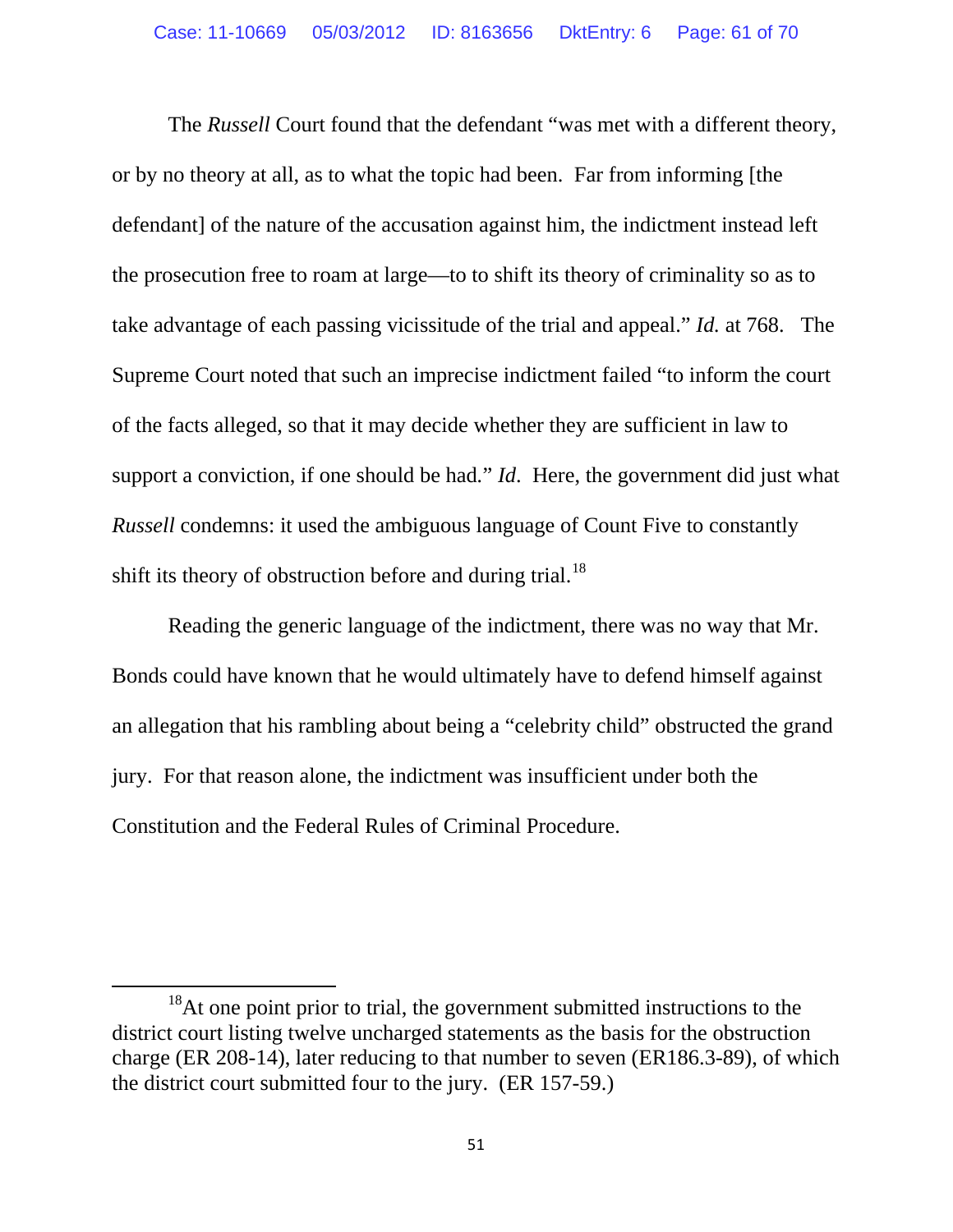#### **D. Constructive Amendment**

 Notice aside, to the extent that the indictment did allege anything resembling a concrete theory of the crime, it was not the same theory on which the jury returned a guilty verdict. The prosecution may not present one theory of guilt to the grand jury and another to the petit jury. *Stirone*, 361 U.S. at 217; *see also United States v. Tsinhnahijinnie*, 112 F.3d 988, 992 (9th Cir. 1997) ("A person is entitled under the Fifth Amendment not to be held to answer for a felony except on the basis of facts which satisfied a grand jury that he should be charged.").

 At various points in the proceedings below, the government argued several different theories of the Count Five obstruction charge. Of course, the government's primary theory—the theory on which it no doubt expected to obtain a conviction—was that the individually charged false statements also constituted obstruction. But the government also presented two different fallback theories.

 In the first fallback theory, Mr. Bonds was guilty because his testimony as a whole was, in a general way, false, misleading, and evasive, and therefore he obstructed the grand jury. In its response to Mr. Bonds's motion to dismiss, the government stated: "this count rests on Bonds's grand jury testimony as a whole, not on individual questions and answers." In the second fallback theory, Mr. Bonds was guilty because several of his other statements during his testimony, though not necessarily false, were obstructive as not sufficiently responsive. The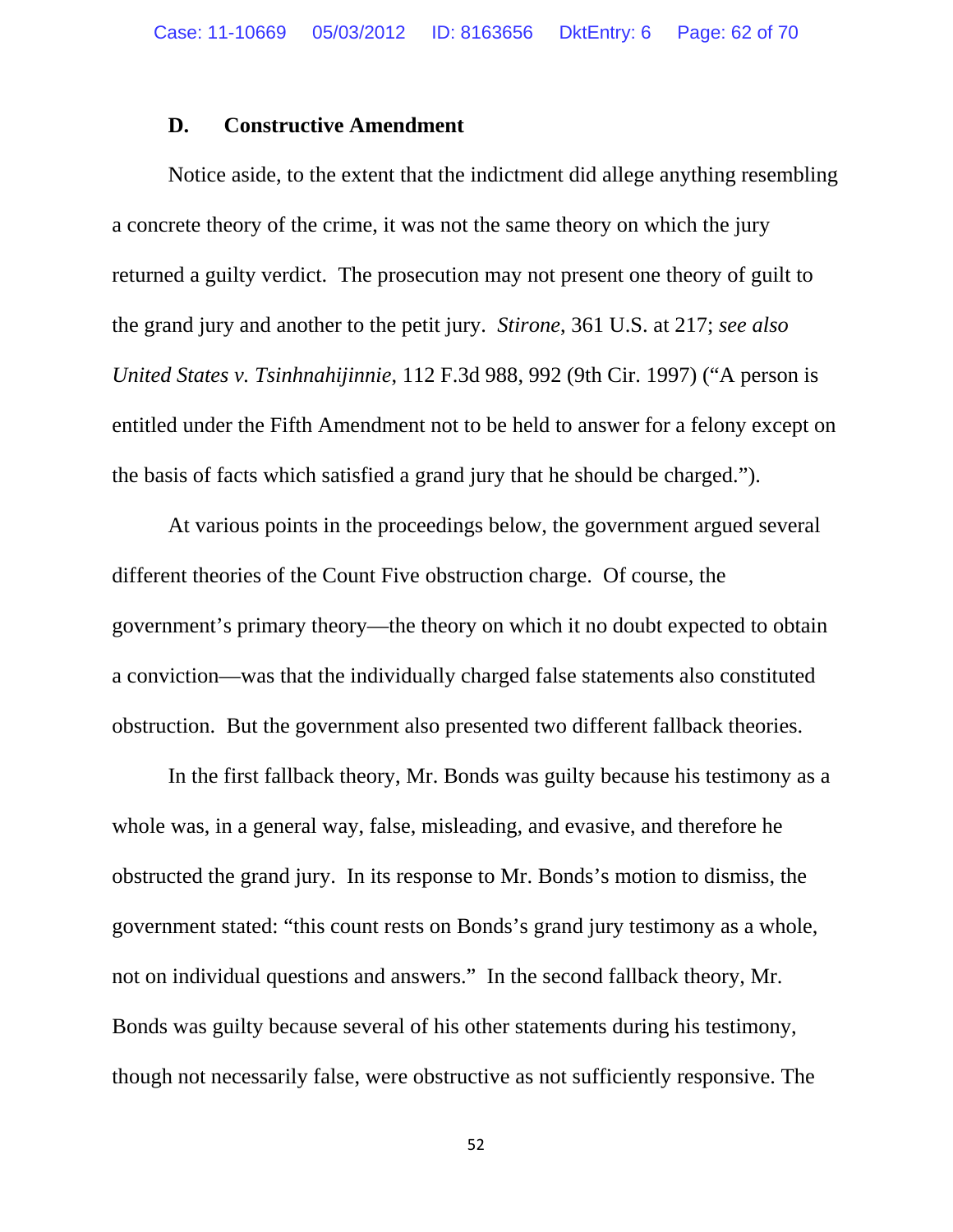jury refused to convict on the government's primary theory of obstruction—that Mr. Bonds lied to the grand jury. So the government obtained a conviction on Count Five only by resort to its second fallback theory—that Mr. Bonds's "celebrity child" statement, though true, was obstructive by virtue of being nonresponsive.

 That theory, however, was never presented to the grand jury. "Nowhere in the indictment is there a statement of facts and circumstances that would support [the] other possible . . . theor[y]" that was ultimately presented at trial. *Shipsey*, 190 F.3d at 1087. Even assuming that the giving of the irrelevant but truthful Statement C to the grand jury was a legally valid theory of obstruction under § 1503—which it is not—the simple point is that the indictment did not allege that theory. *United States v. Du Bo*, 186 F.3d 1177, 1179 (9th Cir. 1999) (reversing where "indictment fail[ed] to ensure that he was prosecuted only on the basis of the facts presented to the grand jury"). There is no indication that the grand jury ever considered Statement C, much less found probable cause that it was evasive, material, and intentionally obstructive.

 The indictment in this case gave no warning that Mr. Bonds would have to rebut allegations that his "celebrity child" remark was evasive and therefore obstructive, and Mr. Bonds was ultimately "convicted on a charge the grand jury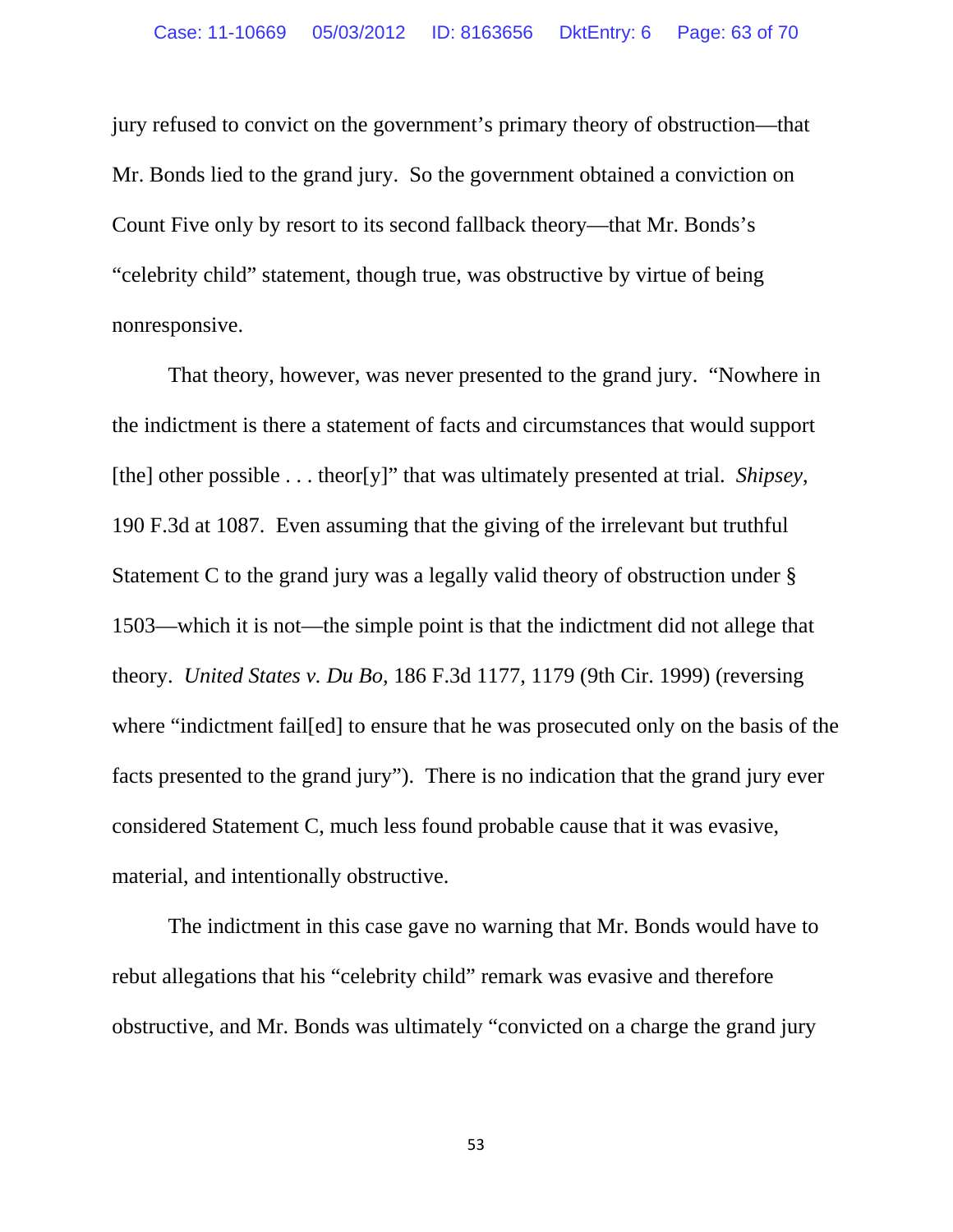never made against him." *Stirone*, 361 U.S. at 219. His conviction must therefore be reversed.

## **IV. THE CONVICTION MUST BE REVERSED DUE TO INSTRUCTIONAL ERROR**

 Finally, the district court erred by refusing to give the "totality" instruction proposed by the defense.[19](#page-63-0) As discussed above, the government's response to the defense claim that the obstruction count could only rest on a statement expressly identified in the indictment was "this count rests on Bonds's grand jury testimony as a whole, not on individual questions and answers." (ER 230.)

 Prior to trial, when the defendant challenged the obstruction count, the government responded with the statement "that the factual basis in support of Count [Five] consists of the *totality* of Bond's intentionally evasive, false and misleading conduct during her [sic] testimony." (ER 202 [emphasis added].) The government thus initially avoided dismissal of the obstruction count by claiming that the offense charged a crime involving the whole of Bonds's testimony rather than any specific part. Under the government's own theory, permitting the obstruction conviction to rest on anything other than the totality of Mr. Bonds's testimony would constitute a constructive amendment of the indictment.

<span id="page-63-0"></span> $19$  A claim that the instructions did not cover the theory of the defense is reviewed de novo. *United States v. Tucker*, 641 F.3d 1110, 1122 (9th Cir. 2011).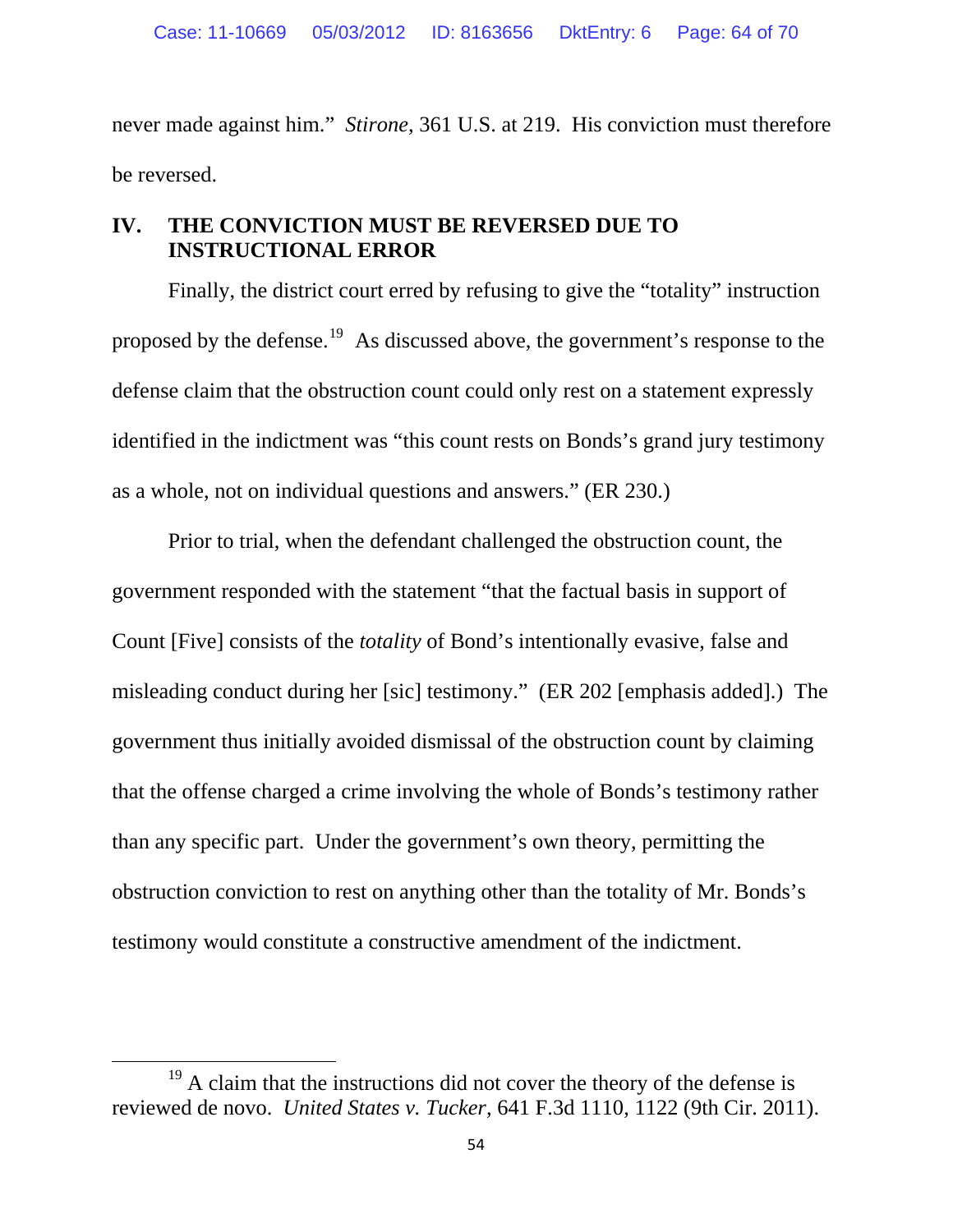For that reason, the jury had to be instructed, as Bonds requested, that to convict of obstruction on the basis of Statement C, jurors had to find the defendant had given the grand jury "material testimony that, *when considered in its totality*, was intentionally evasive, false, and misleading." (ER 162-65 [emphasis added].) The defense requested the "totality" language precisely to ensure that the jury did not convict based on an isolated answer if the totality of Mr. Bond's testimony demonstrated that he was not intending to be obstructive. (ER 163.) The "totality" phrase, which the government had previously agreed correctly characterized the obstruction charge, would have informed the jury that a single evasive statement was not sufficient to convict, thereby requiring jurors to consider the other responses given by Mr. Bonds on the subject of injectable substances.

 Moreover, even setting aside the shifting sands of the government's arguments below, Mr. Bonds's proposed instruction was correct as a matter of law. Case law requires that juries examine particular statements in the context of the entire testimony. As with perjury, a charge of obstruction may not be obtained by the device of "lifting a statement" out of its context. *Serafini*, 167 F.3d at 820. Legally, a purportedly obstructive statement must be examined in the context of the entire testimony, and in this case, one of the primary theories of the defense was that throughout his testimony, Mr. Bonds cooperated, answered questions, and gave helpful information. "A defendant is entitled to have the judge instruct the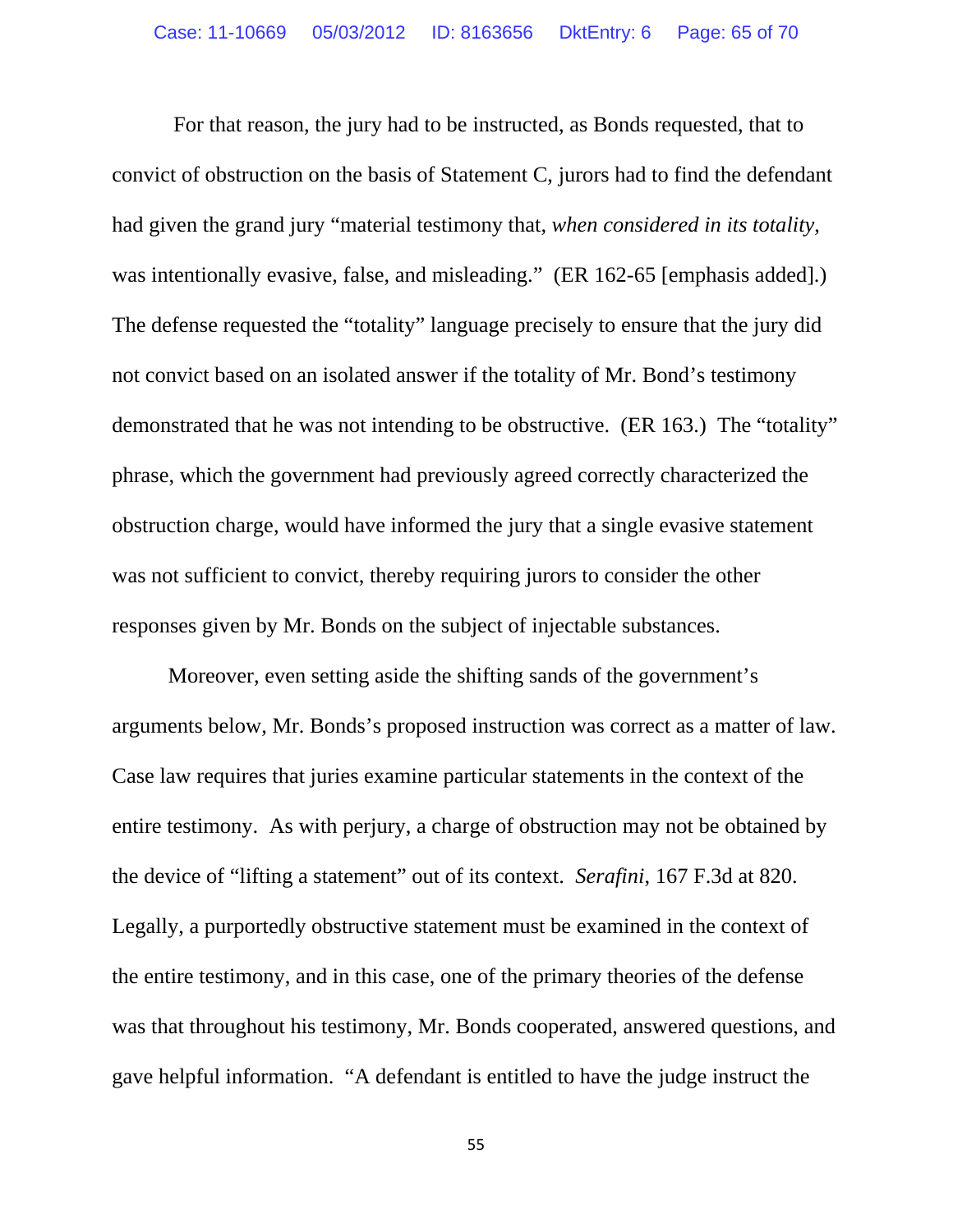jury on his theory of defense, provided that it is supported by law and has some foundation in the evidence." *United States v. Mason*, 902 F.2d 1434, 1438 (9th Cir. 1990). Mr. Bonds's proposed instruction met that standard.

 The failure to instruct on the "totality" concept likely led to a flawed verdict, yet another reason the Count Five conviction should be set aside.

## **CONCLUSION**

In a recent en banc opinion, this Court rejected an interpretation of the Computer Fraud Protection Act that would have criminalized use of computers in violation of the policies of employers or websites. In warning of the dangers of reading criminal statutes so broadly that virtually anyone could be subject to their application, Chief Judge Kozinski took note of *United States* v. *Kozminski*, 487 U.S. 931 (1988), where

> the Supreme Court refused to adopt the government's broad interpretation of a statute because it would "criminalize a broad range of day-to-day activity." Applying the rule of lenity, the Court warned that the broader statutory interpretation would "delegate to prosecutors and juries the inherently legislative task of determining what type of  $\dots$  activities are so morally reprehensible that they should be punished as crimes" and would "subject individuals to the risk of arbitrary or discriminatory prosecution and conviction."

*United States v. Nosal*, -- F.3d --, 2012 WL 1176119 at \*6 (9th Cir. April 10, 2012) (en banc).

This case demonstrates that the government's reading of the obstruction statute—an interpretation that would criminalize instances of truthful testimony in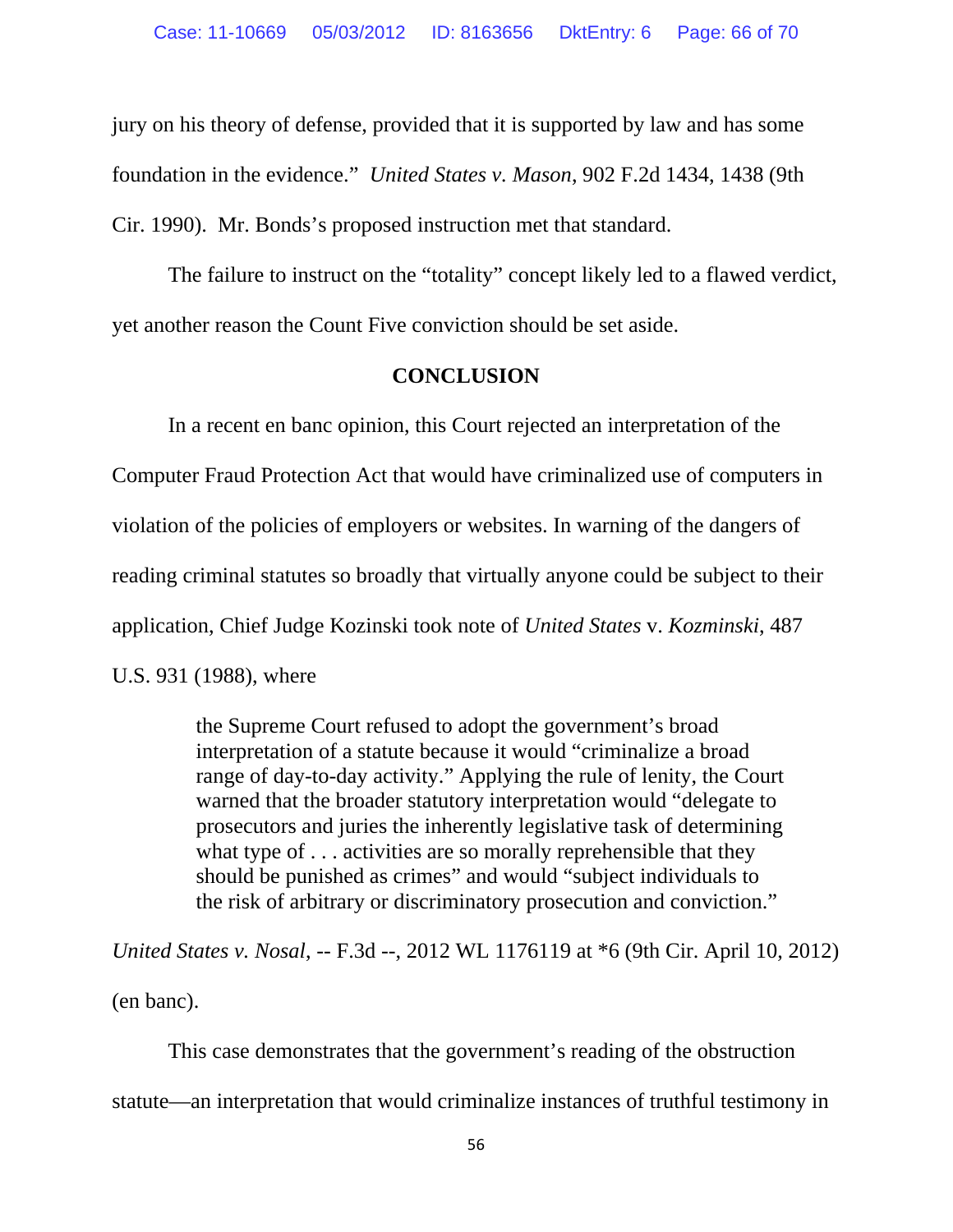virtually any given case—resulted here in an "arbitrary or discriminatory prosecution and conviction." Ironically, this type of overreaching prosecution is exactly what both the obstruction statute and the Grand Jury Clause were originally designed to prevent. Mr. Bonds's conviction on Count Five should be reversed, and the charge dismissed. Alternatively, a new trial should be ordered.

Dated: May 3, 2012 Respectfully submitted,

 DENNIS P. RIORDAN DONALD M. HORGAN

TED SAMPSELL-JONES

ALLEN RUBY

 CRISTINA C. ARGUEDAS TED W. CASSMAN

 By: /s/ Dennis P. Riordan DENNIS P. RIORDAN

 Attorneys for Defendant-Appellant BARRY LAMAR BONDS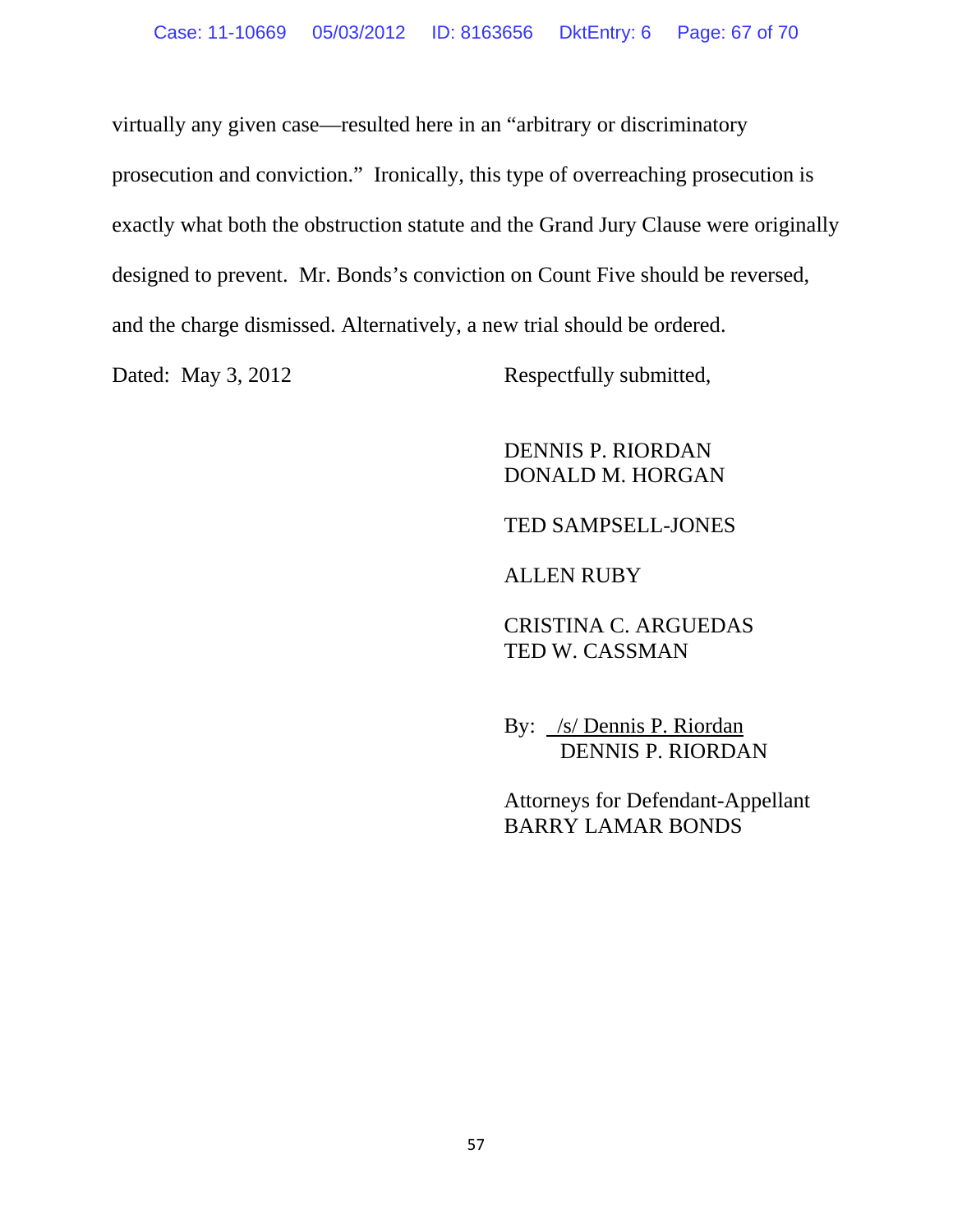# **STATEMENT OF RELATED CASES**

There are no related cases pending in this Court.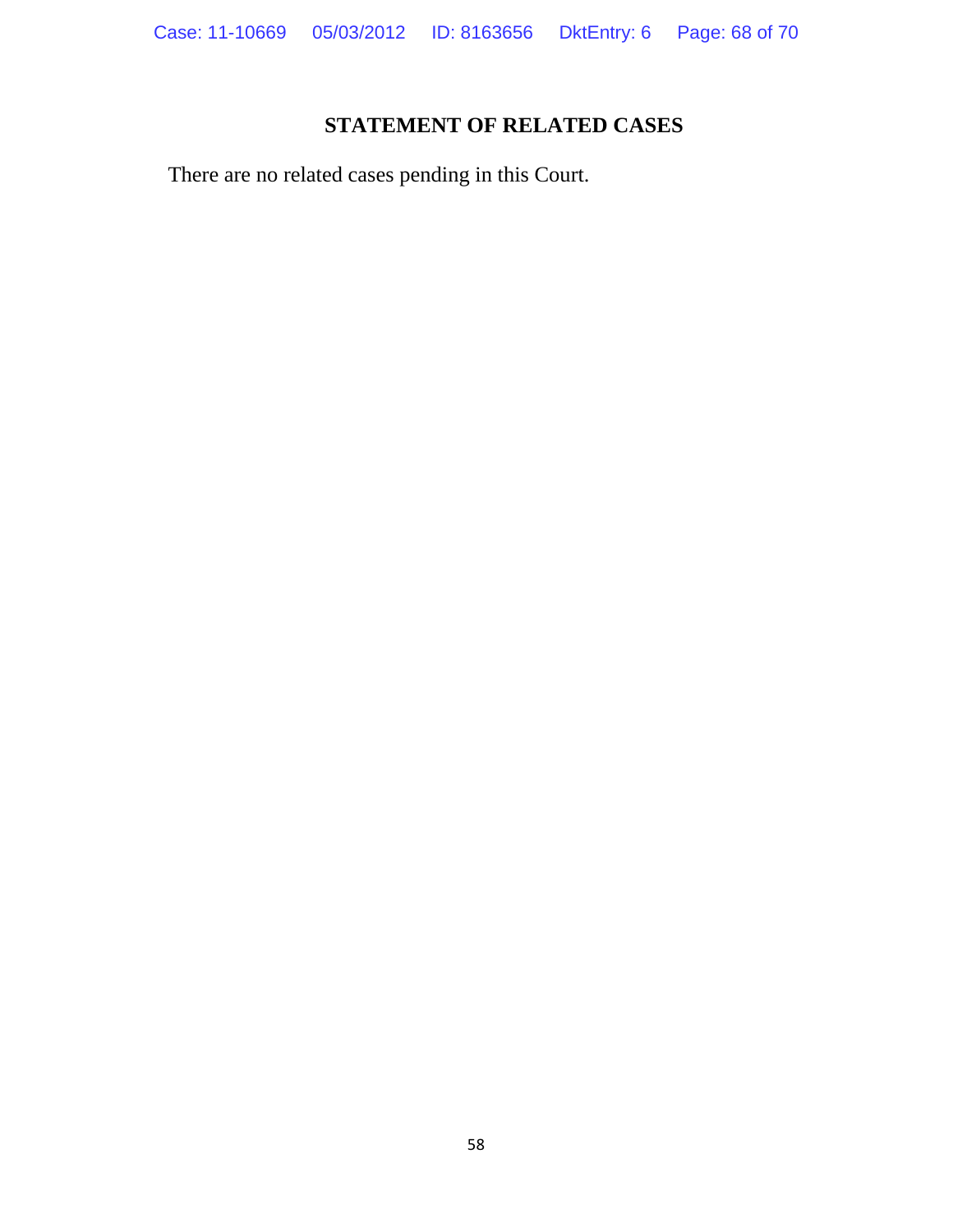# **CERTIFICATION REGARDING BRIEF FORM**

I, Donald M. Horgan, hereby certify that the foregoing brief is

proportionately spaced, has a typeface of 14 points and contains 13,488 words.

Dated: May 3, 2012

 /s/ Donald M. Horgan DONALD M. HORGAN